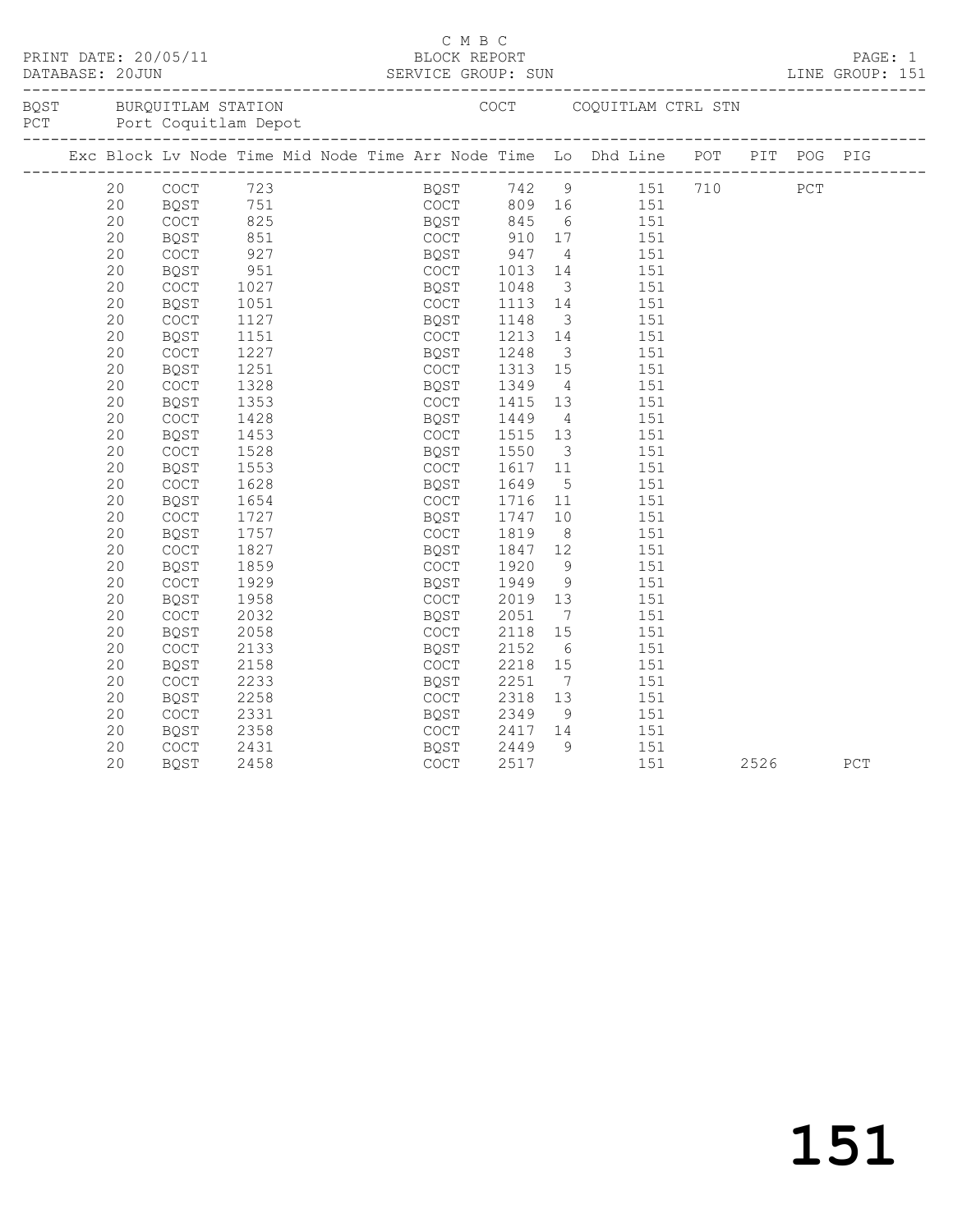| DATABASE: 20JUN                                                                                                                                                                                                                                                                                                                                                                                                                                                                                                                                                                                                                                                                          |           | PRINT DATE: 20/05/11                                                                                                                                                                                                                                                                                                                                                                                                                                                                             |                                                                                                                                                                                                                                                                                               |                                                                                                                                                                                                |              | C M B C<br>BLOCK REPORT                                                                                                                                                                                                                                                             |                                                                                                                                                                |                                                                                                                                                  | DATABASE: 20JUN SERVICE GROUP: SUN<br>DATABASE: 20JUN SERVICE GROUP: SUN LINE GROUP: 152                                                                                                                                                                                                                                                                                                                                                                                                                                                                                                                                                                                                                                             |     |     | PAGE: 2 |
|------------------------------------------------------------------------------------------------------------------------------------------------------------------------------------------------------------------------------------------------------------------------------------------------------------------------------------------------------------------------------------------------------------------------------------------------------------------------------------------------------------------------------------------------------------------------------------------------------------------------------------------------------------------------------------------|-----------|--------------------------------------------------------------------------------------------------------------------------------------------------------------------------------------------------------------------------------------------------------------------------------------------------------------------------------------------------------------------------------------------------------------------------------------------------------------------------------------------------|-----------------------------------------------------------------------------------------------------------------------------------------------------------------------------------------------------------------------------------------------------------------------------------------------|------------------------------------------------------------------------------------------------------------------------------------------------------------------------------------------------|--------------|-------------------------------------------------------------------------------------------------------------------------------------------------------------------------------------------------------------------------------------------------------------------------------------|----------------------------------------------------------------------------------------------------------------------------------------------------------------|--------------------------------------------------------------------------------------------------------------------------------------------------|--------------------------------------------------------------------------------------------------------------------------------------------------------------------------------------------------------------------------------------------------------------------------------------------------------------------------------------------------------------------------------------------------------------------------------------------------------------------------------------------------------------------------------------------------------------------------------------------------------------------------------------------------------------------------------------------------------------------------------------|-----|-----|---------|
|                                                                                                                                                                                                                                                                                                                                                                                                                                                                                                                                                                                                                                                                                          |           |                                                                                                                                                                                                                                                                                                                                                                                                                                                                                                  |                                                                                                                                                                                                                                                                                               |                                                                                                                                                                                                |              |                                                                                                                                                                                                                                                                                     |                                                                                                                                                                |                                                                                                                                                  | PCT Port Coquitlam Depot PMST MOODY CENTRE STN                                                                                                                                                                                                                                                                                                                                                                                                                                                                                                                                                                                                                                                                                       |     |     |         |
|                                                                                                                                                                                                                                                                                                                                                                                                                                                                                                                                                                                                                                                                                          |           |                                                                                                                                                                                                                                                                                                                                                                                                                                                                                                  |                                                                                                                                                                                                                                                                                               |                                                                                                                                                                                                |              |                                                                                                                                                                                                                                                                                     |                                                                                                                                                                |                                                                                                                                                  | Exc Block Lv Node Time Mid Node Time Arr Node Time Lo Dhd Line POT PIT POG PIG                                                                                                                                                                                                                                                                                                                                                                                                                                                                                                                                                                                                                                                       |     |     |         |
| $\mathbf{1}$<br>$\mathbf{1}$<br>$\mathbf{1}$<br>$\mathbf{1}$<br>$\mathbf{1}$<br>$\mathbf{1}$<br>$\mathbf{1}$<br>$\mathbf{1}$<br>$\mathbf{1}$<br>$\mathbf{1}$<br>$\mathbf{1}$<br>$\mathbf{1}$<br>$\mathbf{1}$<br>$\mathbf{1}$<br>$\mathbf{1}$<br>$\mathbf{1}$<br>$\mathbf{1}$<br>$\mathbf{1}$<br>$\mathbf{1}$<br>$\mathbf{1}$<br>$\mathbf{2}$<br>2<br>$\mathbf{2}$<br>2<br>$\mathbf{2}$<br>$\mathbf{2}$<br>$\overline{2}$<br>$\mathbf{2}$<br>$\mathbf{2}$<br>$\mathbf{2}$<br>$\mathbf{2}$<br>$\mathbf{2}$<br>$\mathbf{2}$<br>$\mathbf{2}$<br>$\mathbf{2}$<br>$\mathbf{2}$<br>$\mathbf{2}$<br>$\mathbf{2}$<br>$\mathbf{2}$<br>$\mathbf{2}$<br>$\mathbf{2}$<br>$\mathbf{2}$<br>$\mathbf{2}$ | $1 \quad$ | BRST<br>LOST<br>BRST<br>LOST<br>BRST<br>LOST<br>BRST<br>LOST<br>BRST<br>LOST<br>BRST<br>LOST<br>BRST<br>LOST<br><b>BRST</b><br>LOST<br>BRST<br>COCT<br><b>BRST</b><br>COCT<br>BQST<br>COCT<br>BRST<br>COCT<br>BQST<br>COCT<br><b>BRST</b><br>$\operatorname{COT}$<br><b>BQST</b><br>COCT<br><b>BRST</b><br>COCT<br><b>BQST</b><br>COCT<br><b>BRST</b><br>$\mathtt{C}\mathtt{O}\mathtt{C}\mathtt{T}$<br>BRST<br>$\mathtt{C}\mathtt{O}\mathtt{C}\mathtt{T}$<br><b>BRST</b><br>$\operatorname{COT}$ | 1114<br>1215<br>1314<br>1415<br>1514<br>1615<br>1714<br>1815<br>1914<br>2015<br>2114<br>2215<br>2314<br>2410<br>600<br>628<br>653<br>721<br>800<br>900<br>957<br>1021<br>1100<br>1200<br>1257<br>1322<br>1400<br>1500<br>1558<br>1623<br>1700<br>1800<br>1900<br>2000<br>2100<br>2200<br>2300 | CORE<br>CORW<br>CORE<br>CORW<br>CORE<br>CORW<br>CORE<br>CORW<br>CORE<br>CORW<br>CORE<br>CORW<br>CORE<br><b>BQST</b><br>CIPR BRST 840 20<br>COCT 939 18<br>CIPR<br>CIPR<br>CIPR<br>CIPR<br>CIPR |              | 1235 LOST<br>1635 LOST<br>1733 BRST<br>1835 LOST<br>COCT<br>COCT<br>COCT<br><b>BRST</b><br>COCT<br>BQST<br>COCT<br>BRST<br>COCT<br>BQST<br>COCT<br>BRST<br>$\mathtt{C}\mathtt{O}\mathtt{C}\mathtt{T}$<br>BRST<br>COCT<br>BRST<br>$\mathtt{C}\mathtt{O}\mathtt{C}\mathtt{T}$<br>BRST | 1751<br>1852 22<br>2447<br>739<br>1043<br>1144<br>1246<br>1318<br>1344<br>1446<br>1548<br>1620<br>1645<br>1744<br>1846<br>1941<br>2042<br>2138<br>2240<br>2320 | 20<br>17<br>16<br>11<br>$\overline{4}$<br>16<br>14<br>10<br>$\overline{\mathbf{3}}$<br>15<br>16<br>14<br>19<br>18<br>22<br>20<br>$7\phantom{.0}$ | BRST 600 COCT 618 17 169 539 PCT<br>COCT 635 BRST 653 5 169<br>BRST 658 COCT 716 19 169<br>COCT 735 BRST 753 22 169<br>815 CORW 833 LOST 847 27 156<br>914 CORE 932 BRST 951 24 156<br>1015 CORW 1034 LOST 1051 23 156<br>1132 BRST 1152 23 156<br>1252  22  156<br>1333 BRST 1353 22 156<br>1435 LOST 1453 21 156<br>1533 BRST 1553 22 156<br>1653 21 156<br>$24$ 156<br>156<br>1931 BRST 1949 26 156<br>2033 LOST 2050 24 156<br>2131 BRST 2149 26 156<br>2233 LOST 2250 24 156<br>2330 BRST 2348 22 156<br>159 2456<br>BRST 618 10 169<br>COCT 646 7 169<br>711 10 151<br>21 151<br>159<br>159<br>BQST 1018 3 151<br>151<br>159<br>159<br>151<br>151<br>159<br>159<br>151<br>151<br>159<br>159<br>159<br>159<br>159<br>159<br>169 | 547 | PCT | PCT     |
| $\mathbf{2}$<br>2<br>$\mathbf{2}$<br>2                                                                                                                                                                                                                                                                                                                                                                                                                                                                                                                                                                                                                                                   |           | <b>BRST</b><br>COCT<br>SERO<br>COCT                                                                                                                                                                                                                                                                                                                                                                                                                                                              | 2327<br>2353<br>2503<br>2627                                                                                                                                                                                                                                                                  | BYST<br><b>BYST</b>                                                                                                                                                                            | 2439<br>2713 | COCT<br>SERO<br>COCT<br>SERO                                                                                                                                                                                                                                                        | 2345<br>2457<br>2622<br>2731                                                                                                                                   | 8<br>6<br>5<br>9                                                                                                                                 | 169<br>N9<br>N9<br>N9                                                                                                                                                                                                                                                                                                                                                                                                                                                                                                                                                                                                                                                                                                                |     |     |         |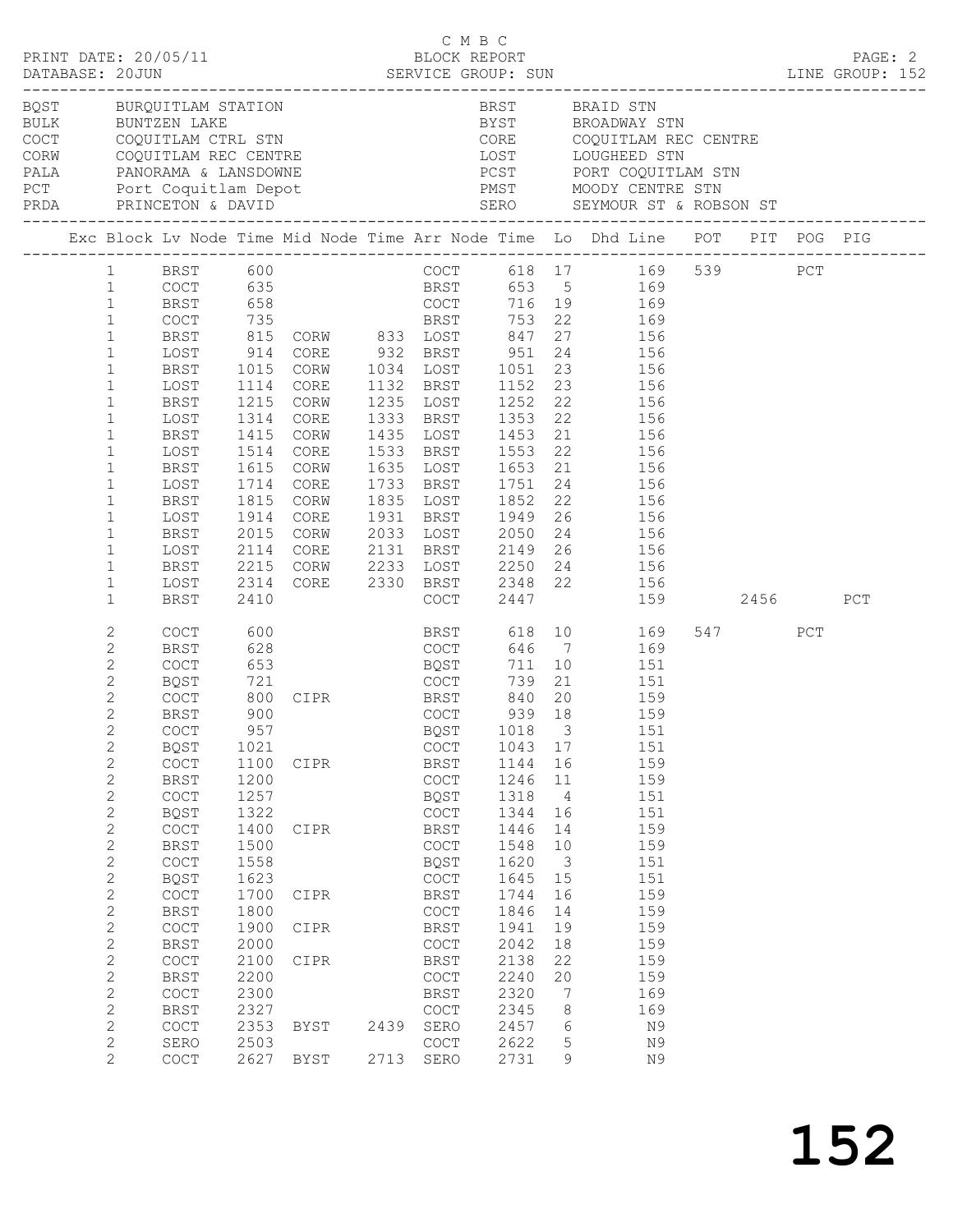#### C M B C<br>BLOCK REPORT SERVICE GROUP: SUN

|             |                                            |      |      |             |        |                 | Exc Block Lv Node Time Mid Node Time Arr Node Time Lo Dhd Line POT PIT POG PIG<br>------------------------- |     |           |     |     |
|-------------|--------------------------------------------|------|------|-------------|--------|-----------------|-------------------------------------------------------------------------------------------------------------|-----|-----------|-----|-----|
| 2           | SERO                                       | 2740 |      | COCT        | 2859   |                 | N9                                                                                                          |     | 2908      |     | PCT |
| 3           | BRST                                       | 630  |      |             | 702 12 |                 | 156                                                                                                         |     | 609 — 100 | PCT |     |
| $\mathsf S$ | LOST                                       | 714  |      |             | 748    | 12              | 156                                                                                                         |     |           |     |     |
| 3           | <b>BRST</b>                                | 800  |      | COCT        | 839    | 21              | 159                                                                                                         |     |           |     |     |
| $\mathsf S$ | COCT                                       | 900  | CIPR | BRST        | 941    | 19              | 159                                                                                                         |     |           |     |     |
| 3           | BRST                                       | 1000 |      | COCT        | 1043   | 19              | 159                                                                                                         |     |           |     |     |
| $\mathsf S$ | COCT                                       | 1102 |      | LOST        | 1130   | 22              | 152                                                                                                         |     |           |     |     |
| 3           | LOST                                       | 1152 |      | COCT        | 1220   | 12              | 152                                                                                                         |     |           |     |     |
| $\mathsf S$ | COCT                                       | 1232 |      | LOST        | 1302   | 20              | 152                                                                                                         |     |           |     |     |
| 3           | LOST                                       | 1322 |      | COCT        | 1352   | 10              | 152                                                                                                         |     |           |     |     |
| $\mathsf S$ | COCT                                       | 1402 |      | LOST        | 1432   | 20              | 152                                                                                                         |     |           |     |     |
| 3           | LOST                                       | 1452 |      | COCT        | 1522   | 10              | 152                                                                                                         |     |           |     |     |
| 3           |                                            |      |      |             |        | 22              |                                                                                                             |     |           |     |     |
|             | COCT                                       | 1532 |      | LOST        | 1600   |                 | 152                                                                                                         |     |           |     |     |
| 3           | LOST                                       | 1622 |      | COCT        | 1652   | 10 <sup>°</sup> | 152                                                                                                         |     |           |     |     |
| $\mathsf S$ | <b>COCT</b>                                | 1702 |      | LOST        | 1729   | 23              | 152                                                                                                         |     |           |     |     |
| $\mathsf S$ | LOST                                       | 1752 |      | COCT        | 1821   | 11              | 152                                                                                                         |     |           |     |     |
| $\mathsf S$ | <b>COCT</b>                                | 1832 |      | LOST        | 1859   | 23              | 152                                                                                                         |     |           |     |     |
| 3           | LOST                                       | 1922 |      | COCT        | 1949   | 13              | 152                                                                                                         |     |           |     |     |
| 3           | COCT                                       | 2002 |      | LOST        | 2028   |                 | 152                                                                                                         |     | 2048      |     | PCT |
| 4           | <b>COCT</b>                                | 652  | CIPR | BRST        | 731    | 27              | 159                                                                                                         | 639 |           | PCT |     |
| 4           | BRST                                       | 758  |      | COCT        | 817    | 13              | 169                                                                                                         |     |           |     |     |
| 4           | <b>COCT</b>                                | 830  |      | BRST        | 848    | 10              | 169                                                                                                         |     |           |     |     |
| 4           | BRST                                       | 858  |      | COCT        | 919    | 11              | 169                                                                                                         |     |           |     |     |
| 4           | COCT                                       | 930  |      | BRST        | 950    | 8 <sup>8</sup>  | 169                                                                                                         |     |           |     |     |
| 4           | BRST                                       | 958  |      | COCT        | 1019   | 11              | 169                                                                                                         |     |           |     |     |
| 4           | COCT                                       | 1030 |      | BRST        | 1051   | 7               | 169                                                                                                         |     |           |     |     |
| 4           | <b>BRST</b>                                | 1058 |      | COCT        | 1121   | 9               | 169                                                                                                         |     |           |     |     |
| 4           | COCT                                       | 1130 |      | BRST        | 1151   | 6               | 169                                                                                                         |     |           |     |     |
| 4           | <b>BRST</b>                                | 1157 |      | COCT        | 1222   | 8               | 169                                                                                                         |     |           |     |     |
| 4           | COCT                                       | 1230 |      | BRST        | 1252   | $5\phantom{.0}$ | 169                                                                                                         |     |           |     |     |
| 4           | <b>BRST</b>                                | 1257 |      | COCT        | 1322   | 8               | 169                                                                                                         |     |           |     |     |
| 4           | COCT                                       | 1330 |      | BRST        | 1352   | 5               | 169                                                                                                         |     |           |     |     |
| 4           | <b>BRST</b>                                | 1357 |      | COCT        | 1423   | $7\phantom{.0}$ | 169                                                                                                         |     |           |     |     |
| 4           | COCT                                       | 1430 |      | BRST        | 1452   | 5               | 169                                                                                                         |     |           |     |     |
| 4           | BRST                                       | 1457 |      | COCT        | 1523   | $7\phantom{.0}$ | 169                                                                                                         |     |           |     |     |
| 4           | COCT                                       | 1530 |      | BRST        | 1552   | 5               | 169                                                                                                         |     |           |     |     |
| 4           | BRST                                       | 1557 |      | COCT        | 1623   | $7^{\circ}$     | 169                                                                                                         |     |           |     |     |
| 4           | COCT                                       | 1630 |      | BRST        | 1652   | $5\overline{)}$ | 169                                                                                                         |     |           |     |     |
| 4           | <b>BRST</b>                                | 1657 |      | COCT        | 1722   | 8               | 169                                                                                                         |     |           |     |     |
| 4           | $\mathtt{C}\mathtt{O}\mathtt{C}\mathtt{T}$ | 1730 |      | <b>BRST</b> | 1750   | 9               | 169                                                                                                         |     |           |     |     |
| 4           | <b>BRST</b>                                | 1759 |      | COCT        | 1821   | 9               | 169                                                                                                         |     |           |     |     |
| 4           | $\mathtt{C}\mathtt{O}\mathtt{C}\mathtt{T}$ | 1830 |      | <b>BRST</b> | 1850   | 7               | 169                                                                                                         |     |           |     |     |
| 4           | <b>BRST</b>                                | 1857 |      | COCT        | 1919   | 11              | 169                                                                                                         |     |           |     |     |
| 4           | $\mathtt{C}\mathtt{O}\mathtt{C}\mathtt{T}$ | 1930 |      | <b>BRST</b> | 1950   | 7               | 169                                                                                                         |     |           |     |     |
| 4           | <b>BRST</b>                                | 1957 |      | COCT        | 2019   | 11              | 169                                                                                                         |     |           |     |     |
| 4           | $\mathtt{C}\mathtt{O}\mathtt{C}\mathtt{T}$ | 2030 |      | <b>BRST</b> | 2050   | 7               | 169                                                                                                         |     |           |     |     |
| 4           | <b>BRST</b>                                | 2057 |      | COCT        | 2119   | 11              | 169                                                                                                         |     |           |     |     |
| 4           | COCT                                       | 2130 |      | <b>BRST</b> | 2150   | 7               | 169                                                                                                         |     |           |     |     |
| 4           | <b>BRST</b>                                | 2157 |      | COCT        | 2219   | 11              | 169                                                                                                         |     |           |     |     |
| 4           | $\mathtt{C}\mathtt{O}\mathtt{C}\mathtt{T}$ | 2230 |      | <b>BRST</b> | 2250   | 7               | 169                                                                                                         |     |           |     |     |
| 4           | <b>BRST</b>                                | 2257 |      | COCT        | 2316   | 14              | 169                                                                                                         |     |           |     |     |
| 4           | COCT                                       | 2330 |      | <b>BRST</b> | 2350   | 10              | 169                                                                                                         |     |           |     |     |

 4 BRST 2400 COCT 2418 10 10 169 4 PCST 2438 COCT 2501 6 188

4 COCT 2507 PCST 2529 188 2533 PCT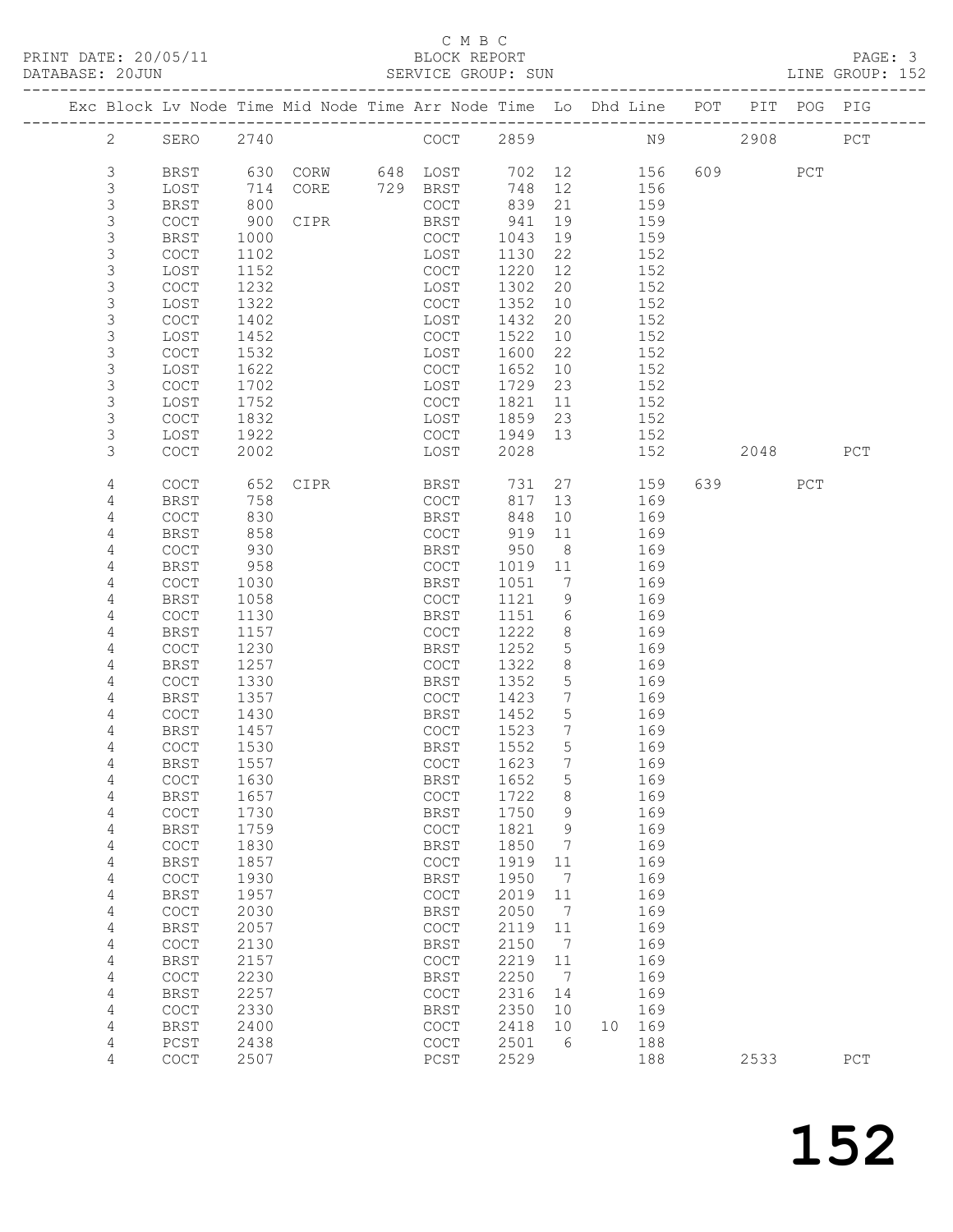|                |                                            |              |      | Exc Block Lv Node Time Mid Node Time Arr Node Time Lo Dhd Line POT PIT POG PIG |              |                              |            |     |      |     |     |
|----------------|--------------------------------------------|--------------|------|--------------------------------------------------------------------------------|--------------|------------------------------|------------|-----|------|-----|-----|
| $5\phantom{.}$ | BRST                                       | 705          |      | COCT                                                                           | 744 11       |                              | 159        | 644 |      | PCT |     |
| 5              | $\mathtt{C}\mathtt{O}\mathtt{C}\mathtt{T}$ | 755          |      | BQST                                                                           | 814 7        |                              | 151        |     |      |     |     |
| $\mathsf S$    | BQST                                       | 821          |      | COCT                                                                           | 839          | 18                           | 151        |     |      |     |     |
| 5              | COCT                                       | 857          |      | BQST                                                                           | 917          | $\overline{4}$               | 151        |     |      |     |     |
| 5              | BQST                                       | 921          |      | COCT                                                                           | 940          | 20                           | 151        |     |      |     |     |
| 5              | COCT                                       | 1000         | CIPR | BRST                                                                           | 1044         | 16                           | 159        |     |      |     |     |
| $\mathsf S$    | <b>BRST</b>                                | 1100         |      | COCT                                                                           | 1144         | 16                           | 159        |     |      |     |     |
| $\mathsf S$    | COCT                                       | 1200         |      | BRST                                                                           | 1221         | 6                            | 169        |     |      |     |     |
| 5              | <b>BRST</b>                                | 1227         |      | <b>COCT</b>                                                                    | 1252         | 8                            | 169        |     |      |     |     |
| 5              | COCT                                       | 1300         |      | BRST                                                                           | 1322         | 5                            | 169        |     |      |     |     |
| $\mathsf S$    | <b>BRST</b>                                | 1327         |      | COCT                                                                           | 1353         | $7\phantom{.0}$              | 169        |     |      |     |     |
| 5              | COCT                                       | 1400         |      | <b>BRST</b>                                                                    | 1422         | 5                            | 169        |     |      |     |     |
| 5              | BRST                                       | 1427         |      | <b>COCT</b>                                                                    | 1453         | $7\phantom{.0}$              | 169        |     |      |     |     |
| 5              | COCT                                       | 1500         |      | BRST                                                                           | 1522         | 5                            | 169        |     |      |     |     |
| 5              | <b>BRST</b>                                | 1527         |      | COCT                                                                           | 1553         | $7\phantom{.0}$              | 169        |     |      |     |     |
| 5              | COCT                                       | 1600         |      | BRST                                                                           | 1622         | 5                            | 169        |     |      |     |     |
| 5              | <b>BRST</b>                                | 1627         |      | COCT                                                                           | 1653         | $7\phantom{.0}$              | 169        |     |      |     |     |
| 5<br>5         | COCT                                       | 1700         |      | BRST                                                                           | 1720         | $7^{\circ}$                  | 169        |     |      |     |     |
| 5              | <b>BRST</b>                                | 1727         |      | COCT                                                                           | 1752         | 8<br>$7\phantom{.0}$         | 169        |     |      |     |     |
| 5              | COCT<br><b>BRST</b>                        | 1800<br>1827 |      | BRST                                                                           | 1820<br>1849 |                              | 169        |     |      |     |     |
| 5              | COCT                                       | 1900         |      | COCT<br>BRST                                                                   | 1920         | 11<br>7                      | 169<br>169 |     |      |     |     |
| 5              | <b>BRST</b>                                | 1927         |      | COCT                                                                           | 1949         | 11                           | 169        |     |      |     |     |
| 5              | COCT                                       | 2000         |      | BRST                                                                           | 2020         | $7\phantom{.0}\phantom{.0}7$ | 169        |     |      |     |     |
| 5              | BRST                                       | 2027         |      | COCT                                                                           | 2049         | 5                            | 169        |     |      |     |     |
| 5              | COCT                                       | 2054         |      | LOST                                                                           | 2120         | $5\overline{)}$              | 152        |     |      |     |     |
| 5              | LOST                                       | 2125         |      | COCT                                                                           | 2152         | 8 <sup>8</sup>               | 152        |     |      |     |     |
| 5              | COCT                                       | 2200         | CIPR | BRST                                                                           | 2238         | 22                           | 159        |     |      |     |     |
| 5              | <b>BRST</b>                                | 2300         |      | COCT                                                                           | 2337         | 17                           | 159        |     |      |     |     |
| 5              | <b>COCT</b>                                | 2354         | CIPR | BRST                                                                           | 2432         |                              | 159        |     | 2449 |     | PCT |
|                |                                            |              |      |                                                                                |              |                              |            |     |      |     |     |
| 6              | <b>COCT</b>                                | 702          |      | LOST                                                                           | 727          | $7\phantom{.0}$              | 152        | 649 |      | PCT |     |
| 6              | LOST                                       | 734          |      | COCT                                                                           | 759          | 6                            | 152        |     |      |     |     |
| 6              | <b>COCT</b>                                | 805          |      | BRST                                                                           | 823          | 5                            | 169        |     |      |     |     |
| 6              | <b>BRST</b>                                | 828          |      | COCT                                                                           | 849          | 11                           | 169        |     |      |     |     |
| 6              | COCT                                       | 900          |      | BRST                                                                           | 919          | 9                            | 169        |     |      |     |     |
| 6              | BRST                                       | 928          |      | COCT                                                                           | 949          | 13                           | 169        |     |      |     |     |
| 6              | COCT                                       | 1002         |      | LOST                                                                           | 1030         | 22                           | 152        |     |      |     |     |
| 6              | LOST                                       | 1052         |      | COCT                                                                           | 1120         | 12                           | 152        |     |      |     |     |
| $\epsilon$     | COCT                                       | 1132         |      | LOST 1202 20                                                                   |              |                              | 152        |     |      |     |     |
| 6              | LOST<br>$\operatorname{COT}$               | 1222<br>1302 |      | $_{\mathrm{COT}}$<br>LOST                                                      | 1252<br>1332 | 10<br>20                     | 152<br>152 |     |      |     |     |
| 6<br>6         | LOST                                       | 1352         |      | COCT                                                                           | 1422         | 10                           | 152        |     |      |     |     |
| 6              | $\mathtt{C}\mathtt{O}\mathtt{C}\mathtt{T}$ | 1432         |      | LOST                                                                           | 1501         | 21                           | 152        |     |      |     |     |
| 6              | LOST                                       | 1522         |      | $\mathtt{C}\mathtt{O}\mathtt{C}\mathtt{T}$                                     | 1552         | 10                           | 152        |     |      |     |     |
| 6              | $\operatorname{COT}$                       | 1602         |      | LOST                                                                           | 1630         | 22                           | 152        |     |      |     |     |
| 6              | LOST                                       | 1652         |      | $\mathtt{C}\mathtt{O}\mathtt{C}\mathtt{T}$                                     | 1721         | 11                           | 152        |     |      |     |     |
| 6              | COCT                                       | 1732         |      | LOST                                                                           | 1759         | 23                           | 152        |     |      |     |     |
| 6              | LOST                                       | 1822         |      | $\mathtt{C}\mathtt{O}\mathtt{C}\mathtt{T}$                                     | 1850         | 12                           | 152        |     |      |     |     |
| 6              | COCT                                       | 1902         |      | LOST                                                                           | 1928         | 24                           | 152        |     |      |     |     |
| 6              | LOST                                       | 1952         |      | $\mathtt{C}\mathtt{O}\mathtt{C}\mathtt{T}$                                     | 2019         |                              | 152        |     | 2028 |     | PCT |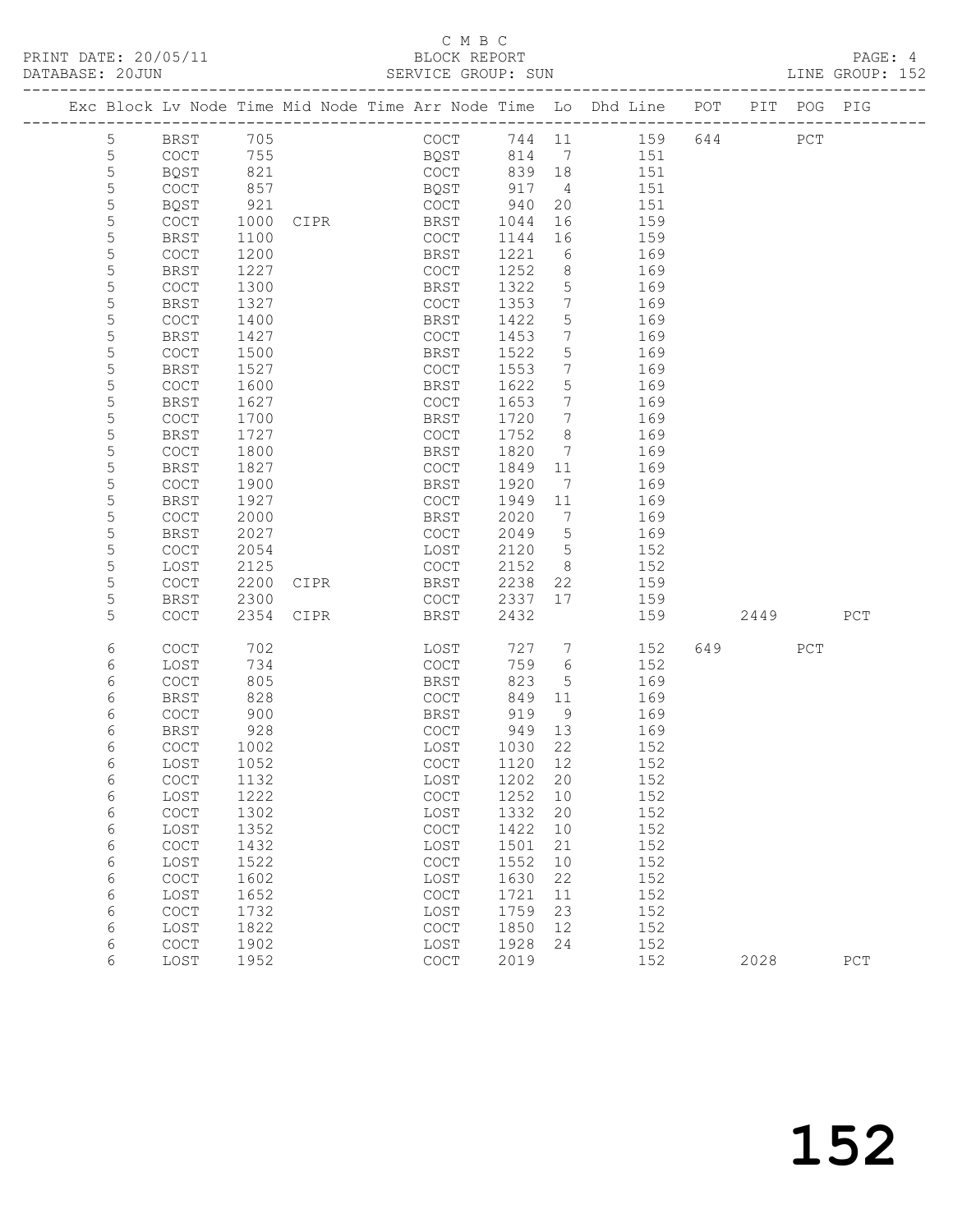|  |                  |              |              |                 |      |                                            |              |                 | Exc Block Lv Node Time Mid Node Time Arr Node Time Lo Dhd Line POT PIT POG PIG |     |        |            |     |
|--|------------------|--------------|--------------|-----------------|------|--------------------------------------------|--------------|-----------------|--------------------------------------------------------------------------------|-----|--------|------------|-----|
|  | 7                | COCT         | 705          |                 |      | BRST                                       | 723 5        |                 | 169                                                                            | 652 |        | PCT        |     |
|  | $\overline{7}$   | <b>BRST</b>  | 728          |                 |      | <b>COCT</b>                                | 747 15       |                 | 169                                                                            |     |        |            |     |
|  | $\overline{7}$   | <b>COCT</b>  | 802          |                 |      | LOST                                       | 827          | 8 <sup>8</sup>  | 152                                                                            |     |        |            |     |
|  | $\overline{7}$   | LOST         | 835          |                 |      | <b>COCT</b>                                | 900          | 6               | 152                                                                            |     |        |            |     |
|  | $\boldsymbol{7}$ | <b>COCT</b>  | 906          |                 |      | LOST                                       | 932          | 20              | 152                                                                            |     |        |            |     |
|  | 7                | LOST         | 952          |                 |      | $\mathtt{C}\mathtt{O}\mathtt{C}\mathtt{T}$ | 1019         | 13              | 152                                                                            |     |        |            |     |
|  | $\overline{7}$   | COCT         | 1032         |                 |      | LOST                                       | 1100         | 22              | 152                                                                            |     |        |            |     |
|  | 7                | LOST         | 1122         |                 |      | <b>COCT</b>                                | 1150         | 12              | 152                                                                            |     |        |            |     |
|  | $\overline{7}$   | COCT         | 1202         |                 |      | LOST                                       | 1232         | 20              | 152                                                                            |     |        |            |     |
|  | 7                | LOST         | 1252         |                 |      | COCT                                       | 1322         | 10              | 152                                                                            |     |        |            |     |
|  | 7<br>7           | COCT         | 1332         |                 |      | LOST                                       | 1402<br>1452 | 20<br>10        | 152<br>152                                                                     |     |        |            |     |
|  | 7                | LOST<br>COCT | 1422<br>1502 |                 |      | <b>COCT</b><br>LOST                        | 1530         | 22              | 152                                                                            |     |        |            |     |
|  | 7                | LOST         | 1552         |                 |      | COCT                                       | 1622         | 10              | 152                                                                            |     |        |            |     |
|  | 7                | COCT         | 1632         |                 |      | LOST                                       | 1700         | 22              | 152                                                                            |     |        |            |     |
|  | 7                | LOST         | 1722         |                 |      | <b>COCT</b>                                | 1751         | 11              | 152                                                                            |     |        |            |     |
|  | 7                | <b>COCT</b>  | 1802         |                 |      | LOST                                       | 1829         | 23              | 152                                                                            |     |        |            |     |
|  | $\boldsymbol{7}$ | LOST         | 1852         |                 |      | COCT                                       | 1920         | 12              | 152                                                                            |     |        |            |     |
|  | $\overline{7}$   | COCT         | 1932         |                 |      | LOST                                       | 1958         | 24              | 152                                                                            |     |        |            |     |
|  | 7                | LOST         | 2022         |                 |      | COCT                                       | 2049         | 11              | 152                                                                            |     |        |            |     |
|  | 7                | <b>COCT</b>  | 2100         |                 |      | <b>BRST</b>                                | 2120         | 7               | 169                                                                            |     |        |            |     |
|  | 7                | <b>BRST</b>  | 2127         |                 |      | COCT                                       | 2149         | $5\phantom{.0}$ | 169                                                                            |     |        |            |     |
|  | $\boldsymbol{7}$ | COCT         | 2154         |                 |      | LOST                                       | 2220         | 5               | 152                                                                            |     |        |            |     |
|  | 7                | LOST         | 2225         |                 |      | COCT                                       | 2250         | 10              | 152                                                                            |     |        |            |     |
|  | 7                | COCT         | 2300         | CIPR            |      | BRST                                       | 2338         | 12              | 159                                                                            |     |        |            |     |
|  | 7                | <b>BRST</b>  | 2350         | CORW            | 2408 | LOST                                       | 2424         | - 8             | 156                                                                            |     |        |            |     |
|  | $\overline{7}$   | LOST         | 2432         | $\mathtt{CORE}$ | 2448 | BRST                                       | 2506         | $5\phantom{.0}$ | 156                                                                            |     |        |            |     |
|  | 7                | BRST         | 2511         | CORW            | 2529 | LOST                                       | 2545         |                 | 156                                                                            |     | 2605   |            | PCT |
|  | 8                | <b>BRST</b>  | 715          | CORW            | 733  | LOST                                       | 747          | 27              | 156                                                                            |     | 654 65 | <b>PCT</b> |     |
|  | $\,8\,$          | LOST         | 814          | CORE            | 829  | BRST                                       | 848          | 27              | 156                                                                            |     |        |            |     |
|  | $\,8\,$          | BRST         | 915          | CORW            | 934  | LOST                                       | 948          | 26              | 156                                                                            |     |        |            |     |
|  | $\,8\,$          | LOST         | 1014         | CORE            | 1032 | BRST                                       | 1052         | 23              | 156                                                                            |     |        |            |     |
|  | 8                | <b>BRST</b>  | 1115         | CORW            | 1134 | LOST                                       | 1151         | 23              | 156                                                                            |     |        |            |     |
|  | $\,8\,$          | LOST         | 1214         | CORE            | 1233 | <b>BRST</b>                                | 1253         | 22              | 156                                                                            |     |        |            |     |
|  | $\,8\,$          | <b>BRST</b>  | 1315         | CORW            | 1336 | LOST                                       | 1354         | 20              | 156                                                                            |     |        |            |     |
|  | 8                | LOST         | 1414         | CORE            | 1433 | BRST                                       | 1453         | 22              | 156                                                                            |     |        |            |     |
|  | $\,8\,$          | <b>BRST</b>  | 1515         | CORW            | 1535 | LOST                                       | 1553         | 21              | 156                                                                            |     |        |            |     |
|  | 8                | LOST         | 1614         | CORE            | 1633 | BRST                                       | 1653         | 22              | 156                                                                            |     |        |            |     |
|  | $\,8\,$          | <b>BRST</b>  | 1715         | CORW            | 1735 | LOST                                       | 1753         | 21              | 156                                                                            |     |        |            |     |
|  | $\,8\,$          | LOST         | 1814         | CORE            | 1833 | BRST                                       | 1851         | 24              | 156                                                                            |     |        |            |     |
|  | 8                | BRST         | 1915         | CORW            | 1933 | LOST                                       | 1950         | 24              | 156                                                                            |     |        |            |     |
|  | 8                | LOST         | 2014         | CORE            | 2031 | BRST                                       | 2049         | 26              | 156                                                                            |     |        |            |     |
|  | 8                | <b>BRST</b>  | 2115         | CORW            | 2133 | LOST                                       | 2150         | 24              | 156                                                                            |     |        |            |     |
|  | 8                | LOST         | 2214         | $\mathtt{CORE}$ | 2231 | BRST                                       | 2249         |                 | 156                                                                            |     | 2306   |            | PCT |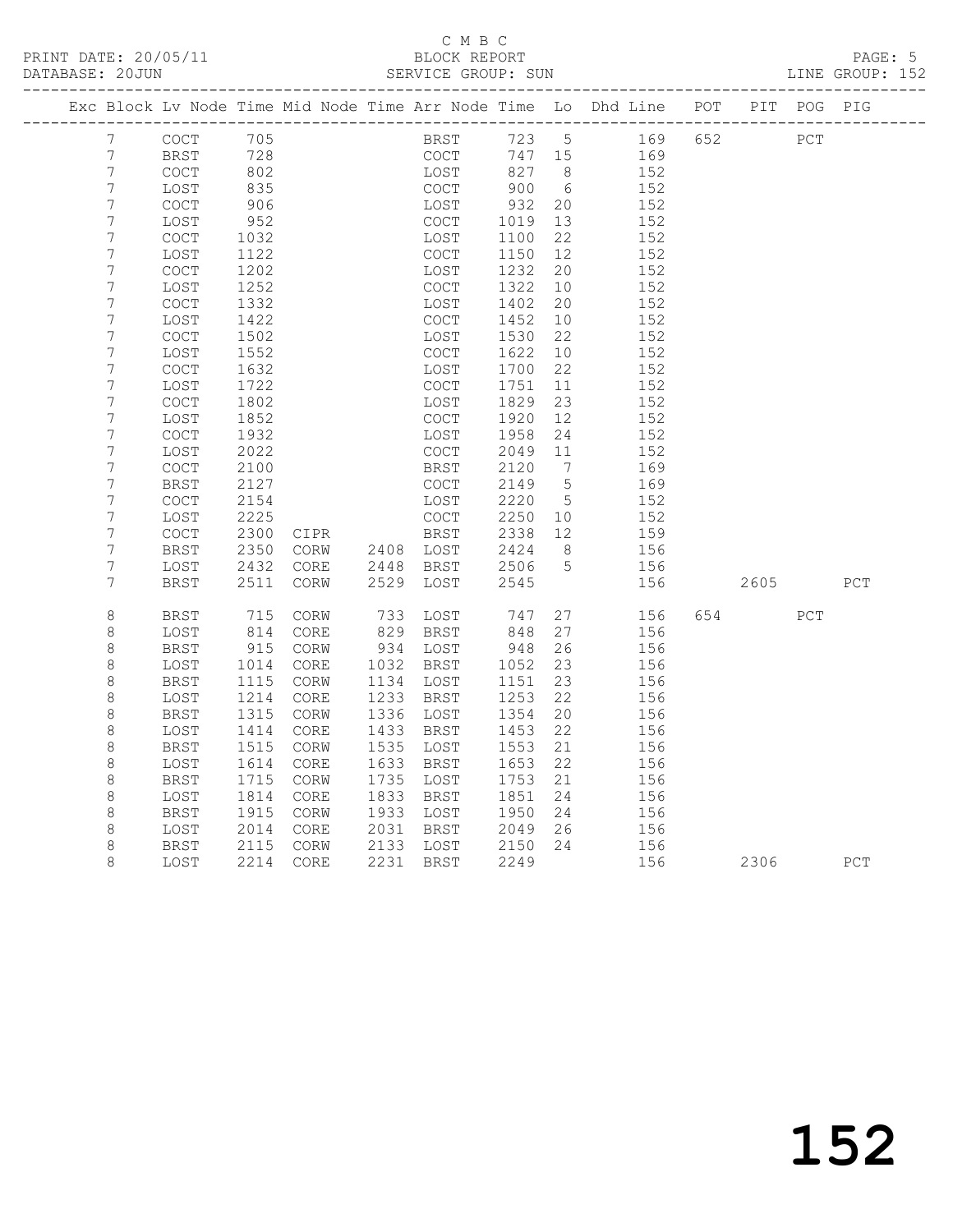|             |                                            |      | Exc Block Lv Node Time Mid Node Time Arr Node Time Lo Dhd Line POT PIT POG PIG |              |              |                         |                     |           |     |     |
|-------------|--------------------------------------------|------|--------------------------------------------------------------------------------|--------------|--------------|-------------------------|---------------------|-----------|-----|-----|
| 9           | COCT 735                                   |      |                                                                                |              |              |                         | PCST 759 10 188 722 | PCT       |     |     |
| 9           | PCST                                       | 809  |                                                                                | COCT         | 834 16       |                         | 188                 |           |     |     |
| 9           | COCT                                       | 850  |                                                                                |              | PRDA 906     |                         | $0$ 191             |           |     |     |
| $\mathsf 9$ | PRDA                                       | 906  |                                                                                | COCT         | 922          | 12                      | 191                 |           |     |     |
| $\mathsf 9$ | $\mathtt{C}\mathtt{O}\mathtt{C}\mathtt{T}$ | 934  |                                                                                | LOST         | 1002         | 20                      | 152                 |           |     |     |
| $\mathsf 9$ | LOST                                       | 1022 |                                                                                | COCT         | 1049         | 8 <sup>8</sup>          | 152                 |           |     |     |
| $\mathsf 9$ | <b>COCT</b>                                | 1057 |                                                                                | BQST         | 1118 3       |                         | 151                 |           |     |     |
| $\mathsf 9$ | <b>BQST</b>                                | 1121 |                                                                                | COCT         | 1143 17      |                         | 151                 |           |     |     |
| $\mathsf 9$ | COCT                                       | 1200 | CIPR                                                                           | BRST         | 1246 14      |                         | 159                 |           |     |     |
| $\mathsf 9$ | BRST                                       | 1300 |                                                                                | COCT         | 1346 12      |                         | 159                 |           |     |     |
| 9           | <b>COCT</b>                                | 1358 |                                                                                | BQST         | 1419 4       |                         | 151                 |           |     |     |
| 9           | BQST                                       | 1423 |                                                                                | COCT         | 1445 15      |                         | 151                 |           |     |     |
| $\mathsf 9$ | COCT                                       | 1500 | CIPR                                                                           | BRST         | 1546 14      |                         | 159                 |           |     |     |
| $\mathsf 9$ | BRST                                       | 1600 |                                                                                | COCT         | 1647 11      |                         | 159                 |           |     |     |
| $\mathsf 9$ | $\mathtt{C}\mathtt{O}\mathtt{C}\mathtt{T}$ | 1658 |                                                                                | BQST         | 1719 6       |                         | 151                 |           |     |     |
| 9           | BQST                                       | 1725 |                                                                                | COCT         | 1747 13      |                         | 151                 |           |     |     |
| 9           | COCT                                       | 1800 | CIPR                                                                           | BRST<br>COCT | 1844 16      |                         | 159                 |           |     |     |
| 9           | <b>BRST</b>                                | 1900 |                                                                                |              | 1943         |                         | 159                 | 1953 1995 |     | PCT |
| 10          | LOST                                       | 922  |                                                                                | COCT         | 948 12       |                         | 152                 | 902       | PCT |     |
| 10          | $\mathtt{C}\mathtt{O}\mathtt{C}\mathtt{T}$ | 1000 |                                                                                | BRST         | 1021         | $7\overline{ }$         | 169                 |           |     |     |
| 10          | <b>BRST</b>                                | 1028 |                                                                                | COCT         | 1051 9       |                         | 169                 |           |     |     |
| 10          | COCT                                       | 1100 |                                                                                | BRST         | 1121 6       |                         | 169                 |           |     |     |
| 10          | BRST                                       | 1127 |                                                                                | COCT         | 1152 5       |                         | 169                 |           |     |     |
| 10          | COCT                                       | 1157 |                                                                                | BQST         | 1218         | $\overline{\mathbf{3}}$ | 151                 |           |     |     |
| 10          | <b>BQST</b>                                | 1221 |                                                                                | COCT         | 1243 17      |                         | 151                 |           |     |     |
| 10          | COCT                                       | 1300 | CIPR                                                                           | BRST         | 1346 14      |                         | 159                 |           |     |     |
| 10          | BRST                                       | 1400 |                                                                                | COCT         | 1448 10      |                         | 159                 |           |     |     |
| 10          | COCT                                       | 1458 |                                                                                | BQST         | 1520         | $\overline{\mathbf{3}}$ | 151                 |           |     |     |
| 10          | <b>BQST</b>                                | 1523 |                                                                                | COCT         | 1547 13      |                         | 151                 |           |     |     |
| 10          | COCT                                       | 1600 | CIPR                                                                           | BRST         | 1645         | 15                      | 159                 |           |     |     |
| 10          | BRST                                       | 1700 |                                                                                | COCT         | 1746 11      |                         | 159                 |           |     |     |
| 10          | COCT                                       | 1757 |                                                                                | BQST         | 1817         | 11                      | 151                 |           |     |     |
| 10          | <b>BQST</b>                                | 1828 |                                                                                | COCT         | 1849         | 9                       | 151                 |           |     |     |
| 10          | COCT                                       | 1858 |                                                                                | BQST         | 1918         | 10                      | 151                 |           |     |     |
| 10          | BQST                                       | 1928 |                                                                                | COCT         | 1949 12      |                         | 151                 |           |     |     |
| 10          | COCT                                       | 2001 |                                                                                | BQST         | 2020         | - 8                     | 151                 |           |     |     |
| 10          | BQST                                       | 2028 |                                                                                | COCT         | 2049 14      |                         | 151                 |           |     |     |
| 10          | COCT                                       | 2103 |                                                                                | BQST         | 2122 6       |                         | 151                 |           |     |     |
| 10 BQST     |                                            | 2128 |                                                                                |              | COCT 2148 15 |                         | 151                 |           |     |     |
| 10          | COCT                                       | 2203 |                                                                                | BQST         | 2222         | 6                       | 151                 |           |     |     |
| 10          | <b>BQST</b>                                | 2228 |                                                                                | COCT         | 2248 13      |                         | 151                 |           |     |     |
| 10          | COCT                                       | 2301 |                                                                                | BQST         | 2319         | 9                       | 151                 |           |     |     |
| 10<br>10    | <b>BQST</b>                                | 2328 |                                                                                | COCT<br>BQST | 2348         | 13<br>9                 | 151<br>151          |           |     |     |
| 10          | COCT                                       | 2401 |                                                                                |              | 2419<br>2447 |                         | 151                 |           |     |     |
|             | BQST                                       | 2428 |                                                                                | COCT         |              |                         |                     | 2456      |     | PCT |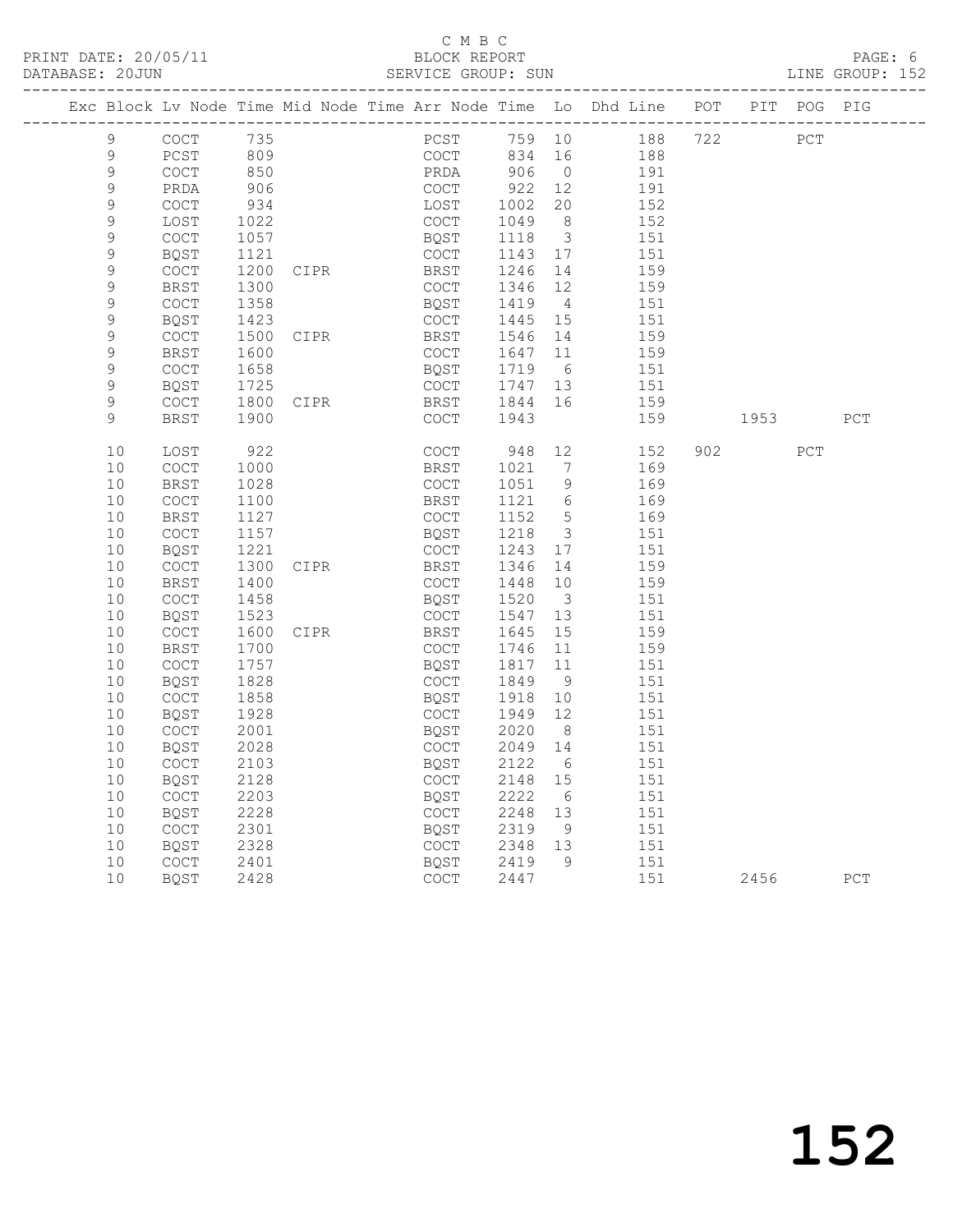|  |    |      |                 |                                                 |                                       |                   |                 | Exc Block Lv Node Time Mid Node Time Arr Node Time Lo Dhd Line POT PIT POG PIG |          |             |     |
|--|----|------|-----------------|-------------------------------------------------|---------------------------------------|-------------------|-----------------|--------------------------------------------------------------------------------|----------|-------------|-----|
|  | 20 |      |                 |                                                 |                                       |                   |                 | COCT 300 BYST 346 SERO 404 11 N9 247 PCT                                       |          |             |     |
|  | 20 | SERO | 415             |                                                 |                                       |                   |                 | COCT 534 14 N9                                                                 |          |             |     |
|  | 20 | COCT |                 |                                                 |                                       | $616$ 12          |                 | 183                                                                            |          |             |     |
|  | 20 | PMST |                 |                                                 |                                       | 658 20            |                 | 183                                                                            |          |             |     |
|  | 20 | COCT | 718             |                                                 | PMST                                  | 748 10            |                 | 183                                                                            |          |             |     |
|  | 20 | PMST | $\frac{1}{848}$ | 758 PALA 818 COCT                               | COCT 831 17<br>PMST 918 10            |                   |                 | 183                                                                            |          |             |     |
|  | 20 | COCT |                 |                                                 |                                       |                   |                 | 183                                                                            |          |             |     |
|  | 20 | PMST |                 | 928 PALA 948 COCT 1001 17                       |                                       |                   |                 | 183                                                                            |          |             |     |
|  | 20 | COCT | 1018            |                                                 | PMST 1049 9<br>PALA 1118 COCT 1131 17 |                   |                 | 183                                                                            |          |             |     |
|  | 20 | PMST | 1058            |                                                 |                                       |                   |                 | 183                                                                            |          |             |     |
|  | 20 | COCT | 1148            |                                                 | PMST                                  | 1220 8            |                 | 183                                                                            |          |             |     |
|  | 20 | PMST | 1228            | PALA 1248 COCT                                  |                                       | 1301 17           |                 | 183                                                                            |          |             |     |
|  | 20 | COCT |                 |                                                 |                                       |                   |                 | 183                                                                            |          |             |     |
|  | 20 | PMST |                 |                                                 |                                       |                   |                 | 183                                                                            |          |             |     |
|  | 20 | COCT | 1448            |                                                 | PMST 1522 6                           |                   |                 | 183                                                                            |          |             |     |
|  | 20 | PMST | 1528<br>1618    |                                                 | PALA 1550 COCT 1603 15<br>PMST 1653 5 |                   |                 | 183<br>183                                                                     |          |             |     |
|  | 20 | COCT | 1618            |                                                 |                                       |                   |                 |                                                                                |          |             |     |
|  | 20 | PMST |                 | 1658 PALA 1720 COCT 1734 14                     |                                       |                   |                 | 183                                                                            |          |             |     |
|  | 20 | COCT |                 |                                                 |                                       |                   |                 | 183                                                                            |          |             |     |
|  | 20 | PMST |                 |                                                 |                                       |                   |                 | 183                                                                            |          |             |     |
|  | 20 | COCT | 1918            |                                                 | PMST 1948                             |                   |                 | 183                                                                            | 2008     |             | PCT |
|  | 21 | COCT | 520             |                                                 |                                       |                   |                 | PMST 548 10 183                                                                | 507      | ${\tt PCT}$ |     |
|  | 21 | PMST |                 | 558 PALA 615 COCT                               |                                       |                   |                 | 627 21 183                                                                     |          |             |     |
|  | 21 | COCT | 648             |                                                 | PMST                                  | 718 10            |                 | 183                                                                            |          |             |     |
|  | 21 | PMST | 728<br>818      | PALA 747 COCT                                   |                                       | 800 18            |                 | 183                                                                            |          |             |     |
|  | 21 | COCT |                 |                                                 | PMST 848 10                           |                   |                 | 183                                                                            |          |             |     |
|  | 21 | PMST |                 | 858 PALA 918 COCT 931 17                        |                                       |                   |                 | 183                                                                            |          |             |     |
|  | 21 | COCT | 948             |                                                 | PMST                                  | 1019 9<br>1101 17 |                 | 183                                                                            |          |             |     |
|  | 21 | PMST |                 | 1028 PALA 1048 COCT                             |                                       |                   |                 | 183                                                                            |          |             |     |
|  | 21 | COCT | 1118            | PMST<br>PALA 1218 COCT                          |                                       | 1149 9            |                 | 183                                                                            |          |             |     |
|  | 21 | PMST | 1158            |                                                 |                                       | 1231 17<br>1322 6 |                 | 183                                                                            |          |             |     |
|  | 21 | COCT |                 | 1248 PMST 1322 6<br>1328 PALA 1348 COCT 1401 17 |                                       |                   |                 | 183                                                                            |          |             |     |
|  | 21 | PMST |                 |                                                 |                                       |                   |                 | 183                                                                            |          |             |     |
|  | 21 | COCT | 1418            |                                                 | PMST                                  | 1452              | $6\overline{6}$ | 183                                                                            |          |             |     |
|  | 21 | PMST | 1458            | PALA 1518 COCT                                  |                                       | 1531 17           |                 | 183                                                                            |          |             |     |
|  | 21 | COCT | 1548            |                                                 | PMST                                  | 1623              | 5               | 183                                                                            |          |             |     |
|  | 21 | PMST |                 |                                                 |                                       |                   |                 | 183                                                                            |          |             |     |
|  | 21 | COCT |                 |                                                 |                                       |                   |                 | 183                                                                            |          |             |     |
|  | 21 | PMST |                 |                                                 |                                       |                   |                 | 183                                                                            |          |             |     |
|  | 21 | COCT | 1848            |                                                 | PMST 1921                             |                   |                 | 183                                                                            | 1941 PCT |             |     |
|  |    |      |                 |                                                 |                                       |                   |                 |                                                                                |          |             |     |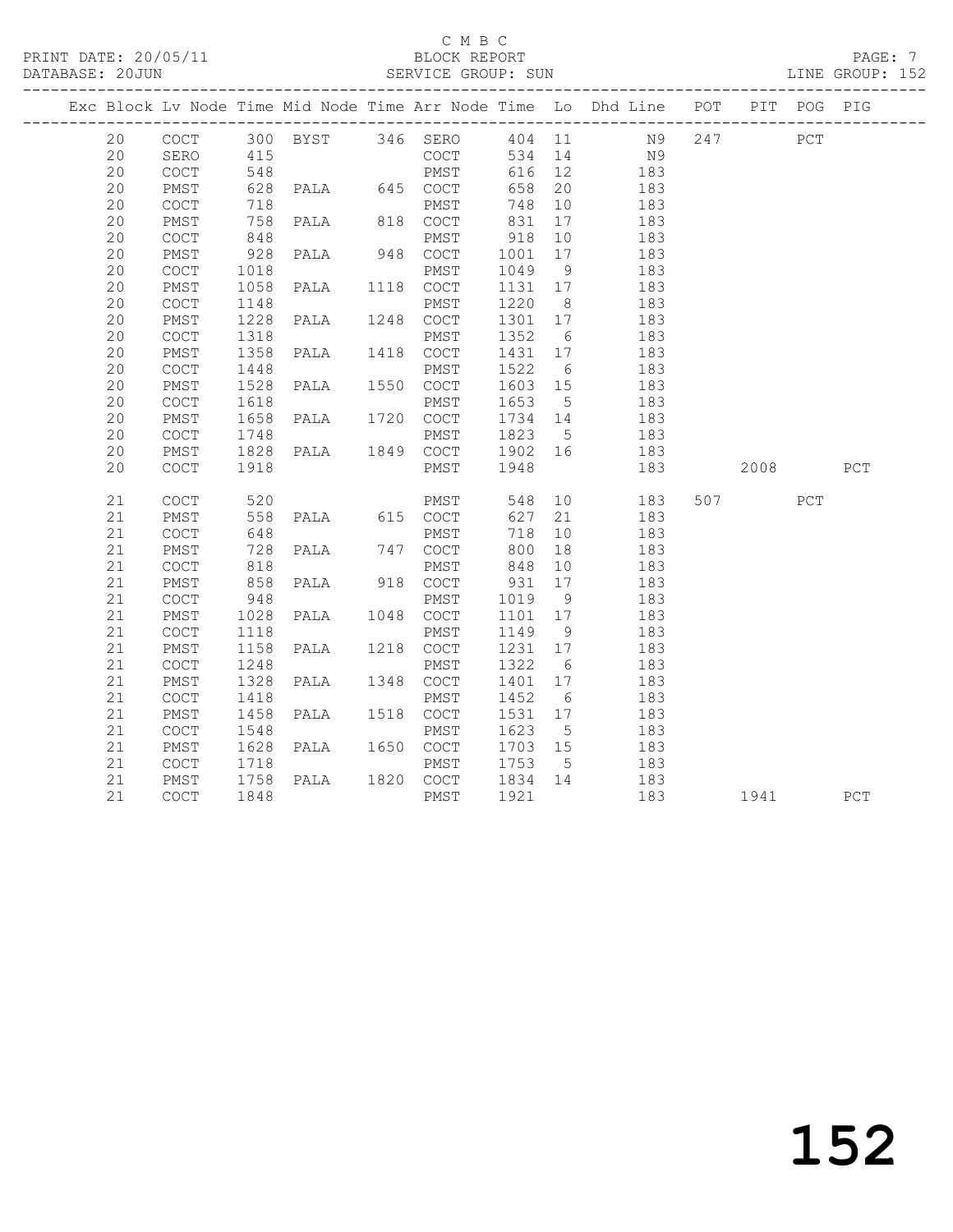### C M B C<br>BLOCK REPORT

#### SERVICE GROUP: SUN

|  |    |             |      | Exc Block Lv Node Time Mid Node Time Arr Node Time Lo Dhd Line POT PIT POG PIG |             |         |             |                 |     |         |      |     |
|--|----|-------------|------|--------------------------------------------------------------------------------|-------------|---------|-------------|-----------------|-----|---------|------|-----|
|  | 22 |             |      | PMST 530 PALA 547 COCT                                                         |             |         |             | 559 19 183      |     | 510 PCT |      |     |
|  | 22 | COCT        | 618  |                                                                                | PMST        |         |             | 646 12 183      |     |         |      |     |
|  | 22 | PMST        | 658  | PALA 717 COCT                                                                  |             | 730     | 18          | 183             |     |         |      |     |
|  | 22 | <b>COCT</b> | 748  |                                                                                | PMST        | 818     |             | 10              | 183 |         |      |     |
|  | 22 | PMST        | 828  | PALA 848 COCT                                                                  |             | 901     | 17          |                 | 183 |         |      |     |
|  | 22 | <b>COCT</b> | 918  |                                                                                | PMST        | 949     | 9           |                 | 183 |         |      |     |
|  | 22 | PMST        | 958  | PALA 1018                                                                      | COCT        | 1031 17 |             |                 | 183 |         |      |     |
|  | 22 | <b>COCT</b> | 1048 |                                                                                | PMST        | 1119 9  |             |                 | 183 |         |      |     |
|  | 22 | PMST        | 1128 | PALA 1148 COCT                                                                 |             | 1201 17 |             |                 | 183 |         |      |     |
|  | 22 | <b>COCT</b> | 1218 |                                                                                | PMST        | 1252    | 6           |                 | 183 |         |      |     |
|  | 22 | PMST        | 1258 | PALA 1318                                                                      | COCT        | 1331    |             |                 | 183 |         |      |     |
|  | 22 | <b>COCT</b> | 1348 |                                                                                | PMST        | 1422    | 6           |                 | 183 |         |      |     |
|  | 22 | PMST        | 1428 | PALA 1448 COCT                                                                 |             | 1501 17 |             |                 | 183 |         |      |     |
|  | 22 | <b>COCT</b> | 1518 |                                                                                | PMST        | 1553    | $5^{\circ}$ |                 | 183 |         |      |     |
|  | 22 | PMST        | 1558 | PALA 1620                                                                      | COCT        | 1633 15 |             |                 | 183 |         |      |     |
|  | 22 | COCT        | 1648 |                                                                                | PMST        | 1723 5  |             |                 | 183 |         |      |     |
|  | 22 | PMST        | 1728 | PALA 1750 COCT                                                                 |             | 1804 14 |             |                 | 183 |         |      |     |
|  | 22 | <b>COCT</b> | 1818 |                                                                                | PMST        | 1853    | $5^{\circ}$ |                 | 183 |         |      |     |
|  | 22 | PMST        | 1858 | PALA 1919 COCT                                                                 |             | 1932    | 28          |                 | 183 |         |      |     |
|  | 22 | COCT        | 2000 | CIPR                                                                           | BRST        | 2038    | 22          |                 | 159 |         |      |     |
|  | 22 | <b>BRST</b> | 2100 |                                                                                | COCT        | 2140    | 20          |                 | 159 |         |      |     |
|  | 22 | <b>COCT</b> | 2200 |                                                                                | BRST        | 2220    |             | $7\overline{ }$ | 169 |         |      |     |
|  | 22 | <b>BRST</b> | 2227 |                                                                                | COCT        | 2246    | 9           |                 | 169 |         |      |     |
|  | 22 | <b>COCT</b> | 2255 |                                                                                | LOST        | 2320    | 5           |                 | 152 |         |      |     |
|  | 22 | LOST        | 2325 |                                                                                | COCT        | 2350    | 5           | 152             |     |         |      |     |
|  | 22 | <b>COCT</b> | 2355 |                                                                                | LOST        | 2420    |             | $5^{\circ}$     | 152 |         |      |     |
|  | 22 | LOST        | 2425 |                                                                                | COCT        | 2450    |             | $0$ 18 152      |     |         |      |     |
|  | 22 | LOST        | 2508 |                                                                                | <b>COCT</b> | 2530    | 22          |                 | N9  |         |      |     |
|  | 22 | <b>COCT</b> | 2552 | BYST 2638                                                                      | SERO        | 2656    | 9           |                 | N9  |         |      |     |
|  | 22 | SERO        | 2705 |                                                                                | <b>COCT</b> | 2824    |             |                 | N9  |         | 2833 | PCT |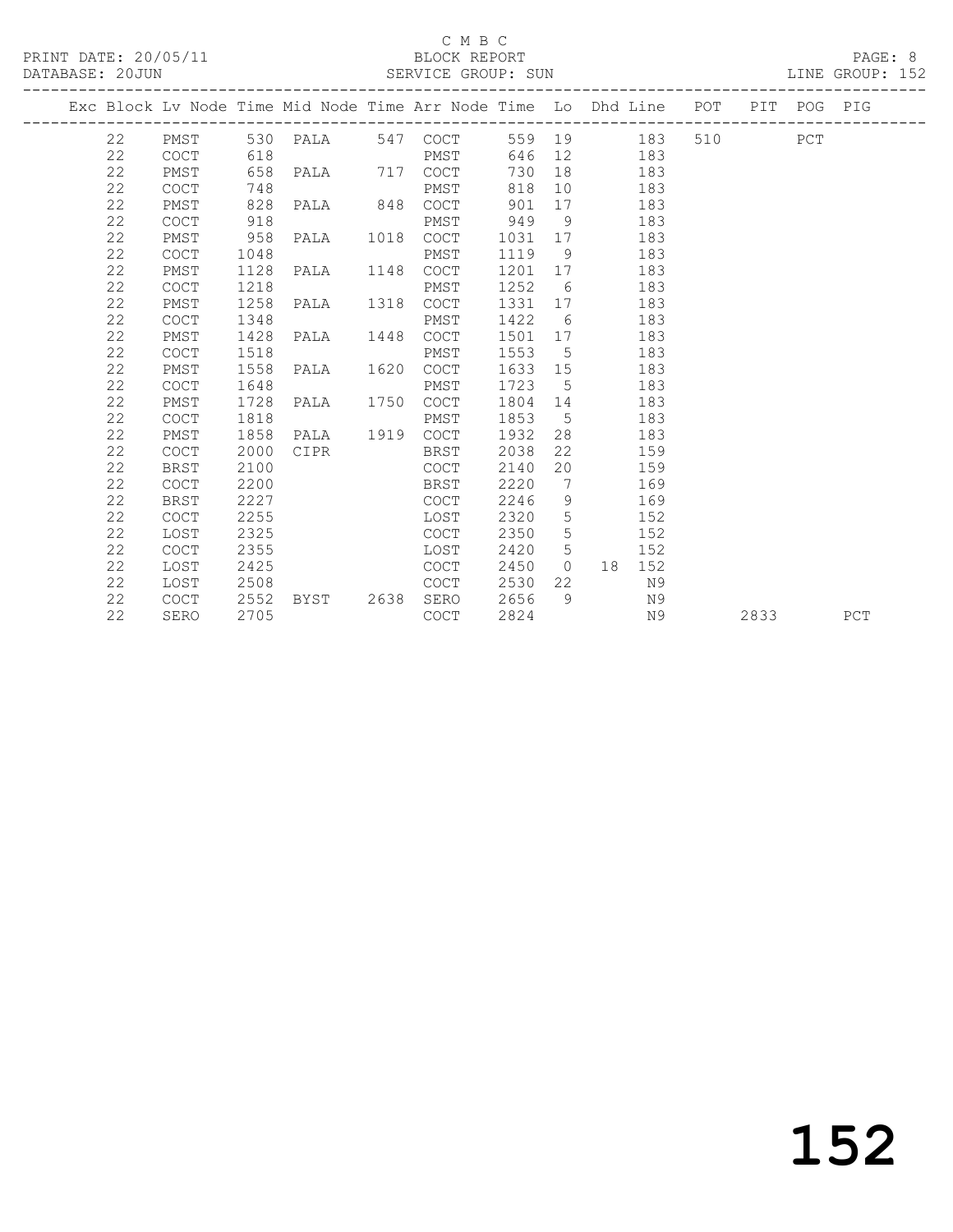#### C M B C<br>BLOCK REPORT SERVICE GROUP: SUN

|  |    |             |      |  |             |      |                 | Exc Block Lv Node Time Mid Node Time Arr Node Time Lo Dhd Line POT PIT POG PIG |     |     |  |
|--|----|-------------|------|--|-------------|------|-----------------|--------------------------------------------------------------------------------|-----|-----|--|
|  | 23 | COCT 635    |      |  | PCST        |      |                 | 659 12<br>188                                                                  | 622 | PCT |  |
|  | 23 | PCST        | 711  |  | COCT        | 735  | 15              | 188                                                                            |     |     |  |
|  | 23 | COCT        | 750  |  | PRDA        | 806  | $\overline{0}$  | 191                                                                            |     |     |  |
|  | 23 | PRDA        | 806  |  | COCT        | 822  | 13              | 191                                                                            |     |     |  |
|  | 23 | <b>COCT</b> | 835  |  | PCST        | 902  | 8               | 188                                                                            |     |     |  |
|  | 23 | PCST        | 910  |  | COCT        | 937  | 13              | 188                                                                            |     |     |  |
|  | 23 | <b>COCT</b> | 950  |  | PRDA        | 1006 | $\overline{0}$  | 191                                                                            |     |     |  |
|  | 23 | PRDA        | 1006 |  | COCT        | 1024 | 11              | 191                                                                            |     |     |  |
|  | 23 | <b>COCT</b> | 1035 |  | PCST        | 1103 | 8 <sup>8</sup>  | 188                                                                            |     |     |  |
|  | 23 | PCST        | 1111 |  | COCT        | 1141 | 9               | 188                                                                            |     |     |  |
|  | 23 | <b>COCT</b> | 1150 |  | PRDA        | 1206 | $\circ$         | 191                                                                            |     |     |  |
|  | 23 | PRDA        | 1206 |  | COCT        | 1224 | 11              | 191                                                                            |     |     |  |
|  | 23 | <b>COCT</b> | 1235 |  | PCST        | 1306 | 5               | 188                                                                            |     |     |  |
|  | 23 | PCST        | 1311 |  | COCT        | 1343 | 7               | 188                                                                            |     |     |  |
|  | 23 | COCT        | 1350 |  | PRDA        | 1409 | $\Omega$        | 191                                                                            |     |     |  |
|  | 23 | PRDA        | 1409 |  | COCT        | 1427 | 8               | 191                                                                            |     |     |  |
|  | 23 | <b>COCT</b> | 1435 |  | PCST        | 1506 | 5               | 188                                                                            |     |     |  |
|  | 23 | PCST        | 1511 |  | COCT        | 1543 | $\overline{7}$  | 188                                                                            |     |     |  |
|  | 23 | <b>COCT</b> | 1550 |  | PRDA        | 1609 | $\Omega$        | 191                                                                            |     |     |  |
|  | 23 | PRDA        | 1609 |  | COCT        | 1627 | 10              | 191                                                                            |     |     |  |
|  | 23 | <b>COCT</b> | 1637 |  | PCST        | 1710 | $5\overline{)}$ | 188                                                                            |     |     |  |
|  | 23 | PCST        | 1715 |  | <b>COCT</b> | 1745 | 5               | 188                                                                            |     |     |  |
|  | 23 | COCT        | 1750 |  | PRDA        | 1810 | $\Omega$        | 191                                                                            |     |     |  |
|  | 23 | PRDA        | 1810 |  | COCT        | 1827 | 10              | 191                                                                            |     |     |  |
|  | 23 | <b>COCT</b> | 1837 |  | PCST        | 1907 | 8               | 188                                                                            |     |     |  |
|  | 23 | PCST        | 1915 |  | COCT        | 1945 | 5               | 188                                                                            |     |     |  |
|  | 23 | <b>COCT</b> | 1950 |  | PRDA        | 2007 | $\overline{0}$  | 191                                                                            |     |     |  |
|  | 23 | PRDA        | 2007 |  | COCT        | 2024 | 13              | 191                                                                            |     |     |  |
|  | 23 | <b>COCT</b> | 2037 |  | PCST        | 2103 | 6               | 188                                                                            |     |     |  |

23 PCST 2109 COCT 2133 188 2142 PCT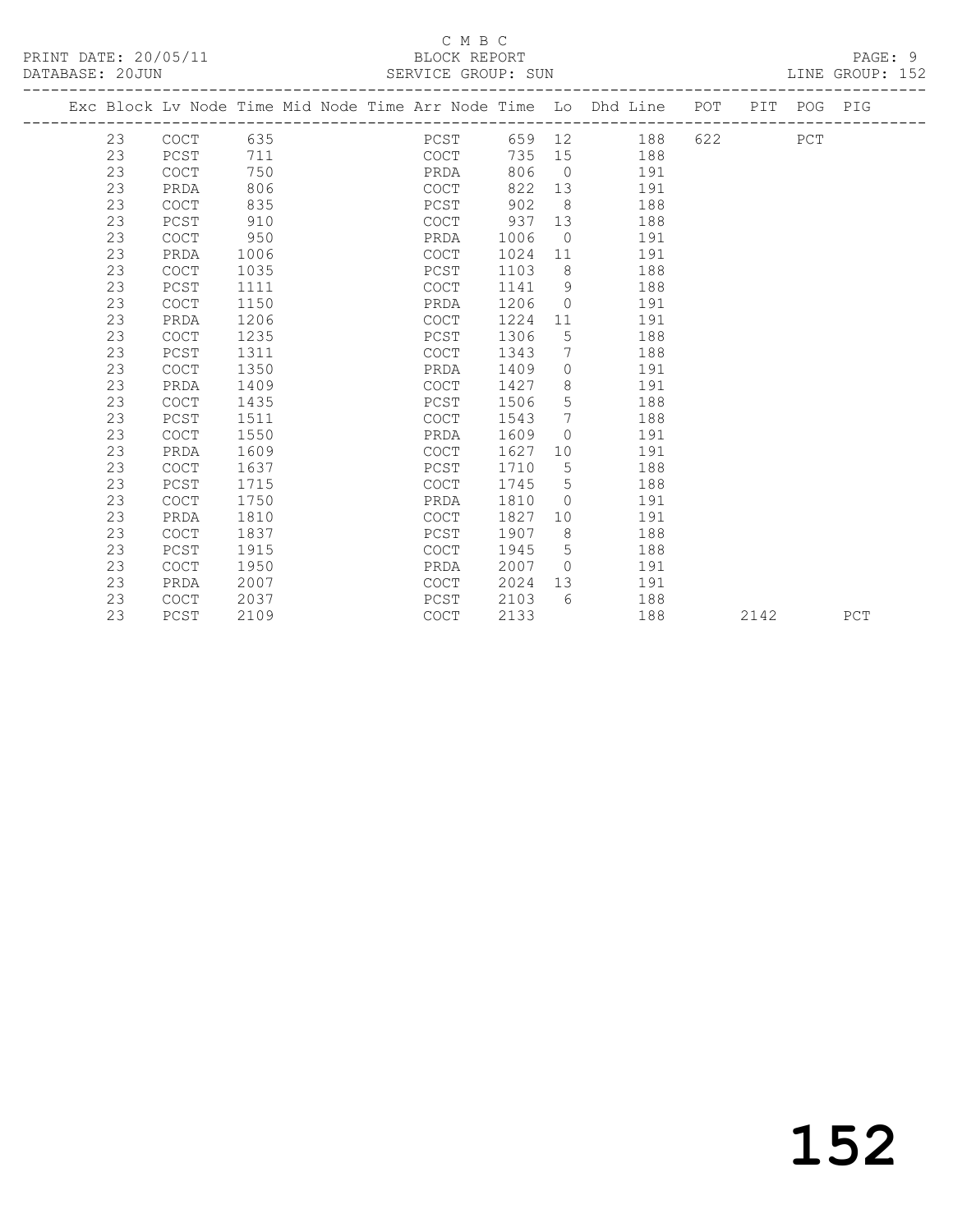PRINT DATE: 20/05/11 BLOCK REPORT BATABASE: 200000 BLOCK REPORT

### C M B C<br>BLOCK REPORT

PAGE: 10<br>LINE GROUP: 152

|  |    |                                            |      |  |      |      |                 | Exc Block Lv Node Time Mid Node Time Arr Node Time Lo Dhd Line POT |     |      | PIT POG PIG |     |
|--|----|--------------------------------------------|------|--|------|------|-----------------|--------------------------------------------------------------------|-----|------|-------------|-----|
|  | 24 | PCST 635                                   |      |  | COCT |      |                 | 659 21 188                                                         | 631 |      | ${\tt PCT}$ |     |
|  | 24 | COCT                                       | 720  |  | PRDA |      |                 | 736 0 191                                                          |     |      |             |     |
|  | 24 | PRDA                                       | 736  |  | COCT | 751  | 14              | 191                                                                |     |      |             |     |
|  | 24 | COCT                                       | 805  |  | PCST | 829  | 10              | 188                                                                |     |      |             |     |
|  | 24 | PCST                                       | 839  |  | COCT | 906  | 14              | 188                                                                |     |      |             |     |
|  | 24 | COCT                                       | 920  |  | PRDA | 936  | $\overline{0}$  | 191                                                                |     |      |             |     |
|  | 24 | PRDA                                       | 936  |  | COCT | 954  | 11              | 191                                                                |     |      |             |     |
|  | 24 | <b>COCT</b>                                | 1005 |  | PCST | 1033 | 8 <sup>8</sup>  | 188                                                                |     |      |             |     |
|  | 24 | PCST                                       | 1041 |  | COCT | 1111 | 9               | 188                                                                |     |      |             |     |
|  | 24 | COCT                                       | 1120 |  | PRDA | 1136 | $\overline{0}$  | 191                                                                |     |      |             |     |
|  | 24 | PRDA                                       | 1136 |  | COCT | 1154 | 11              | 191                                                                |     |      |             |     |
|  | 24 | <b>COCT</b>                                | 1205 |  | PCST | 1233 | 8 <sup>8</sup>  | 188                                                                |     |      |             |     |
|  | 24 | PCST                                       | 1241 |  | COCT | 1313 | $\overline{7}$  | 188                                                                |     |      |             |     |
|  | 24 | <b>COCT</b>                                | 1320 |  | PRDA | 1339 | $\overline{0}$  | 191                                                                |     |      |             |     |
|  | 24 | PRDA                                       | 1339 |  | COCT | 1357 | 8 <sup>8</sup>  | 191                                                                |     |      |             |     |
|  | 24 | <b>COCT</b>                                | 1405 |  | PCST | 1436 | $5^{\circ}$     | 188                                                                |     |      |             |     |
|  | 24 | PCST                                       | 1441 |  | COCT | 1513 | $\overline{7}$  | 188                                                                |     |      |             |     |
|  | 24 | $\mathtt{C}\mathtt{O}\mathtt{C}\mathtt{T}$ | 1520 |  | PRDA | 1539 | $\circ$         | 191                                                                |     |      |             |     |
|  | 24 | PRDA                                       | 1539 |  | COCT | 1557 | 10              | 191                                                                |     |      |             |     |
|  | 24 | <b>COCT</b>                                | 1607 |  | PCST | 1640 | 5               | 188                                                                |     |      |             |     |
|  | 24 | PCST                                       | 1645 |  | COCT | 1718 | $5\phantom{.0}$ | 188                                                                |     |      |             |     |
|  | 24 | $\mathtt{C}\mathtt{O}\mathtt{C}\mathtt{T}$ | 1723 |  | PRDA | 1743 | $\circ$         | 191                                                                |     |      |             |     |
|  | 24 | PRDA                                       | 1743 |  | COCT | 1800 | $7\phantom{.0}$ | 191                                                                |     |      |             |     |
|  | 24 | COCT                                       | 1807 |  | PCST | 1837 | 8 <sup>8</sup>  | 188                                                                |     |      |             |     |
|  | 24 | PCST                                       | 1845 |  | COCT | 1915 | 5               | 188                                                                |     |      |             |     |
|  | 24 | <b>COCT</b>                                | 1920 |  | PRDA | 1937 | $\overline{0}$  | 191                                                                |     |      |             |     |
|  | 24 | PRDA                                       | 1937 |  | COCT | 1954 | 11              | 191                                                                |     |      |             |     |
|  | 24 | <b>COCT</b>                                | 2005 |  | PCST | 2034 | 8 <sup>8</sup>  | 188                                                                |     |      |             |     |
|  | 24 | PCST                                       | 2042 |  | COCT | 2106 | 16              | 188                                                                |     |      |             |     |
|  | 24 | COCT                                       | 2122 |  | PRDA | 2139 | $\overline{0}$  | 191                                                                |     |      |             |     |
|  | 24 | PRDA                                       | 2139 |  | COCT | 2156 | 11              | 191                                                                |     |      |             |     |
|  | 24 | $\mathtt{C}\mathtt{O}\mathtt{C}\mathtt{T}$ | 2207 |  | PCST | 2233 | 6               | 188                                                                |     |      |             |     |
|  | 24 | PCST                                       | 2239 |  | COCT | 2302 | $5^{\circ}$     | 188                                                                |     |      |             |     |
|  | 24 | COCT                                       | 2307 |  | PCST | 2329 | 10              | 188                                                                |     |      |             |     |
|  | 24 | PCST                                       | 2339 |  | COCT | 2402 | $5^{\circ}$     | 188                                                                |     |      |             |     |
|  | 24 | <b>COCT</b>                                | 2407 |  | PCST | 2429 |                 | 188                                                                |     | 2433 |             | PCT |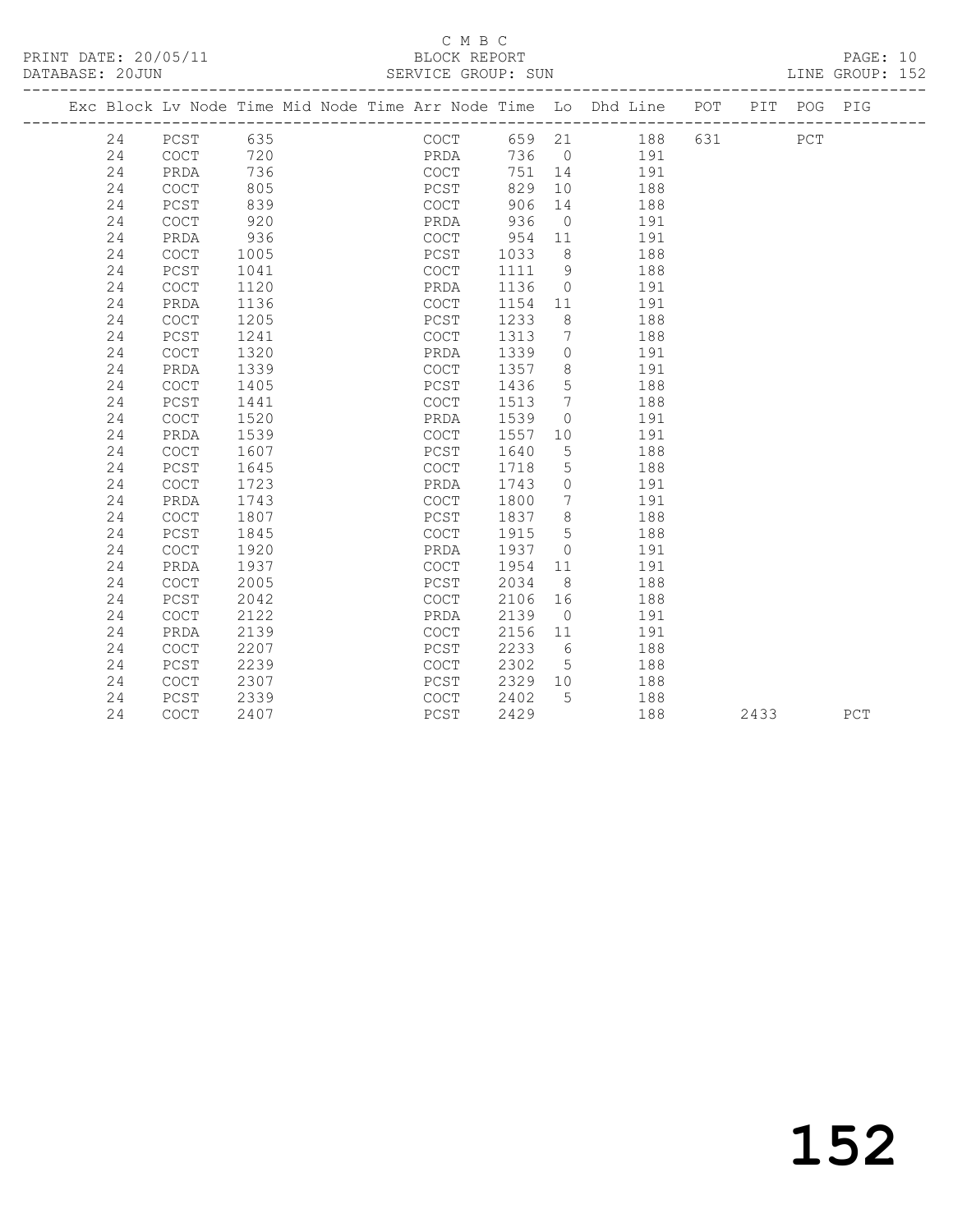PRINT DATE: 20/05/11 BLOCK REPORT<br>
DATABASE: 20.JUN

### C M B C<br>BLOCK REPORT

PAGE: 11<br>LINE GROUP: 152

|  | DAIADAJE. ZUUUN |             |      |  | ODLVILU UNUUI. JUN |      |                |                                                                    |         |             | TIME GUANE . TAY |
|--|-----------------|-------------|------|--|--------------------|------|----------------|--------------------------------------------------------------------|---------|-------------|------------------|
|  |                 |             |      |  |                    |      |                | Exc Block Lv Node Time Mid Node Time Arr Node Time Lo Dhd Line POT |         | PIT POG PIG |                  |
|  | 25              | COCT        | 705  |  | PCST               |      |                | 729 12 188                                                         | 652 PCT |             |                  |
|  | 25              | PCST        | 741  |  | COCT               | 805  |                | 188                                                                |         |             |                  |
|  | 25              | <b>COCT</b> | 820  |  | PRDA               | 836  | $\overline{0}$ | 191                                                                |         |             |                  |
|  | 25              | PRDA        | 836  |  | COCT               | 852  | 13             | 191                                                                |         |             |                  |
|  | 25              | <b>COCT</b> | 905  |  | PCST               | 932  | 9              | 188                                                                |         |             |                  |
|  | 25              | PCST        | 941  |  | COCT               | 1011 | 9              | 188                                                                |         |             |                  |
|  | 25              | <b>COCT</b> | 1020 |  | PRDA               | 1036 | $\overline{0}$ | 191                                                                |         |             |                  |
|  | 25              | PRDA        | 1036 |  | <b>COCT</b>        | 1054 | 11             | 191                                                                |         |             |                  |
|  | 25              | <b>COCT</b> | 1105 |  | PCST               | 1133 | 8 <sup>8</sup> | 188                                                                |         |             |                  |
|  | 25              | PCST        | 1141 |  | COCT               | 1211 | 9              | 188                                                                |         |             |                  |
|  | 25              | <b>COCT</b> | 1220 |  | PRDA               | 1236 | $\Omega$       | 191                                                                |         |             |                  |
|  | 25              | PRDA        | 1236 |  | COCT               | 1254 | 11             | 191                                                                |         |             |                  |
|  | 25              | <b>COCT</b> | 1305 |  | PCST               | 1336 | 5              | 188                                                                |         |             |                  |
|  | 25              | PCST        | 1341 |  | COCT               | 1413 | 7              | 188                                                                |         |             |                  |
|  | 25              | <b>COCT</b> | 1420 |  | PRDA               | 1439 | $\Omega$       | 191                                                                |         |             |                  |
|  | 25              | PRDA        | 1439 |  | COCT               | 1457 | 8              | 191                                                                |         |             |                  |
|  | 25              | <b>COCT</b> | 1505 |  | PCST               | 1536 | 5              | 188                                                                |         |             |                  |
|  | 25              | PCST        | 1541 |  | COCT               | 1614 | 7              | 188                                                                |         |             |                  |
|  | 25              | <b>COCT</b> | 1621 |  | PRDA               | 1640 | $\circ$        | 191                                                                |         |             |                  |
|  | 25              | PRDA        | 1640 |  | COCT               | 1658 | 9              | 191                                                                |         |             |                  |
|  | 25              | <b>COCT</b> | 1707 |  | PCST               | 1740 | 5              | 188                                                                |         |             |                  |
|  | 25              | PCST        | 1745 |  | COCT               | 1815 | 5              | 188                                                                |         |             |                  |
|  | 25              | <b>COCT</b> | 1820 |  | PRDA               | 1837 | $\bigcirc$     | 191                                                                |         |             |                  |
|  | 25              | PRDA        | 1837 |  | <b>COCT</b>        | 1854 | 13             | 191                                                                |         |             |                  |
|  | 25              | <b>COCT</b> | 1907 |  | PCST               | 1937 | 8              | 188                                                                |         |             |                  |
|  | 25              | PCST        | 1945 |  | COCT               | 2011 | 9              | 188                                                                |         |             |                  |
|  | 25              | <b>COCT</b> | 2020 |  | PRDA               | 2037 | $\bigcirc$     | 191                                                                |         |             |                  |
|  | 25              | PRDA        | 2037 |  | COCT               | 2054 | 13             | 191                                                                |         |             |                  |
|  | 25              | <b>COCT</b> | 2107 |  | PCST               | 2133 | 6              | 188                                                                |         |             |                  |
|  |                 |             |      |  |                    |      |                |                                                                    |         |             |                  |

25 PCST 2139 COCT 2203 188 2212 PCT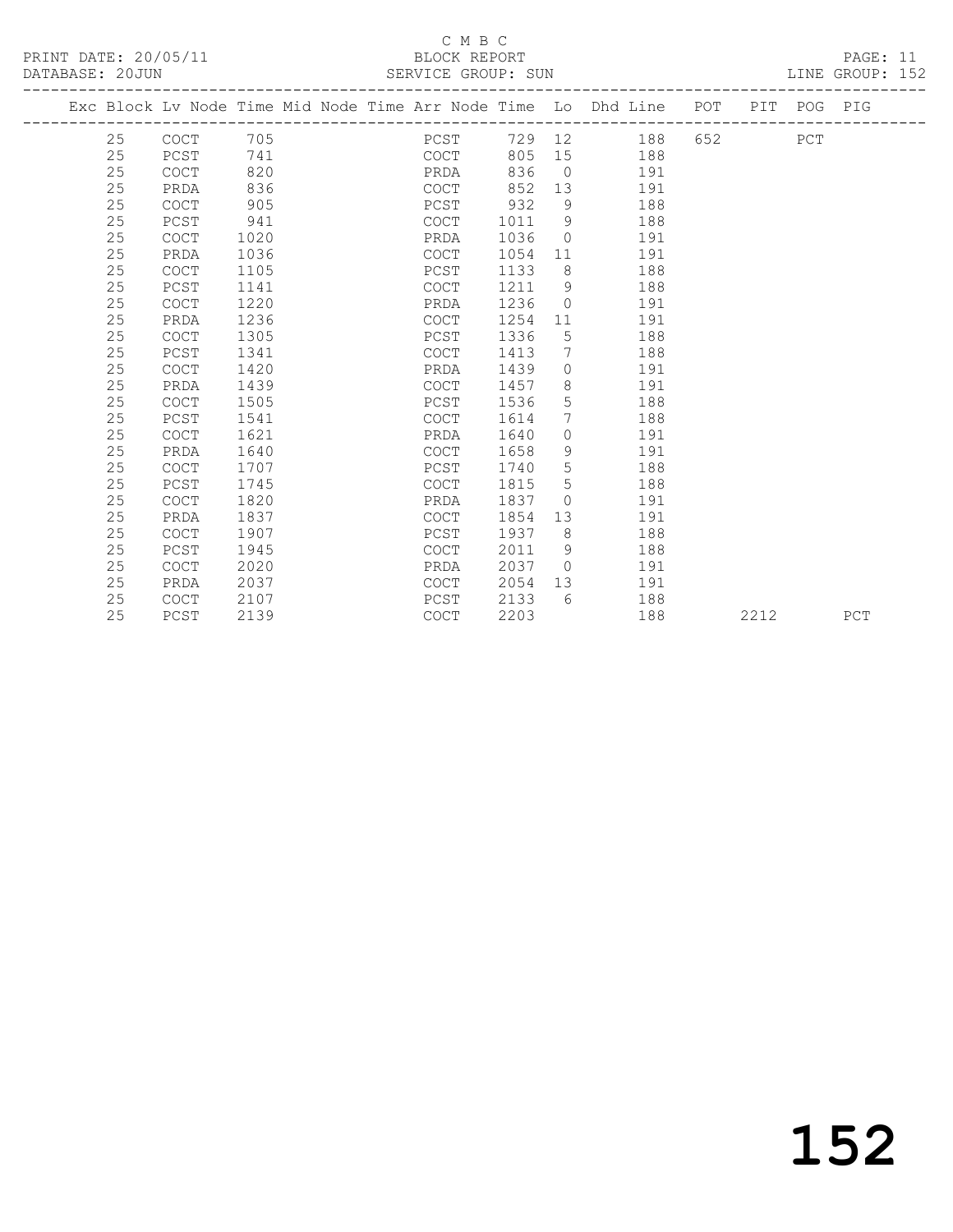### C M B C<br>BLOCK REPORT

|                 |                      | <u>U 11 D U </u>   |                 |
|-----------------|----------------------|--------------------|-----------------|
|                 | PRINT DATE: 20/05/11 | BLOCK REPORT       | PAGE: 12        |
| DATABASE: 20JUN |                      | SERVICE GROUP: SUN | LINE GROUP: 152 |

|                              |       |                                            |              |  |                                            |      |              |                          | Exc Block Lv Node Time Mid Node Time Arr Node Time Lo Dhd Line POT |     |      | PIT POG PIG |             |
|------------------------------|-------|--------------------------------------------|--------------|--|--------------------------------------------|------|--------------|--------------------------|--------------------------------------------------------------------|-----|------|-------------|-------------|
|                              | 26    | COCT                                       | 935          |  |                                            |      | PCST 1003 8  |                          | 188                                                                | 922 |      | ${\tt PCT}$ |             |
|                              | 26    | PCST                                       | 1011         |  |                                            | COCT | 1041 9       |                          | 188                                                                |     |      |             |             |
|                              | 26    | COCT                                       | 1050         |  | PRDA                                       |      | 1106         | $\overline{0}$           | 191                                                                |     |      |             |             |
|                              | 26    | PRDA                                       | 1106         |  | COCT                                       |      | 1124         | 11                       | 191                                                                |     |      |             |             |
|                              | 26    | COCT                                       | 1135         |  | PCST                                       |      | 1203         | 8                        | 188                                                                |     |      |             |             |
|                              | 26    | PCST                                       | 1211         |  | COCT                                       |      | 1241         | 9                        | 188                                                                |     |      |             |             |
|                              | 26    | COCT                                       | 1250         |  | PRDA                                       |      | 1309         | $\overline{0}$           | 191                                                                |     |      |             |             |
|                              | 26    | PRDA                                       | 1309         |  | COCT                                       |      | 1327         | 8                        | 191                                                                |     |      |             |             |
|                              | 26    | COCT                                       | 1335         |  | PCST                                       |      | 1406         | 5                        | 188                                                                |     |      |             |             |
|                              | 26    | PCST                                       | 1411         |  | COCT                                       |      | 1443         | $7\phantom{.0}$          | 188                                                                |     |      |             |             |
|                              | 26    | COCT                                       | 1450         |  | PRDA                                       |      | 1509         | $\circ$                  | 191                                                                |     |      |             |             |
|                              | 26    | PRDA                                       | 1509         |  | COCT                                       |      | 1527         | 8                        | 191                                                                |     |      |             |             |
|                              | 26    | COCT                                       | 1535         |  | PCST                                       |      | 1608         | 5                        | 188                                                                |     |      |             |             |
|                              | 26    | ${\tt PCST}$                               | 1613         |  | COCT                                       |      | 1646         | 6                        | 188                                                                |     |      |             |             |
|                              | 26    | COCT                                       | 1652         |  | PRDA                                       |      | 1712         | $\circ$                  | 191                                                                |     |      |             |             |
|                              | 26    | PRDA                                       | 1712         |  | COCT                                       |      | 1730         | $7\phantom{.0}$          | 191                                                                |     |      |             |             |
|                              | 26    | COCT                                       | 1737         |  | PCST                                       |      | 1810         | $5\overline{)}$          | 188                                                                |     |      |             |             |
|                              | 26    | PCST                                       | 1815         |  | COCT                                       |      | 1845         | $5\overline{)}$          | 188                                                                |     |      |             |             |
|                              | 26    | COCT                                       | 1850         |  | PRDA                                       |      | 1907         | $\overline{0}$           | 191                                                                |     |      |             |             |
|                              | 26    | PRDA                                       | 1907         |  | COCT                                       |      | 1924         | 11                       | 191                                                                |     |      |             |             |
|                              | 26    | COCT                                       | 1935         |  | PCST                                       |      | 2004         | 11                       | 188                                                                |     |      |             |             |
|                              | 26    | PCST                                       | 2015         |  | COCT                                       |      | 2041         | 9                        | 188                                                                |     |      |             |             |
|                              | 26    | $\mathtt{C}\mathtt{O}\mathtt{C}\mathtt{T}$ | 2050         |  | PRDA                                       |      | 2107         | $\overline{0}$           | 191                                                                |     |      |             |             |
|                              | 26    | PRDA                                       | 2107         |  | COCT                                       |      | 2124         | 13                       | 191                                                                |     |      |             |             |
|                              | 26    | COCT                                       | 2137         |  | PCST                                       |      | 2203         | 6                        | 188                                                                |     |      |             |             |
|                              | 26    | PCST                                       | 2209         |  | COCT                                       |      | 2232         | $5\overline{)}$          | 188                                                                |     |      |             |             |
|                              | 26    | COCT                                       | 2237         |  | PCST                                       |      | 2303         | $6\overline{6}$          | 188                                                                |     |      |             |             |
|                              | 26    | PCST                                       | 2309         |  | COCT                                       |      | 2332         | $5^{\circ}$              | 188                                                                |     |      |             |             |
|                              | 26    | COCT                                       | 2337         |  | PCST                                       |      | 2359         | 10                       | 188                                                                |     |      |             |             |
|                              | 26    | PCST                                       | 2409         |  | COCT                                       |      | 2432         | 5                        | 188                                                                |     |      |             |             |
|                              | 26    | COCT                                       | 2437         |  | PCST                                       |      | 2459         |                          | 188                                                                |     | 2503 |             | PCT         |
| <b>BL 30</b>                 |       | COCT                                       | 935          |  | BULK                                       |      | 958          | $\overline{2}$           | 179                                                                | 922 |      | PCT         |             |
| <b>BL 30</b>                 |       | <b>BULK</b>                                | 1000         |  | COCT                                       |      | 1025         | 10                       | 179                                                                |     |      |             |             |
| BL 30                        |       | COCT                                       | 1035         |  | BULK                                       |      | 1058         | $\overline{\phantom{a}}$ | 179                                                                |     |      |             |             |
| <b>BL 30</b>                 |       | BULK                                       | 1100         |  | COCT                                       |      | 1125 10      |                          | 179                                                                |     |      |             |             |
| BL 30                        |       | COCT                                       | 1135         |  | BULK                                       |      | 1159         | $\overline{2}$           | 179                                                                |     |      |             |             |
| <b>BL 30</b>                 |       | BULK                                       | 1201         |  | COCT                                       |      | 1224 11      |                          | 179                                                                |     |      |             |             |
| BL 30                        |       | COCT                                       | 1235         |  | BULK                                       |      | 1259         | $\overline{2}$           | 179                                                                |     |      |             |             |
|                              | BL 30 | BULK 1301                                  |              |  |                                            |      | COCT 1325 10 |                          | 179                                                                |     |      |             |             |
| BL 30                        |       | COCT                                       | 1335         |  | BULK                                       |      | 1359         | 2                        | 179                                                                |     |      |             |             |
| <b>BL 30</b>                 |       | <b>BULK</b>                                | 1401         |  | COCT                                       |      | 1424         | 11                       | 179                                                                |     |      |             |             |
| <b>BL 30</b>                 |       | $\mathtt{C}\mathtt{O}\mathtt{C}\mathtt{T}$ | 1435         |  | <b>BULK</b>                                |      | 1459         | 2                        | 179                                                                |     |      |             |             |
| <b>BL 30</b>                 |       | <b>BULK</b>                                | 1501         |  | COCT                                       |      | 1524         | 11                       | 179                                                                |     |      |             |             |
| <b>BL 30</b>                 |       | COCT                                       | 1535         |  | <b>BULK</b>                                |      | 1559         | 2                        | 179                                                                |     |      |             |             |
| <b>BL 30</b>                 |       | <b>BULK</b>                                | 1601         |  | $\mathtt{C}\mathtt{O}\mathtt{C}\mathtt{T}$ |      | 1624         | 11                       | 179                                                                |     |      |             |             |
| <b>BL 30</b>                 |       | COCT                                       | 1635         |  | <b>BULK</b>                                |      | 1658         | 2                        | 179                                                                |     |      |             |             |
| BL 30                        |       | <b>BULK</b>                                | 1700         |  | COCT                                       |      | 1724         | 11                       | 179                                                                |     |      |             |             |
| <b>BL 30</b>                 |       | COCT                                       | 1735         |  | <b>BULK</b>                                |      | 1758<br>1824 | 2                        | 179                                                                |     |      |             |             |
| <b>BL 30</b><br><b>BL 30</b> |       | <b>BULK</b><br>COCT                        | 1800<br>1835 |  | COCT<br><b>BULK</b>                        |      | 1858         | 11<br>$\mathbf{2}$       | 179<br>179                                                         |     |      |             |             |
| <b>BL 30</b>                 |       | <b>BULK</b>                                | 1900         |  | COCT                                       |      | 1921         |                          | 179                                                                |     | 1931 |             | ${\tt PCT}$ |
|                              |       |                                            |              |  |                                            |      |              |                          |                                                                    |     |      |             |             |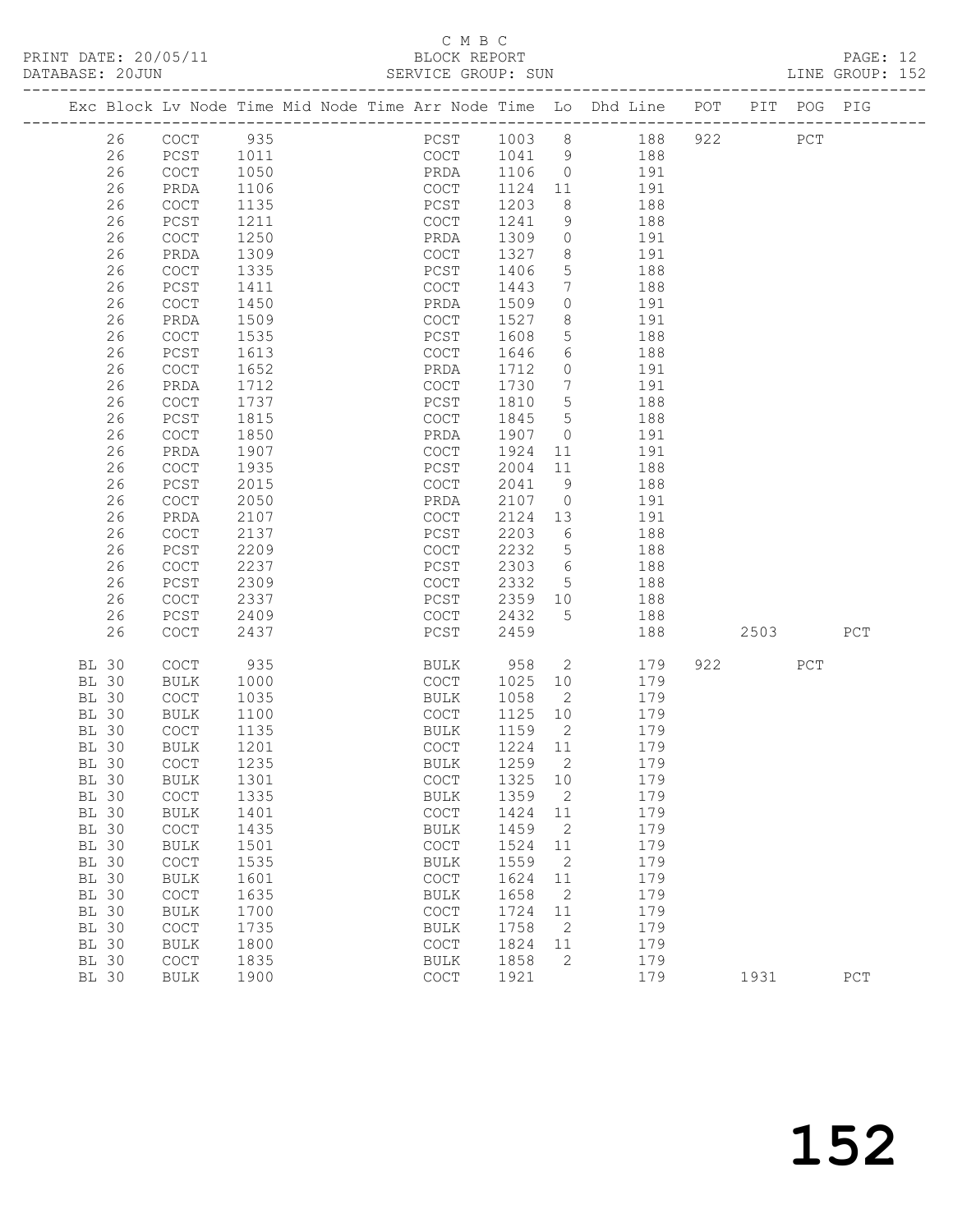|                   |                |        |                                            | PRINT DATE: 20/05/11<br>BLOCK REPORT BLOCK PERT<br>DATABASE: 20JUN SERVICE GROUP: SUN LINE GROUP: 160                                                                                                                          |      | C M B C                                                              |              |                 |                   |     |              |      |     |     |  |
|-------------------|----------------|--------|--------------------------------------------|--------------------------------------------------------------------------------------------------------------------------------------------------------------------------------------------------------------------------------|------|----------------------------------------------------------------------|--------------|-----------------|-------------------|-----|--------------|------|-----|-----|--|
| BYST BROADWAY STN |                |        |                                            | EN COUNTREASE CONFIDENT CONFIDENT CONFIDENT CONFIDENT CONFIDENT CONFIDENT CONFIDENT CONFIDENT CONFIDENT CONFIDENT CONFIDENT CONFIDENT CONFIDENT CONFIDENT CONFIDENT CONFIDENT CONFIDENT CONFIDENT CONFIDENT CONFIDENT CONFIDEN |      | COCT COQUITLAM CTRL STN                                              |              |                 |                   |     |              |      |     |     |  |
|                   |                |        |                                            |                                                                                                                                                                                                                                |      |                                                                      |              |                 |                   |     |              |      |     |     |  |
|                   |                |        |                                            | 1 COCT 430 BYST 516 SERO 534 11 N9 417 PCT<br>1 SERO 545 COCT 704 14 10 N9<br>1 PCST 728 COCT 738 KTLP 817 13 160                                                                                                              |      |                                                                      |              |                 |                   |     |              |      |     |     |  |
|                   |                |        |                                            |                                                                                                                                                                                                                                |      |                                                                      |              |                 |                   |     |              |      |     |     |  |
|                   |                |        |                                            |                                                                                                                                                                                                                                |      |                                                                      |              |                 |                   |     |              |      |     |     |  |
|                   | $\mathbf{1}$   | KTLP   | 830                                        | COCT 908 PCST 923 18 160<br>COCT 953 KTLP 1039 18 160<br>COCT 1143 PCST 1159 9 160                                                                                                                                             |      |                                                                      |              |                 |                   |     |              |      |     |     |  |
|                   | $\mathbf{1}$   | PCST   | $\begin{array}{c} 941 \\ 1057 \end{array}$ |                                                                                                                                                                                                                                |      |                                                                      |              |                 |                   |     |              |      |     |     |  |
|                   | $\mathbf{1}$   | KTLP   | 1057                                       |                                                                                                                                                                                                                                |      |                                                                      |              |                 |                   |     |              |      |     |     |  |
|                   | $\mathbf{1}$   | PCST   | 1208                                       | COCT                                                                                                                                                                                                                           |      | 1223 KTLP 1312 15                                                    |              |                 | 160               |     |              |      |     |     |  |
|                   | $\mathbf{1}$   | KTLP   | 1327                                       | COCT                                                                                                                                                                                                                           |      | 1413 PCST                                                            | 1428         | 11              | 160               |     |              |      |     |     |  |
|                   | $\mathbf{1}$   | PCST   | 1439                                       | COCT                                                                                                                                                                                                                           |      | 1453 KTLP 1542 15 160<br>1643 PCST 1658 12 160                       |              |                 |                   |     |              |      |     |     |  |
|                   | $\mathbf{1}$   | KTLP   | 1557                                       | COCT                                                                                                                                                                                                                           |      |                                                                      |              |                 |                   |     |              |      |     |     |  |
|                   | $\mathbf{1}$   | PCST   | 1710                                       | COCT                                                                                                                                                                                                                           |      | 1723 KTLP 1811 19 160                                                |              |                 |                   |     |              |      |     |     |  |
|                   | $\mathbf{1}$   | KTLP   | 1830                                       | COCT                                                                                                                                                                                                                           |      | 1913 PCST 1927                                                       |              |                 |                   |     | 160 1931     |      |     | PCT |  |
|                   | $\mathbf{2}$   | COCT   | 500                                        |                                                                                                                                                                                                                                |      | BYST 546 SERO 604 11 N9                                              |              |                 |                   |     |              | 447  | PCT |     |  |
|                   | $\mathbf{2}$   | SERO   | 615                                        |                                                                                                                                                                                                                                |      | COCT                                                                 |              |                 | 734 14 10 N9      |     |              |      |     |     |  |
|                   | $\overline{c}$ | PCST   | 758                                        | COCT 808 KTLP                                                                                                                                                                                                                  |      |                                                                      | 847          |                 | 13                | 160 |              |      |     |     |  |
|                   | $\mathbf{2}$   | KTLP   | 900                                        | COCT                                                                                                                                                                                                                           |      | 939 PCST                                                             | 955          | 16              | 160               |     |              |      |     |     |  |
|                   | $\mathbf{2}$   | PCST   | 1011                                       | COCT                                                                                                                                                                                                                           |      | 1023 KTLP                                                            | 1109 18      |                 |                   | 160 |              |      |     |     |  |
|                   | $\mathbf{2}$   | KTLP   | 1127                                       | COCT                                                                                                                                                                                                                           |      | 1213 PCST                                                            | $1229$ 9 160 |                 |                   |     |              |      |     |     |  |
|                   | $\overline{c}$ | PCST   | 1238                                       | COCT                                                                                                                                                                                                                           |      | 1253 KTLP                                                            | 1342 15      |                 | 160               |     |              |      |     |     |  |
|                   | 2              | KTLP   | 1357                                       | COCT                                                                                                                                                                                                                           |      | 1443 PCST                                                            | 1458         | 11              | 160               |     |              |      |     |     |  |
|                   | $\mathbf{2}$   | $PCST$ | 1509                                       | COCT                                                                                                                                                                                                                           |      | 1523 KTLP                                                            | 1612 16      |                 | $\frac{160}{160}$ |     |              |      |     |     |  |
|                   | $\mathbf{2}$   | KTLP   | 1628                                       | COCT                                                                                                                                                                                                                           |      | 1714 PCST                                                            | 1729         | 13              |                   |     |              |      |     |     |  |
|                   | $\mathbf{2}$   | PCST   | 1742                                       | COCT                                                                                                                                                                                                                           |      | 1755 KTLP 1842                                                       |              | 18              | 160               |     |              |      |     |     |  |
|                   | 2              | KTLP   | 1900                                       | COCT                                                                                                                                                                                                                           |      |                                                                      |              |                 |                   |     |              |      |     |     |  |
|                   | $\mathbf{2}$   | PCST   | 2009                                       | COCT                                                                                                                                                                                                                           |      |                                                                      |              |                 |                   |     |              |      |     |     |  |
|                   | $\mathbf{2}$   | KTLP   | 2120                                       | COCT                                                                                                                                                                                                                           |      | 1939 PCST 1953 16 160<br>2020 KTLP 2103 17 160<br>2158 PCST 2211 160 |              |                 |                   |     | 160 2215 PCT |      |     |     |  |
|                   | 3              | COCT   | 555                                        |                                                                                                                                                                                                                                |      | BYST 641 SERO 659 15 N9                                              |              |                 |                   |     |              | 542  | PCT |     |  |
|                   | $\mathfrak{Z}$ | SERO   | 714<br>850                                 | COCT 833 7 10 N9<br>COCT 900 KTLP 944 14 160                                                                                                                                                                                   |      |                                                                      |              |                 |                   |     |              |      |     |     |  |
|                   | 3              | PCST   |                                            |                                                                                                                                                                                                                                |      |                                                                      |              |                 |                   |     |              |      |     |     |  |
|                   | 3              | KTLP   |                                            | 958 COCT 1042 PCST 1058 11 160                                                                                                                                                                                                 |      |                                                                      |              |                 |                   |     |              |      |     |     |  |
|                   | 3              | PCST   | 1109                                       | COCT                                                                                                                                                                                                                           | 1123 | KTLP                                                                 | 1212         | 15              |                   | 160 |              |      |     |     |  |
|                   | 3              | KTLP   | 1227                                       | COCT                                                                                                                                                                                                                           | 1313 | PCST                                                                 | 1330         | 8 <sup>8</sup>  |                   | 160 |              |      |     |     |  |
|                   | 3              | $PCST$ | 1338                                       | COCT                                                                                                                                                                                                                           | 1353 | KTLP                                                                 | 1442         | 15              |                   | 160 |              |      |     |     |  |
|                   | 3              | KTLP   | 1457                                       | COCT                                                                                                                                                                                                                           | 1544 | PCST                                                                 | 1559         | 10              |                   | 160 |              |      |     |     |  |
|                   | 3              | PCST   | 1609                                       | $\mathtt{C}\mathtt{O}\mathtt{C}\mathtt{T}$                                                                                                                                                                                     | 1623 | KTLP                                                                 | 1711         | 19              |                   | 160 |              |      |     |     |  |
|                   | $\mathfrak{Z}$ | KTLP   | 1730                                       | COCT                                                                                                                                                                                                                           | 1816 | PCST                                                                 | 1831         | 10              |                   | 160 |              |      |     |     |  |
|                   | 3              | $PCST$ | 1841                                       | COCT                                                                                                                                                                                                                           | 1852 | $\texttt{KTLP}$                                                      | 1937         | 23              |                   | 160 |              |      |     |     |  |
|                   | 3              | KTLP   | 2000                                       | COCT                                                                                                                                                                                                                           | 2039 | PCST                                                                 | 2052         | 18              |                   | 160 |              |      |     |     |  |
|                   | 3              | $PCST$ | 2110                                       | $\operatorname{COT}$                                                                                                                                                                                                           | 2121 | KTLP                                                                 | 2202         | 8 <sup>8</sup>  |                   | 160 |              |      |     |     |  |
|                   | 3              | KTLP   | 2210                                       | $\mathtt{C}\mathtt{O}\mathtt{C}\mathtt{T}$                                                                                                                                                                                     | 2247 | $_{\rm PCST}$                                                        | 2300         | 10              |                   | 160 |              |      |     |     |  |
|                   | 3              | $PCST$ | 2310                                       | COCT                                                                                                                                                                                                                           | 2320 | KTLP                                                                 | 2357         | 13              |                   | 160 |              |      |     |     |  |
|                   | 3              | KTLP   | 2410                                       | COCT                                                                                                                                                                                                                           | 2445 | PCST                                                                 | 2458         | 12 <sup>°</sup> | 12 <sup>°</sup>   | 160 |              |      |     |     |  |
|                   | 3              | COCT   | 2522                                       | BYST                                                                                                                                                                                                                           | 2608 | SERO                                                                 | 2626         | 9               |                   | N9  |              |      |     |     |  |
|                   | 3              | SERO   | 2635                                       |                                                                                                                                                                                                                                |      | COCT                                                                 | 2754         |                 |                   | N9  |              | 2803 |     | PCT |  |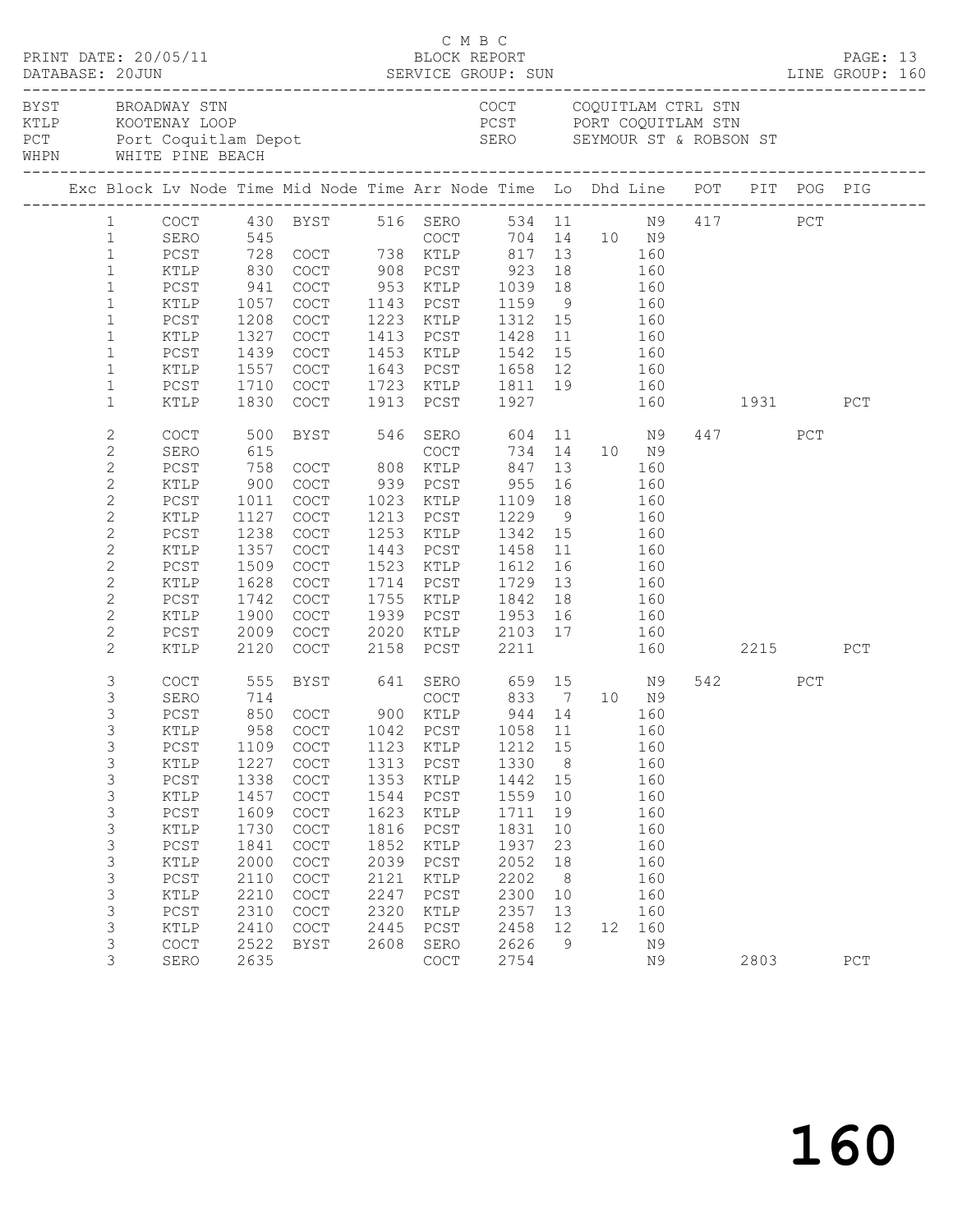PRINT DATE: 20/05/11 BLOCK REPORT BATABASE: 20JUN

### C M B C<br>BLOCK REPORT

PAGE: 14<br>LINE GROUP: 160

|                  |                      |              |                                            |              |                   |                 |             | Exc Block Lv Node Time Mid Node Time Arr Node Time Lo Dhd Line POT     |     |          | PIT POG PIG |     |
|------------------|----------------------|--------------|--------------------------------------------|--------------|-------------------|-----------------|-------------|------------------------------------------------------------------------|-----|----------|-------------|-----|
| $\overline{4}$   |                      |              |                                            |              |                   |                 |             | PCST 653 COCT 703 KTLP 742 13 160<br>KTLP 755 COCT 830 PCST 844 14 160 |     | 649      | PCT         |     |
| $\overline{4}$   |                      |              |                                            |              |                   |                 |             |                                                                        |     |          |             |     |
| 4                | PCST                 | 858          | COCT                                       |              | 908 KTLP 952 21   |                 |             | 160                                                                    |     |          |             |     |
| 4                | KTLP                 | 1013         | COCT                                       |              | 1059 PCST         | 1115            | 9           | 160                                                                    |     |          |             |     |
| 4                | PCST                 | 1124         | COCT                                       | 1138         | KTLP              | 1227 15         |             | 160                                                                    |     |          |             |     |
| 4                | KTLP                 | 1242         | COCT                                       | 1328         | PCST              | 1343            | 10          | 160                                                                    |     |          |             |     |
| 4                | PCST                 | 1353         | COCT                                       | 1408         | KTLP              | 1457            | 15          | 160                                                                    |     |          |             |     |
| 4                | KTLP                 | 1512         | COCT                                       |              | 1558 PCST         | 1613            | 12          | 160                                                                    |     |          |             |     |
| 4                | PCST                 | 1625         | COCT                                       | 1638         | KTLP              | 1726            | 19          | 160                                                                    |     |          |             |     |
| 4                | KTLP                 | 1745         | COCT                                       |              | 1831 PCST         | 1846 10         |             | 160                                                                    |     |          |             |     |
| 4                | PCST                 | 1856         | COCT                                       | 1907         | KTLP              | 1952 23         |             | 160                                                                    |     |          |             |     |
| 4                | KTLP                 | 2015         | COCT                                       | 2054         | PCST              | 2107            |             | 160                                                                    |     | 2111     |             | PCT |
| 5                | PCST                 | 713          | COCT                                       | 723          |                   | KTLP 802 13     |             | 160                                                                    |     | 709 — 10 | PCT         |     |
| 5                | KTLP                 | 815          | COCT                                       |              | 853 PCST          | 908             | $5^{\circ}$ | 160                                                                    |     |          |             |     |
| 5                | PCST                 | 913          | COCT                                       | 923          | KTLP              | 1007            | 20          | 160                                                                    |     |          |             |     |
| 5                | KTLP                 | 1027         | COCT                                       | 1113         | PCST              | 1129            | 10          | 160                                                                    |     |          |             |     |
| $\mathsf S$<br>5 | ${\tt PCST}$<br>KTLP | 1139<br>1257 | COCT<br>COCT                               | 1153<br>1343 | KTLP<br>PCST      | 1242<br>1358    | 15<br>10    | 160<br>160                                                             |     |          |             |     |
| 5                | PCST                 | 1408         | COCT                                       | 1423         | KTLP              | 1512            | 15          | 160                                                                    |     |          |             |     |
| 5                | KTLP                 | 1527         | COCT                                       | 1613         | PCST              | 1628            | 12          | 160                                                                    |     |          |             |     |
| $\mathsf S$      | PCST                 | 1640         | COCT                                       | 1653         | KTLP              | 1741            | 19          | 160                                                                    |     |          |             |     |
| 5                | $\texttt{KTLP}$      | 1800         | COCT                                       | 1844         | PCST              | 1858 13         |             | 160                                                                    |     |          |             |     |
| 5                | PCST                 | 1911         | COCT                                       | 1922         | KTLP              | 2007 23         |             | 160                                                                    |     |          |             |     |
| 5                | KTLP                 | 2030         | COCT                                       | 2108         | PCST              | 2121            |             | 160                                                                    |     | 2125     |             | PCT |
|                  |                      |              |                                            |              |                   |                 |             |                                                                        |     |          |             |     |
| 6                | PCST                 | 743          | COCT                                       | 753          |                   | KTLP 832        |             | 13<br>160                                                              |     | 739 PCT  |             |     |
| 6                | KTLP                 | 845          | COCT                                       | 924          | PCST              | 940             | 16          | 160                                                                    |     |          |             |     |
| 6                | PCST                 | 956          | COCT                                       | 1008         | KTLP              | 1054            | 18          | 160                                                                    |     |          |             |     |
| 6                | KTLP                 | 1112         | COCT                                       | 1158         | PCST              | 1214            | 9           | 160                                                                    |     |          |             |     |
| 6                | ${\tt PCST}$         | 1223         | COCT                                       | 1238         | KTLP              | 1327            | 15          | 160                                                                    |     |          |             |     |
| 6                | KTLP                 | 1342         | COCT                                       | 1428         | PCST              | 1443            | 11          | 160                                                                    |     |          |             |     |
| 6<br>$\epsilon$  | PCST                 | 1454<br>1613 | COCT<br>COCT                               | 1508<br>1659 | KTLP              | 1557            | 16<br>12    | 160                                                                    |     |          |             |     |
| 6                | KTLP<br>PCST         | 1726         | COCT                                       | 1739         | PCST<br>KTLP      | 1714<br>1826 19 |             | 160<br>160                                                             |     |          |             |     |
| 6                | KTLP                 | 1845         | COCT                                       | 1926         | PCST              | 1940 6          |             | 160                                                                    |     |          |             |     |
| 6                | PCST                 | 1946         | COCT                                       |              | 1957 KTLP         | 2040            | 20          | 160                                                                    |     |          |             |     |
| $\epsilon$       | KTLP                 | 2100         | COCT                                       | 2138         | PCST              | 2151 19         |             | 160                                                                    |     |          |             |     |
| 6                | PCST                 | 2210         | COCT                                       |              | 2220 KTLP         | 2257 13         |             | 160                                                                    |     |          |             |     |
| 6                | KTLP                 |              | 2310 COCT                                  |              | 2345 PCST 2358 12 |                 |             | 160                                                                    |     |          |             |     |
| 6                | PCST                 |              | 2410 COCT                                  | 2420         | KTLP              | 2456            |             | 160                                                                    |     | 2523     |             | PCT |
| 7                | PCST                 | 813          | COCT                                       | 823          | KTLP              | 902             | 13          | 160                                                                    | 809 |          | PCT         |     |
| 7                | KTLP                 | 915          | COCT                                       | 954          | PCST              | 1010            | 16          | 160                                                                    |     |          |             |     |
| 7                | $PCST$               | 1026         | $\mathtt{C}\mathtt{O}\mathtt{C}\mathtt{T}$ | 1038         | KTLP              | 1124            | 18          | 160                                                                    |     |          |             |     |
| 7                | KTLP                 | 1142         | COCT                                       | 1228         | PCST              | 1244            | - 9         | 160                                                                    |     |          |             |     |
| 7                | PCST                 | 1253         | COCT                                       | 1308         | KTLP              | 1357            | 15          | 160                                                                    |     |          |             |     |
| 7                | KTLP                 | 1412         | COCT                                       | 1458         | PCST              | 1513            | 11          | 160                                                                    |     |          |             |     |
| 7                | PCST                 | 1524         | COCT                                       | 1538         | KTLP              | 1627            | 17          | 160                                                                    |     |          |             |     |
| 7                | KTLP                 | 1644         | COCT                                       | 1731         | $PCST$            | 1746            | 11          | 160                                                                    |     |          |             |     |
| 7                | PCST                 | 1757         | COCT                                       | 1810         | KTLP              | 1857            | 18          | 160                                                                    |     |          |             |     |
| $7\overline{ }$  | KTLP                 |              | 1915 COCT                                  | 1954         | PCST              | 2008            |             | 160                                                                    |     | 2012     |             | PCT |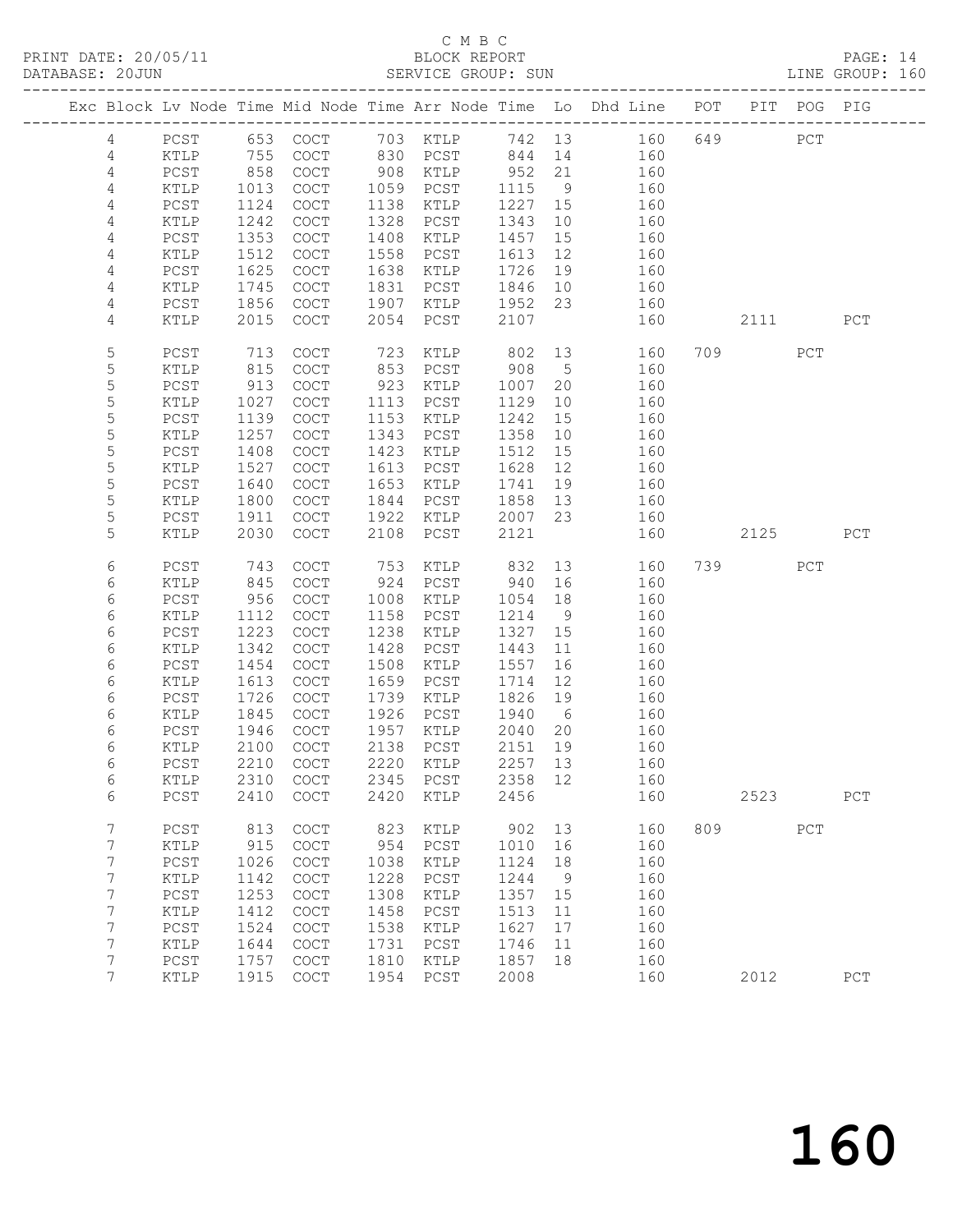PRINT DATE: 20/05/11 BLOCK REPORT BATABASE: 20JUN

### C M B C<br>BLOCK REPORT

PAGE: 15<br>LINE GROUP: 160

|               |      |                 |      |                                            |      | Exc Block Lv Node Time Mid Node Time Arr Node Time Lo Dhd Line POT |         |                |        |     |      | PIT POG PIG |     |
|---------------|------|-----------------|------|--------------------------------------------|------|--------------------------------------------------------------------|---------|----------------|--------|-----|------|-------------|-----|
| 8             |      | PCST            |      |                                            |      | 823 COCT 833 KTLP 916 14 160                                       |         |                |        | 819 |      | PCT         |     |
| 8             |      | KTLP            | 930  | COCT                                       |      | 1014 PCST                                                          | 1030    | 9              | 160    |     |      |             |     |
| $\,8\,$       |      | PCST            | 1039 | COCT                                       |      | 1053 KTLP                                                          | 1142 15 |                | 160    |     |      |             |     |
| $\,8\,$       |      | KTLP            | 1157 | $\mathtt{C}\mathtt{O}\mathtt{C}\mathtt{T}$ | 1243 | PCST                                                               | 1259    | 9              | 160    |     |      |             |     |
| $\,8\,$       |      | PCST            | 1308 | COCT                                       | 1323 | KTLP                                                               | 1412    | 15             | 160    |     |      |             |     |
| $\,8\,$       |      | KTLP            | 1427 | $\operatorname{COT}$                       | 1513 | PCST                                                               | 1528    | 11             | 160    |     |      |             |     |
| $\,8\,$       |      | $PCST$          | 1539 | COCT                                       | 1553 | KTLP                                                               | 1641    | 19             | 160    |     |      |             |     |
| 8             |      | KTLP            | 1700 | COCT                                       | 1747 | PCST                                                               | 1802    | 9              | 160    |     |      |             |     |
| $\,8\,$       |      | PCST            | 1811 | $\operatorname{COT}$                       | 1824 | KTLP                                                               | 1911    | 19             | 160    |     |      |             |     |
| $\,8\,$       |      | KTLP            | 1930 | COCT                                       | 2009 | PCST                                                               | 2022    | 17             | 160    |     |      |             |     |
| 8             |      | PCST            | 2039 | COCT                                       | 2050 | KTLP                                                               | 2133    | $\overline{7}$ | 160    |     |      |             |     |
| $\,8\,$       |      | KTLP            | 2140 | COCT                                       | 2217 | PCST                                                               | 2230    | 10             | 160    |     |      |             |     |
| $\,8\,$       |      | $PCST$          | 2240 | $\operatorname{COT}$                       | 2250 | KTLP                                                               | 2327    | 13             | 160    |     |      |             |     |
| $\,8\,$       |      | KTLP            | 2340 | $\mathtt{C}\mathtt{O}\mathtt{C}\mathtt{T}$ | 2415 | PCST                                                               | 2428    | 12             | 12 160 |     |      |             |     |
| $\,8\,$       |      | COCT            | 2452 | <b>BYST</b>                                | 2538 | SERO                                                               | 2556    | 9              | N9     |     |      |             |     |
| 8             |      | SERO            | 2605 |                                            |      | $\mathtt{C}\mathtt{O}\mathtt{C}\mathtt{T}$                         | 2724    |                | N9     |     | 2733 |             | PCT |
| 9             |      | $PCST$          | 833  | $\operatorname{COT}$                       | 843  | KTLP                                                               | 926     | 18             | 160    |     | 829  | PCT         |     |
| $\mathsf 9$   |      | $\verb KTLP $   | 944  | $\mathtt{C}\mathtt{O}\mathtt{C}\mathtt{T}$ | 1028 | PCST                                                               | 1044    | 10             | 160    |     |      |             |     |
| $\mathcal{G}$ |      | PCST            | 1054 | COCT                                       | 1108 | KTLP                                                               | 1157    | 15             | 160    |     |      |             |     |
| $\mathsf 9$   |      | $\verb KTLP $   | 1212 | $\mathtt{C}\mathtt{O}\mathtt{C}\mathtt{T}$ | 1258 | PCST                                                               | 1315    | 8 <sup>8</sup> | 160    |     |      |             |     |
| 9             |      | $PCST$          | 1323 | COCT                                       | 1338 | KTLP                                                               | 1427    | 15             | 160    |     |      |             |     |
| 9             |      | KTLP            | 1442 | COCT                                       | 1529 | PCST                                                               | 1544    | 10             | 160    |     |      |             |     |
| 9             |      | PCST            | 1554 | COCT                                       | 1608 | KTLP                                                               | 1656    | 19             | 160    |     |      |             |     |
| $\mathsf 9$   |      | KTLP            | 1715 | $\operatorname{COT}$                       | 1802 | PCST                                                               | 1817    | 10             | 160    |     |      |             |     |
| 9             |      | $PCST$          | 1827 | $\mathtt{C}\mathtt{O}\mathtt{C}\mathtt{T}$ | 1838 | KTLP                                                               | 1923    | 22             | 160    |     |      |             |     |
| 9             |      | KTLP            | 1945 | COCT                                       | 2024 | PCST                                                               | 2037    |                | 160    |     | 2041 |             | PCT |
|               | $10$ | $PCST$          | 926  | COCT                                       | 938  | KTLP                                                               | 1024    | 18             | 160    |     | 922  | PCT         |     |
|               | 10   | KTLP            | 1042 | COCT                                       | 1128 | PCST                                                               | 1144    | 9              | 160    |     |      |             |     |
|               | 10   | PCST            | 1153 | COCT                                       | 1208 | KTLP                                                               | 1257    | 15             | 160    |     |      |             |     |
|               | 10   | KTLP            | 1312 | COCT                                       | 1358 | PCST                                                               | 1413    | 10             | 160    |     |      |             |     |
|               | 10   | PCST            | 1423 | COCT                                       | 1438 | KTLP                                                               | 1527    | 15             | 160    |     |      |             |     |
|               | 10   | KTLP            | 1542 | COCT                                       | 1628 | PCST                                                               | 1643    | 12             | 160    |     |      |             |     |
|               | 10   | $PCST$          | 1655 | $\mathtt{C}\mathtt{O}\mathtt{C}\mathtt{T}$ | 1708 | KTLP                                                               | 1756    | 19             | 160    |     |      |             |     |
|               | 10   | KTLP            | 1815 | COCT                                       | 1859 | PCST                                                               | 1913    | 13             | 160    |     |      |             |     |
|               | 10   | $PCST$          | 1926 | COCT                                       | 1937 | KTLP                                                               | 2022    | 23             | 160    |     |      |             |     |
|               | 10   | KTLP            | 2045 | COCT                                       | 2123 | PCST                                                               | 2136    | $5\phantom{0}$ | 160    |     |      |             |     |
|               | 10   | PCST            | 2141 | COCT                                       | 2151 | KTLP                                                               | 2231    | 9              | 160    |     |      |             |     |
|               | 10   | $\texttt{KTLP}$ | 2240 | COCT                                       | 2315 | PCST                                                               | 2328    | 12             | 160    |     |      |             |     |
|               | 10   | $PCST$          | 2340 | COCT                                       | 2350 | KTLP                                                               | 2427    | 13             | 160    |     |      |             |     |
|               | 10   | KTLP            | 2440 | COCT                                       | 2515 | PCST                                                               | 2528    |                | 160    |     | 2532 |             | PCT |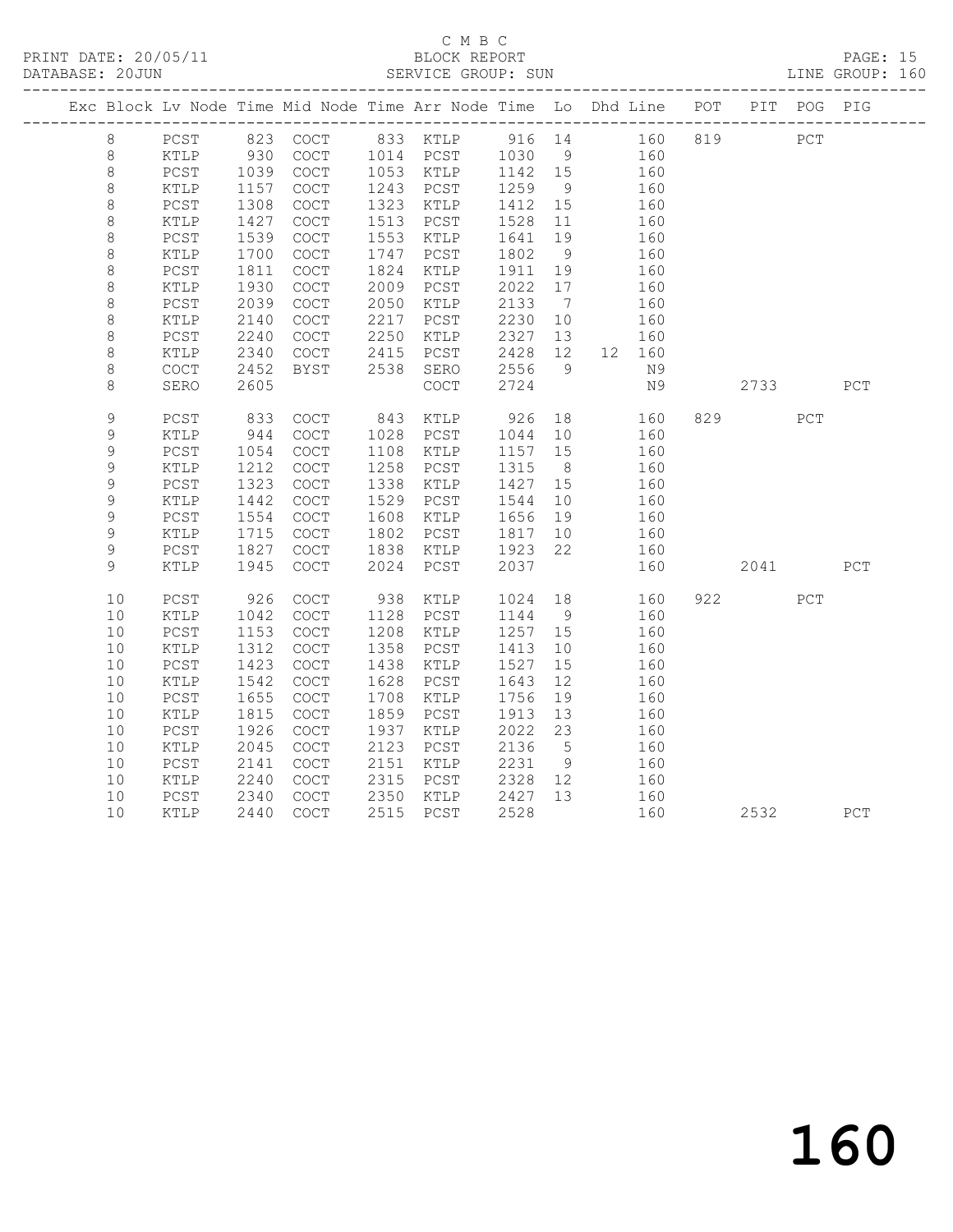### C M B C

| DATABASE: 20JUN |                                                                    |      |  |             | SERVICE GROUP: SUN |                 |     |     |             | LINE GROUP: 160 |  |
|-----------------|--------------------------------------------------------------------|------|--|-------------|--------------------|-----------------|-----|-----|-------------|-----------------|--|
|                 | Exc Block Lv Node Time Mid Node Time Arr Node Time Lo Dhd Line POT |      |  |             |                    |                 |     |     | PIT POG PIG |                 |  |
| ST 20           | COCT                                                               | 1002 |  | WHPN        | 1025 5             |                 | 150 | 949 | PCT         |                 |  |
| ST 20           | WHPN                                                               | 1030 |  | COCT        | 1052               | 10              | 150 |     |             |                 |  |
| ST 20           | <b>COCT</b>                                                        | 1102 |  | WHPN        | 1125               | $5^{\circ}$     | 150 |     |             |                 |  |
| ST 20           | WHPN                                                               | 1130 |  | <b>COCT</b> | 1152               | 10              | 150 |     |             |                 |  |
| ST 20           | <b>COCT</b>                                                        | 1202 |  | WHPN        | 1225               | $5^{\circ}$     | 150 |     |             |                 |  |
| ST 20           | WHPN                                                               | 1230 |  | COCT        | 1252               | 10              | 150 |     |             |                 |  |
| ST 20           | <b>COCT</b>                                                        | 1302 |  | WHPN        | 1325               | $5^{\circ}$     | 150 |     |             |                 |  |
| ST 20           | WHPN                                                               | 1330 |  | COCT        | 1352               | 10              | 150 |     |             |                 |  |
| ST 20           | <b>COCT</b>                                                        | 1402 |  | WHPN        | 1425               | $5^{\circ}$     | 150 |     |             |                 |  |
| ST 20           | WHPN                                                               | 1430 |  | COCT        | 1452               | 10              | 150 |     |             |                 |  |
| ST 20           | <b>COCT</b>                                                        | 1502 |  | WHPN        | 1525               | 5               | 150 |     |             |                 |  |
| ST 20           | WHPN                                                               | 1530 |  | COCT        | 1555               | $7\phantom{.0}$ | 150 |     |             |                 |  |
| ST 20           | <b>COCT</b>                                                        | 1602 |  | WHPN        | 1625               | 5               | 150 |     |             |                 |  |
| ST 20           | WHPN                                                               | 1630 |  | COCT        | 1652               | 10              | 150 |     |             |                 |  |
| ST 20           | <b>COCT</b>                                                        | 1702 |  | WHPN        | 1725               | 5               | 150 |     |             |                 |  |
| ST 20           | WHPN                                                               | 1730 |  | <b>COCT</b> | 1752               | 10              | 150 |     |             |                 |  |
| ST 20           | <b>COCT</b>                                                        | 1802 |  | WHPN        | 1825               | $5^{\circ}$     | 150 |     |             |                 |  |
| ST 20           | WHPN                                                               | 1830 |  | COCT        | 1852 10            |                 | 150 |     |             |                 |  |

ST 20 COCT 1902 WHPN 1925 5 150

ST 20 WHPN 1930 COCT 1952 150 2002 PCT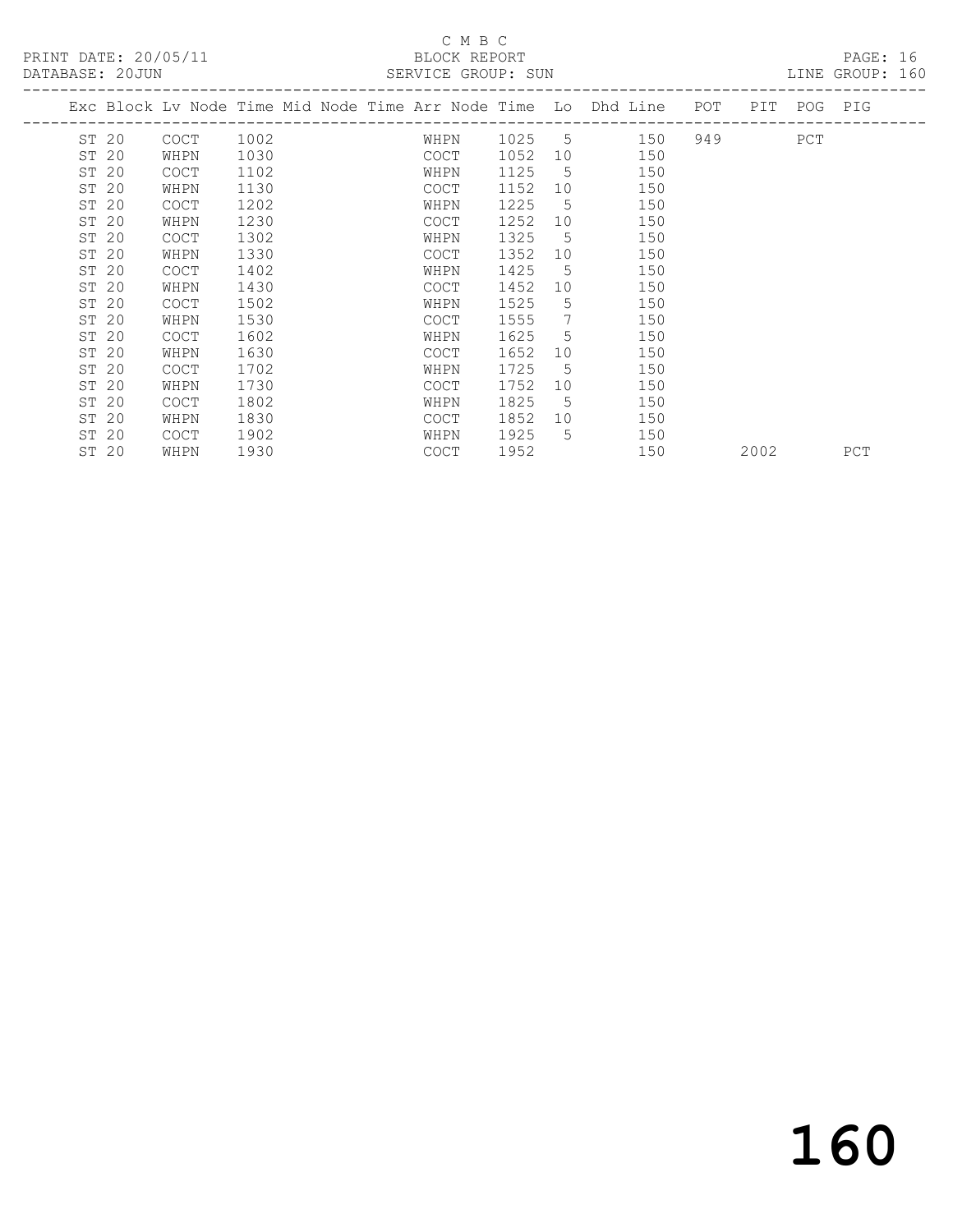|  | DATABASE: 20JUN                                                                                                | PRINT DATE: 20/05/11                                                                                                                                                                       |                                                                                                                                                 |                                                                                                                                                                                                    |                                                                                                    | C M B C<br>BLOCK REPORT                                                                                                                                                                    |                                                                                                                                                     |                                                                                                                    |                                                                                                                                                                                           |     |                 |     | PAGE: 17   |  |
|--|----------------------------------------------------------------------------------------------------------------|--------------------------------------------------------------------------------------------------------------------------------------------------------------------------------------------|-------------------------------------------------------------------------------------------------------------------------------------------------|----------------------------------------------------------------------------------------------------------------------------------------------------------------------------------------------------|----------------------------------------------------------------------------------------------------|--------------------------------------------------------------------------------------------------------------------------------------------------------------------------------------------|-----------------------------------------------------------------------------------------------------------------------------------------------------|--------------------------------------------------------------------------------------------------------------------|-------------------------------------------------------------------------------------------------------------------------------------------------------------------------------------------|-----|-----------------|-----|------------|--|
|  |                                                                                                                | BYST BROADWAY STN                                                                                                                                                                          |                                                                                                                                                 | DT48 DEWDNEY & 248 ST<br>MMST MAPLE MEADOWS STN<br>SERO SEYMOUR ST & ROBSON ST                                                                                                                     |                                                                                                    |                                                                                                                                                                                            |                                                                                                                                                     |                                                                                                                    | COCT COQUITLAM CTRL STN<br>HAPL HANEY PLACE<br>PCT Port Coquitlam Depot                                                                                                                   |     |                 |     |            |  |
|  |                                                                                                                |                                                                                                                                                                                            |                                                                                                                                                 |                                                                                                                                                                                                    |                                                                                                    |                                                                                                                                                                                            |                                                                                                                                                     |                                                                                                                    | Exc Block Lv Node Time Mid Node Time Arr Node Time Lo Dhd Line POT PIT POG PIG                                                                                                            |     |                 |     |            |  |
|  | 70<br>70<br>70<br>70<br>70<br>70<br>70<br>70<br>70<br>70<br>70<br>70                                           | DT48<br>COCT<br>DT48<br>COCT<br>DT48<br>COCT<br>HAPL<br>COCT<br>DT48                                                                                                                       | 1107<br>1400<br>1507                                                                                                                            | 709 HAPL       718   COCT<br>805   HAPL       836   DT48<br>907   HAPL        917   COCT<br>1005 HAPL 1044 DT48<br>HAPL<br>1215 HAPL<br>1303 MMST 1317 COCT<br>HAPL<br>HAPL                        |                                                                                                    | 1117 COCT<br>1442 DT48<br>1517 COCT                                                                                                                                                        | 750 15<br>847<br>953<br>1055<br>1200 15<br>1255<br>1350<br>1455 12<br>1601 14                                                                       | 20<br>12<br>12<br>8 <sup>8</sup>                                                                                   | COCT 330 BYST 416 SERO 434 11 N9 317 PCT<br>SERO 445 COCT 604 6 N9<br>COCT 610 HAPL 639 DT48 648 21 701<br>701<br>701<br>701<br>701<br>701<br>701<br>$\overline{10}$<br>701<br>701<br>701 |     |                 |     |            |  |
|  | 70                                                                                                             | COCT                                                                                                                                                                                       | 1615                                                                                                                                            | 1615 HAPL<br>1702 MMST 1716 COCT                                                                                                                                                                   |                                                                                                    |                                                                                                                                                                                            | 1655 7<br>1741                                                                                                                                      |                                                                                                                    | 701                                                                                                                                                                                       |     |                 |     |            |  |
|  | 70<br>71<br>71<br>71<br>71<br>71<br>71<br>71<br>71<br>71<br>71<br>71<br>71<br>71<br>71<br>71<br>71<br>$71\,$   | HAPL<br>COCT<br>SERO<br>COCT<br>DT48<br>COCT<br>DT48<br>COCT<br>HAPL<br>COCT<br>DT48<br>COCT<br>HAPL<br>COCT<br>DT48<br>COCT<br>DT48                                                       | 400<br>835<br>936<br>1045<br>1131<br>1230<br>1337<br>1445<br>1630<br>1738                                                                       | BYST 446 SERO<br>$738$ HAPL $747$<br>HAPL 908<br>HAPL 946 COCT<br>MMST 1145 COCT<br>HAPL<br>HAPL<br>1534 MMST 1548 COCT<br>HAPL<br>HAPL<br>1835 HAPL<br>1940 HAPL<br>COCT 2030 HAPL 2104 DT48 2114 |                                                                                                    | COCT<br>DT48<br>HAPL<br>1312 DT48<br>1347 COCT<br>HAPL<br>1712 DT48<br>1747 COCT<br>1912 DT48<br>1949 COCT                                                                                 | $634$ 6<br>718<br>819<br>919<br>1027 18<br>1121<br>1218<br>1323<br>1434<br>1525<br>1618<br>1724 14<br>1826<br>1922 18<br>2024 6                     | 20<br>16<br>17<br>10<br>12<br>14<br>11<br>9<br>12                                                                  | 701 1751<br>504 11 N9<br>N9<br>701<br>701<br>701<br>701<br>701<br>701<br>701<br>701<br>701<br>701<br>701<br>9<br>701<br>$701$<br>701                                                      |     | 347<br>701 2137 | PCT | PCT<br>PCT |  |
|  | 72<br>72<br>72<br>72<br>72<br>72<br>72<br>72<br>72<br>72<br>72<br>72<br>72<br>72<br>72<br>72<br>72<br>72<br>72 | COCT<br>SERO<br>COCT<br>HAPL<br>COCT<br>HAPL<br>COCT<br>DT48<br>COCT<br>HAPL<br>$\mathtt{C}\mathtt{O}\mathtt{C}\mathtt{T}$<br>DT48<br>COCT<br>HAPL<br>COCT<br>HAPL<br>COCT<br>DT48<br>COCT | 530<br>645<br>820<br>902<br>950<br>1032<br>1130<br>1237<br>1345<br>1433<br>1530<br>1637<br>1745<br>1832<br>1920<br>2005<br>2051<br>2146<br>2243 | BYST<br>MMST<br>MMST<br>HAPL<br>HAPL<br>MMST<br>HAPL<br>HAPL<br>MMST<br>MMST<br>HAPL<br>HAPL<br>HAPL                                                                                               | 616<br>914<br>1046<br>1211<br>1247<br>1447<br>1613<br>1647<br>1846<br>2017<br>2125<br>2154<br>2317 | SERO<br>COCT<br>HAPL<br>COCT<br>HAPL<br>COCT<br>DT48<br>COCT<br>HAPL<br>COCT<br>DT48<br>COCT<br>HAPL<br>COCT<br>HAPL<br>$\mathtt{C}\mathtt{O}\mathtt{C}\mathtt{T}$<br>DT48<br>COCT<br>DT48 | 634<br>804<br>851<br>938<br>1026<br>1115<br>1222<br>1334<br>1425<br>1522<br>1626<br>1729<br>1822<br>1909<br>1956<br>2038<br>2135<br>2227<br>2327 25 | 11<br>16<br>11<br>12<br>$6\overline{6}$<br>15<br>15<br>11<br>8<br>8<br>11<br>16<br>10<br>11<br>9<br>13<br>11<br>16 | N9<br>N9<br>701<br>701<br>701<br>701<br>701<br>701<br>701<br>701<br>701<br>701<br>701<br>701<br>701<br>701<br>701<br>701<br>701                                                           | 517 |                 | PCT |            |  |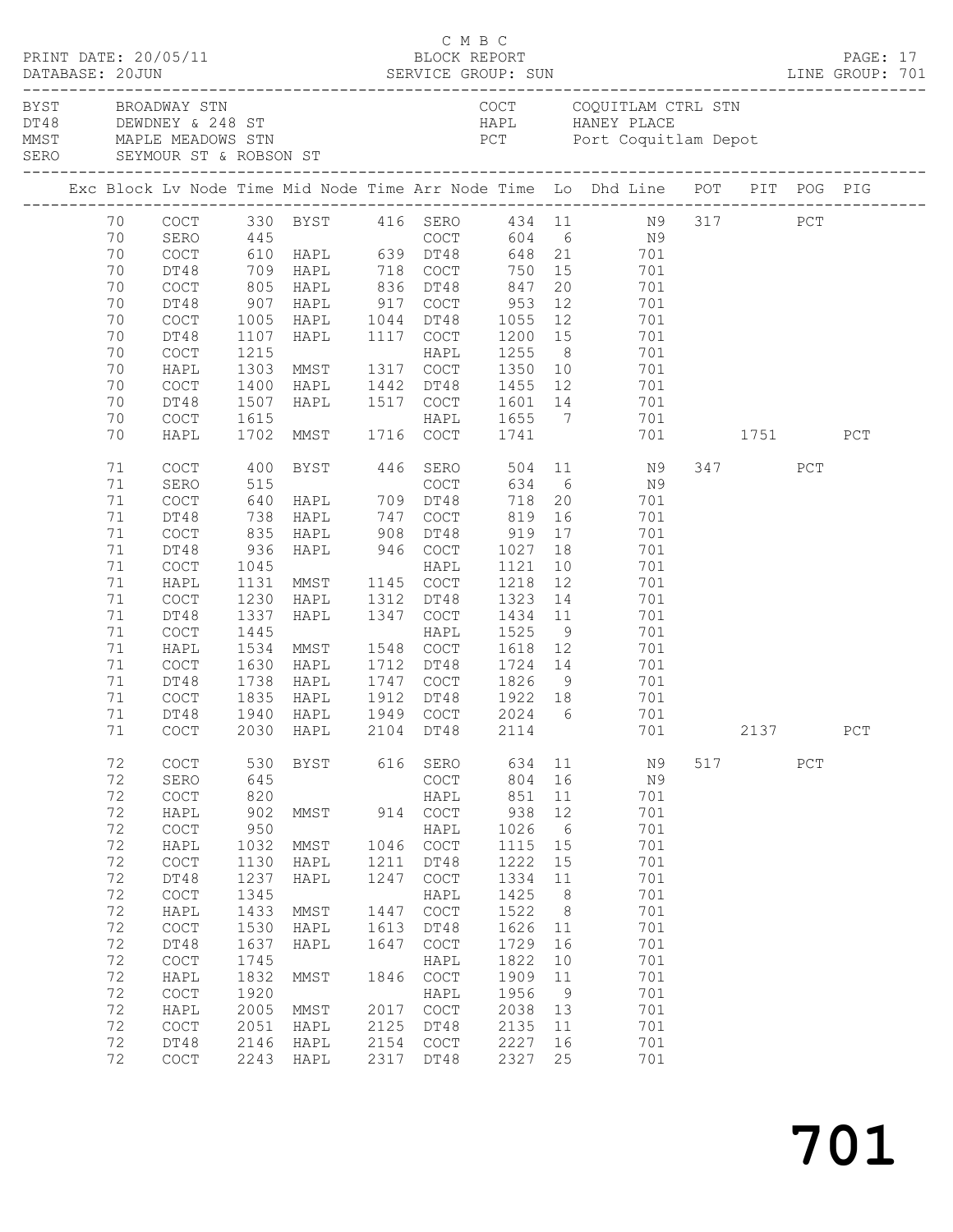### C M B C<br>BLOCK REPORT

|    |                                            |            |                                     |      |                                            |                           |                 |                                                                                |     |                        |     | PAGE: 18<br>LINE GROUP: 701 |  |
|----|--------------------------------------------|------------|-------------------------------------|------|--------------------------------------------|---------------------------|-----------------|--------------------------------------------------------------------------------|-----|------------------------|-----|-----------------------------|--|
|    |                                            |            |                                     |      |                                            |                           |                 | Exc Block Lv Node Time Mid Node Time Arr Node Time Lo Dhd Line POT PIT POG PIG |     |                        |     |                             |  |
|    |                                            |            |                                     |      |                                            |                           |                 | 72 DT48 2352 HAPL 2400 COCT 2431 701 2440                                      |     |                        |     | PCT                         |  |
| 73 | HAPL                                       |            |                                     |      |                                            |                           |                 | 618 MMST 630 COCT 652 13 701 553 PCT                                           |     |                        |     |                             |  |
| 73 | COCT                                       |            | HAPL                                |      | 734 DT48                                   |                           |                 | 701                                                                            |     |                        |     |                             |  |
| 73 | DT48                                       | 705<br>808 | HAPL                                |      | 817 COCT                                   | $745$ 23<br>850 15<br>850 | 15              | 701                                                                            |     |                        |     |                             |  |
| 73 | $\mathtt{C}\mathtt{O}\mathtt{C}\mathtt{T}$ | 905        | HAPL                                |      | 938 DT48                                   | 949 18                    |                 | 701                                                                            |     |                        |     |                             |  |
| 73 | DT48                                       | 1007       | HAPL                                | 1017 | COCT                                       | 1100                      |                 | 15<br>701                                                                      |     |                        |     |                             |  |
| 73 | $\mathtt{C}\mathtt{O}\mathtt{C}\mathtt{T}$ | 1115       |                                     |      | HAPL                                       | 1153                      | 9               | 701                                                                            |     |                        |     |                             |  |
| 73 | HAPL                                       | 1202       | <b>MMST</b>                         |      | 1216 COCT                                  | 1249 11                   |                 | 701                                                                            |     |                        |     |                             |  |
| 73 | $\mathtt{C}\mathtt{O}\mathtt{C}\mathtt{T}$ | 1300       | HAPL                                | 1342 | DT48                                       | 1355                      |                 | 12<br>701                                                                      |     |                        |     |                             |  |
| 73 | DT48                                       | 1407       | HAPL                                | 1417 | COCT                                       | 1504 11                   |                 | 701                                                                            |     |                        |     |                             |  |
| 73 | COCT                                       | 1515       |                                     |      | HAPL                                       | 1556                      |                 | 8 <sup>1</sup><br>701                                                          |     |                        |     |                             |  |
| 73 | HAPL                                       | 1604       | <b>MMST</b>                         |      | 1618 COCT                                  | 1646 14                   |                 | 701                                                                            |     |                        |     |                             |  |
| 73 | COCT                                       | 1700       | HAPL                                | 1738 | DT48                                       | 1749                      | 19              | 701                                                                            |     |                        |     |                             |  |
| 73 | DT48                                       | 1808       | HAPL                                | 1817 | COCT                                       | 1854 11                   |                 | 701                                                                            |     |                        |     |                             |  |
| 73 | COCT                                       | 1905       | HAPL                                | 1942 | DT48                                       | 1952                      |                 | 20<br>701                                                                      |     |                        |     |                             |  |
| 73 | DT48                                       | 2012       | HAPL                                | 2020 | COCT                                       | 2053                      |                 | 701                                                                            |     |                        |     |                             |  |
| 73 | COCT                                       | 2111       | HAPL                                | 2145 | DT48                                       | 2155                      |                 | $\frac{18}{23}$<br>701                                                         |     |                        |     |                             |  |
| 73 | DT48                                       | 2218       | HAPL                                | 2226 | COCT                                       |                           |                 | 2259 14<br>701                                                                 |     |                        |     |                             |  |
| 73 | COCT                                       | 2313       | HAPL 2347                           |      | DT48                                       | 2357                      |                 | 22<br>701                                                                      |     |                        |     |                             |  |
| 73 | DT48                                       | 2419       | HAPL                                | 2427 | COCT                                       | 2458                      |                 | 19<br>701                                                                      |     |                        |     |                             |  |
| 73 | COCT                                       | 2517       |                                     |      | HAPL                                       | 2543                      |                 | 701                                                                            |     | 2603                   |     | PCT                         |  |
| 74 | HAPL                                       | 648        | MMST                                | 700  | COCT                                       | 722                       |                 | 13 and $\overline{\phantom{a}}$<br>701                                         |     | 623 and $\overline{a}$ | PCT |                             |  |
| 74 | COCT                                       |            | HAPL                                |      | 806 DT48                                   |                           | 20              | 701                                                                            |     |                        |     |                             |  |
| 74 | DT48                                       | 735<br>837 | HAPL                                | 847  | COCT                                       | 817<br>922                | 13              | 701                                                                            |     |                        |     |                             |  |
| 74 | $\mathtt{C}\mathtt{O}\mathtt{C}\mathtt{T}$ | 935        | HAPL                                | 1008 | DT48                                       | 1019 18                   |                 | 701                                                                            |     |                        |     |                             |  |
| 74 | DT48                                       | 1037       | HAPL                                | 1047 | COCT                                       | 1130                      | 15              | 701                                                                            |     |                        |     |                             |  |
| 74 | $\mathtt{C}\mathtt{O}\mathtt{C}\mathtt{T}$ | 1145       |                                     |      | HAPL                                       | 1224                      | 8 <sup>8</sup>  | 701                                                                            |     |                        |     |                             |  |
| 74 | HAPL                                       | 1232       | MMST                                |      | 1246 COCT                                  | 1319                      | 11              | 701                                                                            |     |                        |     |                             |  |
| 74 | COCT                                       | 1330       | HAPL                                | 1412 | DT48                                       | 1425                      | 12              | 701                                                                            |     |                        |     |                             |  |
| 74 | DT48                                       | 1437       | HAPL                                | 1447 | COCT                                       | 1533 12                   |                 | 701                                                                            |     |                        |     |                             |  |
| 74 | COCT                                       | 1545       |                                     |      | HAPL                                       | 1625                      | $7\overline{)}$ | 701                                                                            |     |                        |     |                             |  |
| 74 | HAPL                                       | 1632       | MMST                                |      | 1646 COCT                                  | 1714 16                   |                 | 701                                                                            |     |                        |     |                             |  |
| 74 | COCT                                       | 1730       | HAPL                                |      | 1808 DT48                                  | 1819 19                   |                 | 701                                                                            |     |                        |     |                             |  |
| 74 | DT48                                       | 1838       | HAPL                                |      | 1847 COCT                                  | 1924 11                   |                 | 701                                                                            |     |                        |     |                             |  |
| 74 | COCT                                       | 1935       | HAPL                                | 2009 | DT48                                       | 2019 28                   |                 | 701                                                                            |     |                        |     |                             |  |
|    |                                            |            | 74 DT48 2047 HAPL 2055 COCT 2128 14 |      |                                            |                           |                 | 701                                                                            |     |                        |     |                             |  |
| 74 | COCT                                       | 2142       | HAPL                                | 2216 | DT48                                       | 2226                      | 23              | 701                                                                            |     |                        |     |                             |  |
| 74 | DT48                                       | 2249       | HAPL                                | 2257 | $\mathtt{C}\mathtt{O}\mathtt{C}\mathtt{T}$ | 2330                      | 13              | 701                                                                            |     |                        |     |                             |  |
| 74 | COCT                                       | 2343       | HAPL                                | 2414 | DT48                                       | 2424                      | 24              | 701                                                                            |     |                        |     |                             |  |
| 74 | DT48                                       | 2448       | HAPL                                | 2456 | $\mathtt{C}\mathtt{O}\mathtt{C}\mathtt{T}$ | 2527                      |                 | 701                                                                            |     | 2536                   |     | PCT                         |  |
| 75 | COCT                                       | 750        |                                     |      | HAPL                                       | 821                       | 11              | 701                                                                            | 737 |                        | PCT |                             |  |
| 75 | HAPL                                       | 832        | MMST                                | 844  | COCT                                       | 907                       | 13              | 701                                                                            |     |                        |     |                             |  |
| 75 | $\mathtt{C}\mathtt{O}\mathtt{C}\mathtt{T}$ | 920        |                                     |      | HAPL                                       | 953                       | 9               | 701                                                                            |     |                        |     |                             |  |
| 75 | HAPL                                       | 1002       | MMST                                | 1016 | $\mathtt{C}\mathtt{O}\mathtt{C}\mathtt{T}$ | 1045                      | 15              | 701                                                                            |     |                        |     |                             |  |
| 75 | COCT                                       | 1100       | HAPL                                | 1141 | DT48                                       | 1152                      | 15              | 701                                                                            |     |                        |     |                             |  |
| 75 | DT48                                       | 1207       | HAPL                                | 1217 | COCT                                       | 1304                      | 11              | 701                                                                            |     |                        |     |                             |  |
| 75 | $\operatorname{COCT}$                      | 1315       |                                     |      | HAPL                                       | 1355                      | 8               | 701                                                                            |     |                        |     |                             |  |
| 75 | HAPL                                       | 1403       | MMST                                | 1417 | $_{\mathrm{COT}}$                          | 1452                      | 8               | 701                                                                            |     |                        |     |                             |  |
| 75 | $\mathtt{C}\mathtt{O}\mathtt{C}\mathtt{T}$ | 1500       | HAPL                                | 1543 | DT48                                       | 1556                      | 11              | 701                                                                            |     |                        |     |                             |  |
| 75 | DT48                                       | 1607       | HAPL                                | 1617 | COCT                                       | 1659                      | 16              | 701                                                                            |     |                        |     |                             |  |
| 75 | $\mathtt{C}\mathtt{O}\mathtt{C}\mathtt{T}$ | 1715       |                                     |      | HAPL                                       | 1752                      | 10              | 701                                                                            |     |                        |     |                             |  |
| 75 | HAPL                                       | 1802       | MMST                                | 1816 | $\mathtt{C}\mathtt{O}\mathtt{C}\mathtt{T}$ | 1839                      | 11              | 701                                                                            |     |                        |     |                             |  |
| 75 | $\mathtt{C}\mathtt{O}\mathtt{C}\mathtt{T}$ | 1850       |                                     |      | HAPL                                       | 1927                      | 6               | 701                                                                            |     |                        |     |                             |  |
| 75 | HAPL                                       | 1933       | MMST                                | 1945 | COCT                                       | 2006                      | 14              | 701                                                                            |     |                        |     |                             |  |
|    |                                            |            |                                     |      |                                            |                           |                 |                                                                                |     |                        |     |                             |  |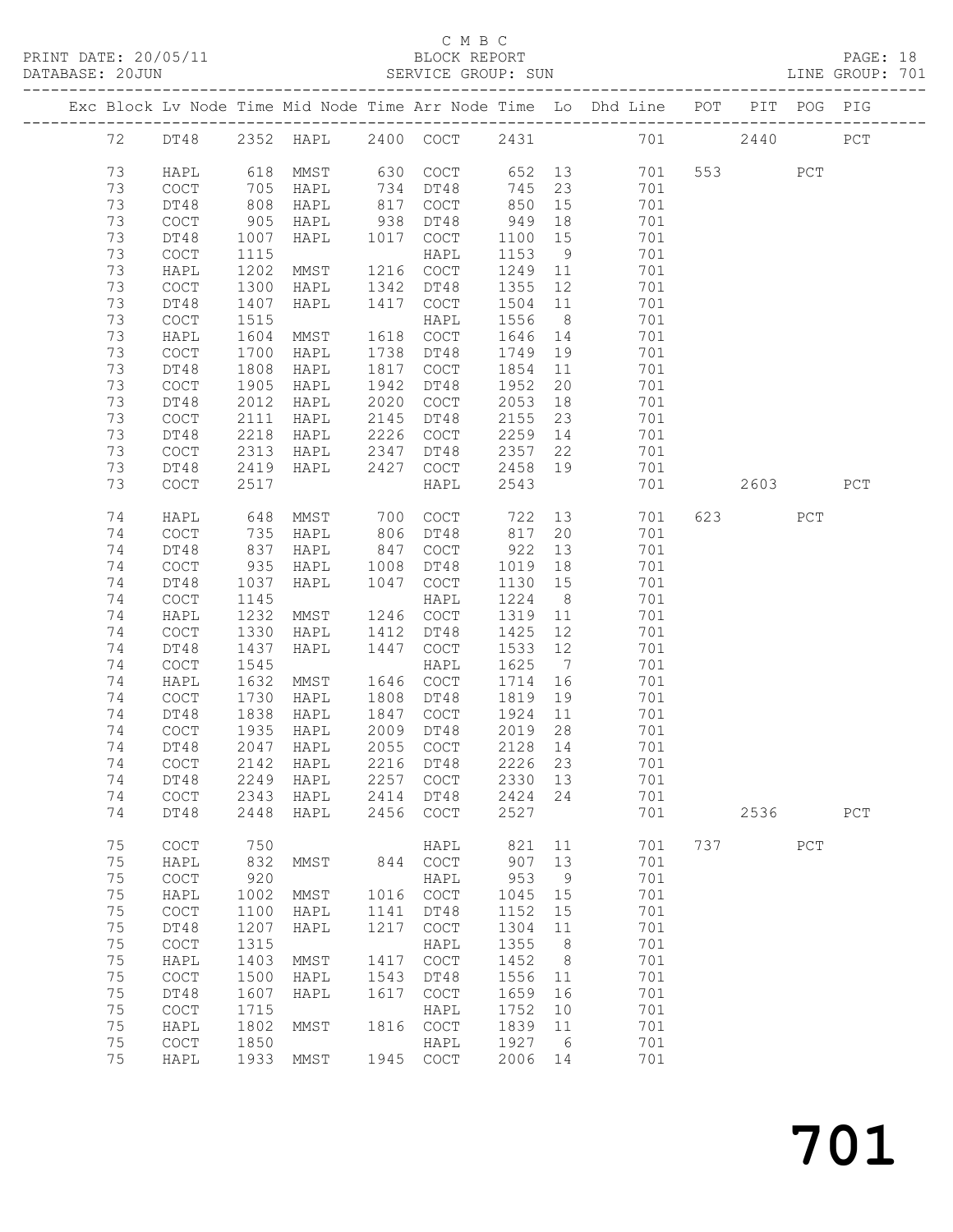PRINT DATE: 20/05/11 BLOCK REPORT BATABASE: 20JUN

### C M B C<br>BLOCK REPORT

### PAGE: 19<br>LINE GROUP: 701

|  |    |                                            |      |      |      | -----------------------                    |      |                              | Exc Block Lv Node Time Mid Node Time Arr Node Time Lo Dhd Line POT |      |          | PIT POG PIG |             |
|--|----|--------------------------------------------|------|------|------|--------------------------------------------|------|------------------------------|--------------------------------------------------------------------|------|----------|-------------|-------------|
|  | 75 | COCT                                       | 2020 |      |      | HAPL                                       | 2054 |                              | 701                                                                |      | 2114     |             | PCT         |
|  | 76 | HAPL                                       | 802  | MMST | 814  | COCT                                       | 837  | 13                           | 701                                                                |      | 737 — 17 | PCT         |             |
|  | 76 | <b>COCT</b>                                | 850  |      |      | HAPL                                       | 921  | 11                           | 701                                                                |      |          |             |             |
|  | 76 | HAPL                                       | 932  | MMST | 946  | <b>COCT</b>                                | 1013 | $7\phantom{.0}\phantom{.0}7$ | 701                                                                |      |          |             |             |
|  | 76 | <b>COCT</b>                                | 1020 |      |      | HAPL                                       | 1056 | 6                            | 701                                                                |      |          |             |             |
|  | 76 | HAPL                                       | 1102 | MMST | 1116 | <b>COCT</b>                                | 1145 | 15                           | 701                                                                |      |          |             |             |
|  | 76 | <b>COCT</b>                                | 1200 | HAPL | 1242 | DT48                                       | 1253 | 14                           | 701                                                                |      |          |             |             |
|  | 76 | DT48                                       | 1307 | HAPL | 1317 | COCT                                       | 1404 | 11                           | 701                                                                |      |          |             |             |
|  | 76 | $\mathtt{C}\mathtt{O}\mathtt{C}\mathtt{T}$ | 1415 |      |      | HAPL                                       | 1455 | 8 <sup>8</sup>               | 701                                                                |      |          |             |             |
|  | 76 | HAPL                                       | 1503 | MMST | 1517 | COCT                                       | 1549 | 11                           | 701                                                                |      |          |             |             |
|  | 76 | <b>COCT</b>                                | 1600 | HAPL | 1642 | DT48                                       | 1654 | 14                           | 701                                                                |      |          |             |             |
|  | 76 | DT48                                       | 1708 | HAPL | 1717 | <b>COCT</b>                                | 1756 | 9                            | 701                                                                |      |          |             |             |
|  | 76 | <b>COCT</b>                                | 1805 | HAPL | 1842 | DT48                                       | 1852 | 17                           | 701                                                                |      |          |             |             |
|  | 76 | DT48                                       | 1909 | HAPL | 1918 | <b>COCT</b>                                | 1953 | 12                           | 701                                                                |      |          |             |             |
|  | 76 | <b>COCT</b>                                | 2005 | HAPL | 2039 | DT48                                       | 2049 | 27                           | 701                                                                |      |          |             |             |
|  | 76 | DT48                                       | 2116 | HAPL | 2124 | $\mathtt{C}\mathtt{O}\mathtt{C}\mathtt{T}$ | 2157 | 16                           | 701                                                                |      |          |             |             |
|  | 76 | COCT                                       | 2213 | HAPL | 2247 | DT48                                       | 2257 | 23                           | 701                                                                |      |          |             |             |
|  | 76 | DT48                                       | 2320 | HAPL | 2328 | COCT                                       | 2400 | 15                           | 701                                                                |      |          |             |             |
|  | 76 | COCT                                       | 2415 | HAPL | 2445 | DT48                                       | 2455 |                              | 701                                                                |      | 2518     |             | ${\tt PCT}$ |
|  | 77 | <b>COCT</b>                                | 1035 | HAPL | 1114 | DT48                                       | 1125 | 11                           | 701                                                                | 1022 |          | PCT         |             |
|  | 77 | DT48                                       | 1136 | HAPL | 1146 | <b>COCT</b>                                | 1233 | 12                           | 701                                                                |      |          |             |             |
|  | 77 | <b>COCT</b>                                | 1245 |      |      | HAPL                                       | 1325 | 8 <sup>8</sup>               | 701                                                                |      |          |             |             |
|  | 77 | HAPL                                       | 1333 | MMST | 1347 | <b>COCT</b>                                | 1422 | 8 <sup>8</sup>               | 701                                                                |      |          |             |             |
|  | 77 | <b>COCT</b>                                | 1430 | HAPL | 1512 | DT48                                       | 1525 | 12                           | 701                                                                |      |          |             |             |
|  | 77 | DT48                                       | 1537 | HAPL | 1547 | <b>COCT</b>                                | 1629 | 16                           | 701                                                                |      |          |             |             |
|  | 77 | <b>COCT</b>                                | 1645 |      |      | HAPL                                       | 1725 | $7\phantom{.0}\phantom{.0}7$ | 701                                                                |      |          |             |             |
|  | 77 | HAPL                                       | 1732 | MMST |      | 1746 COCT                                  | 1811 | 9                            | 701                                                                |      |          |             |             |
|  | 77 | COCT                                       | 1820 |      |      | HAPL                                       | 1857 | $5^{\circ}$                  | 701                                                                |      |          |             |             |
|  | 77 | HAPL                                       | 1902 | MMST |      | 1916 COCT                                  | 1939 | 11                           | 701                                                                |      |          |             |             |
|  | 77 | $\mathtt{C}\mathtt{O}\mathtt{C}\mathtt{T}$ | 1950 |      |      | HAPL                                       | 2024 | 11                           | 701                                                                |      |          |             |             |
|  | 77 | HAPL                                       | 2035 | MMST |      | 2047 COCT                                  | 2108 |                              | 701                                                                |      | 2117     |             | PCT         |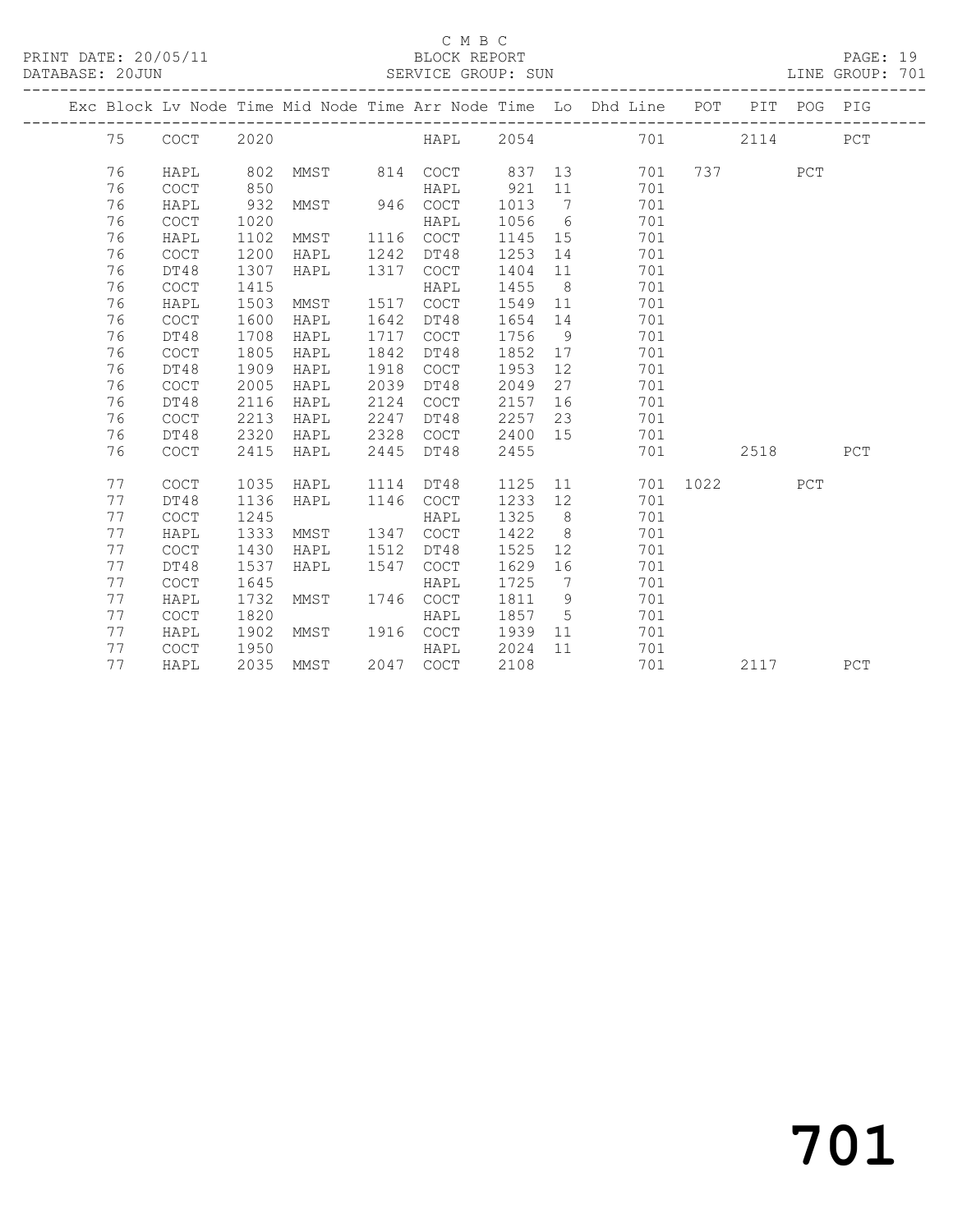|  |              | PRINT DATE: 20/05/11                                                 |      |      | C M B C<br>BLOCK REPORT                    |      |    |                                                                                |  |      | PAGE: 20<br>LINE GROUP: 803 |  |
|--|--------------|----------------------------------------------------------------------|------|------|--------------------------------------------|------|----|--------------------------------------------------------------------------------|--|------|-----------------------------|--|
|  |              | BYST BROADWAY STN<br>HAPL HANEY PLACE<br>SERO SEYMOUR ST & ROBSON ST |      |      |                                            |      |    | COCT COQUITLAM CTRL STN<br>PCT Port Coquitlam Depot                            |  |      |                             |  |
|  |              |                                                                      |      |      |                                            |      |    | Exc Block Lv Node Time Mid Node Time Arr Node Time Lo Dhd Line POT PIT POG PIG |  |      |                             |  |
|  |              |                                                                      |      |      |                                            |      |    | COCT 532 13 R3 437 PCT<br>HAPL 612 5 R3<br>COCT 647 13 R3                      |  |      |                             |  |
|  |              |                                                                      |      |      |                                            |      |    |                                                                                |  |      |                             |  |
|  |              |                                                                      |      |      |                                            |      |    |                                                                                |  |      |                             |  |
|  |              |                                                                      |      |      | HAPL                                       |      |    | 727 5 R3                                                                       |  |      |                             |  |
|  | $\mathbf{1}$ | HAPL                                                                 | 732  |      | COCT                                       |      |    | 802 13 R3                                                                      |  |      |                             |  |
|  | $\mathbf{1}$ | COCT                                                                 | 815  |      |                                            |      |    | HAPL 842 5 R3                                                                  |  |      |                             |  |
|  | $\mathbf{1}$ | HAPL                                                                 | 847  |      |                                            |      |    | COCT 917 13 R3                                                                 |  |      |                             |  |
|  | $\mathbf{1}$ | COCT                                                                 | 930  |      |                                            |      |    | HAPL 957 5 R3                                                                  |  |      |                             |  |
|  | $\mathbf 1$  | HAPL                                                                 | 1002 |      |                                            |      |    | COCT 1032 13 R3                                                                |  |      |                             |  |
|  | $\mathbf{1}$ | COCT                                                                 | 1045 |      | <b>HAPL</b>                                | 1112 |    | 5 <sub>1</sub><br>R3                                                           |  |      |                             |  |
|  | 1            | HAPL                                                                 | 1117 |      | COCT                                       |      |    | 1149 11 R3                                                                     |  |      |                             |  |
|  | $\mathbf{1}$ | COCT                                                                 | 1200 |      | HAPL                                       | 1228 |    | 19 R3                                                                          |  |      |                             |  |
|  | $\mathbf 1$  | HAPL                                                                 | 1247 |      | COCT                                       | 1319 |    | 11 R3                                                                          |  |      |                             |  |
|  | $\mathbf{1}$ | COCT                                                                 | 1330 |      | HAPL                                       | 1358 | 19 | R3                                                                             |  |      |                             |  |
|  | 1            | HAPL                                                                 | 1417 |      | COCT                                       | 1450 | 10 | R3                                                                             |  |      |                             |  |
|  | $\mathbf 1$  | COCT                                                                 | 1500 |      | HAPL                                       | 1530 |    | R3<br>17                                                                       |  |      |                             |  |
|  | 1            | HAPL                                                                 | 1547 |      | COCT                                       | 1620 |    | 10<br>R3                                                                       |  |      |                             |  |
|  | $\mathbf{1}$ | <b>COCT</b>                                                          | 1630 |      | HAPL                                       | 1700 |    | 17 R3                                                                          |  |      |                             |  |
|  | 1            | HAPL                                                                 | 1717 |      | COCT 1750                                  |      |    | 10<br>R3                                                                       |  |      |                             |  |
|  | 1            | COCT                                                                 | 1800 | HAPL |                                            | 1828 |    | 19<br>R3                                                                       |  |      |                             |  |
|  | $\mathbf 1$  | HAPL                                                                 | 1847 |      | COCT 1919 11                               |      |    | R3                                                                             |  |      |                             |  |
|  | 1            | COCT                                                                 | 1930 | HAPL |                                            | 1958 |    | $5\overline{}$<br>R3                                                           |  |      |                             |  |
|  | $\mathbf 1$  | HAPL                                                                 | 2003 |      | COCT 2035 10                               |      |    | R3                                                                             |  |      |                             |  |
|  | $\mathbf 1$  | <b>COCT</b>                                                          | 2045 |      | HAPL                                       | 2113 |    | $5\overline{}$<br>R3                                                           |  |      |                             |  |
|  | $\mathbf 1$  | HAPL                                                                 | 2118 |      | COCT                                       |      |    | 2148 12<br>R3                                                                  |  |      |                             |  |
|  | $\mathbf{1}$ | COCT                                                                 | 2200 |      | HAPL 2227 5<br>COCT 2302 13<br>HAPL 2342 5 |      |    | R3                                                                             |  |      |                             |  |
|  | $\mathbf{1}$ | HAPL                                                                 | 2232 |      |                                            |      |    | R3                                                                             |  |      |                             |  |
|  | 1            | COCT                                                                 | 2315 |      |                                            |      |    | R3                                                                             |  |      |                             |  |
|  | $\mathbf{1}$ | HAPL                                                                 | 2347 |      | COCT                                       | 2417 |    | R3                                                                             |  | 2426 | PCT                         |  |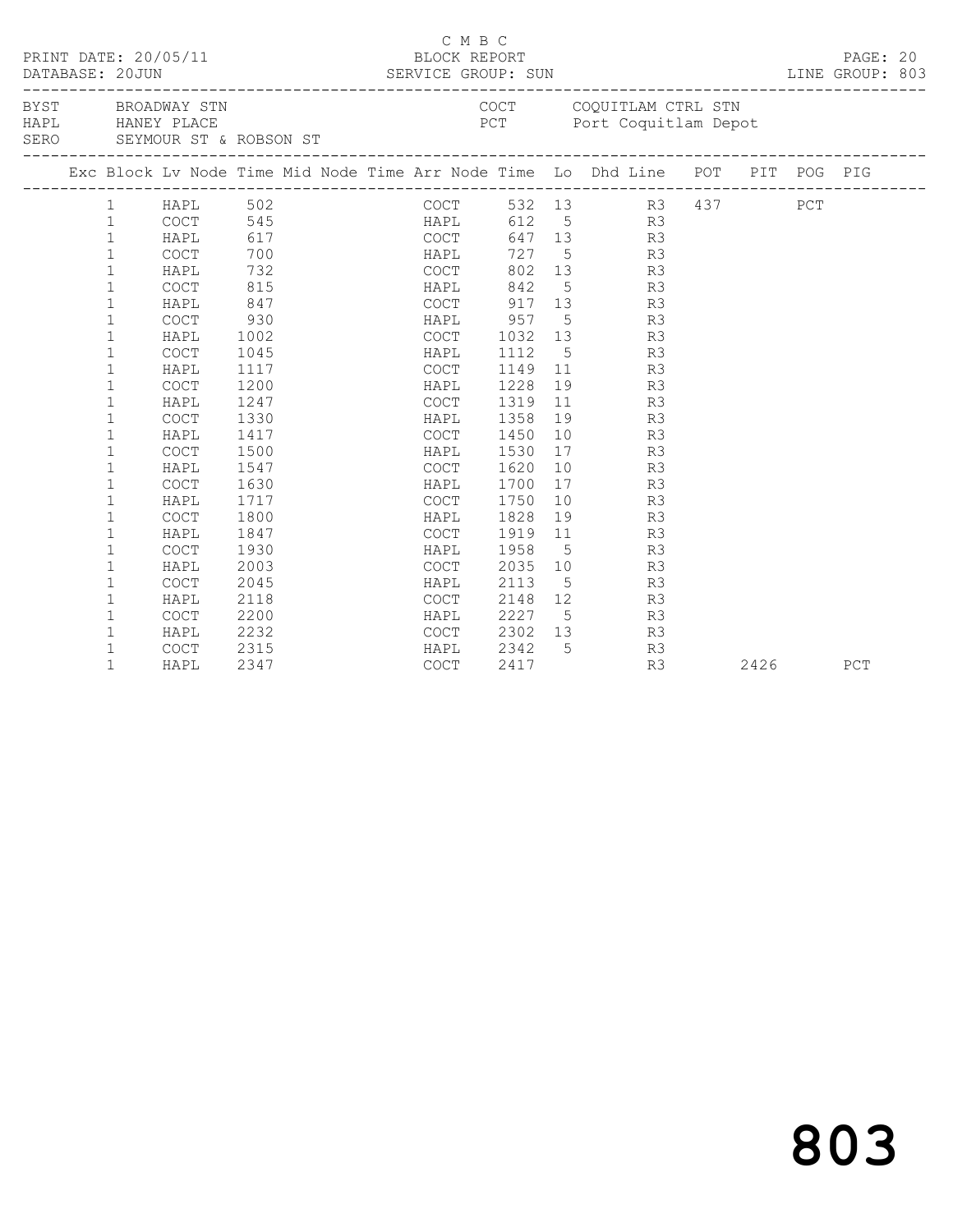| DATABASE: 20JUN |                                            |                                                                                | SERVICE GROUP: SUN                         |         |                 |                |      |     | LINE GROUP: 803 |  |
|-----------------|--------------------------------------------|--------------------------------------------------------------------------------|--------------------------------------------|---------|-----------------|----------------|------|-----|-----------------|--|
|                 |                                            | Exc Block Lv Node Time Mid Node Time Arr Node Time Lo Dhd Line POT PIT POG PIG |                                            |         |                 |                |      |     |                 |  |
| 2               | COCT 500                                   |                                                                                | HAPL                                       |         | 527 5           | R3 447 PCT     |      |     |                 |  |
| 2               | HAPL                                       | 532                                                                            | COCT                                       |         |                 | 602 13 R3      |      |     |                 |  |
| $\mathbf{2}$    | COCT                                       | 615                                                                            | HAPL                                       |         | 642 5           | R3             |      |     |                 |  |
| $\sqrt{2}$      | HAPL                                       | 647                                                                            | COCT                                       |         | 717 13          | R3             |      |     |                 |  |
| $\mathbf{2}$    | COCT                                       | 730                                                                            | HAPL                                       | 757     | $5\overline{)}$ | R3             |      |     |                 |  |
| $\mathbf{2}$    | HAPL                                       | 802                                                                            | COCT                                       | 832 13  |                 | R3             |      |     |                 |  |
| $\mathbf{2}$    | COCT                                       | 845                                                                            | HAPL                                       | 912     | $5^{\circ}$     | R3             |      |     |                 |  |
| $\mathbf{2}$    | HAPL                                       | 917                                                                            | COCT                                       | 947 13  |                 | R3             |      |     |                 |  |
| $\mathbf{2}$    | COCT                                       | 1000                                                                           | HAPL                                       | 1027    | $5\overline{)}$ | R3             |      |     |                 |  |
| $\mathbf{2}$    | HAPL                                       | 1032                                                                           | COCT                                       | 1102 13 |                 | R3             |      |     |                 |  |
| $\mathbf{2}$    | COCT                                       | 1115                                                                           | HAPL                                       | 1143    | 19              | R3             |      |     |                 |  |
| $\mathbf{2}$    | HAPL                                       | 1202                                                                           | COCT                                       | 1234    | 11              | R3             |      |     |                 |  |
| $\mathbf{2}$    | COCT                                       | 1245                                                                           | HAPL                                       | 1313    | 19              | R3             |      |     |                 |  |
| $\mathbf{2}$    | HAPL                                       | 1332                                                                           | COCT                                       | 1404    | 11              | R3             |      |     |                 |  |
| $\mathbf{2}$    | COCT                                       | 1415                                                                           | HAPL                                       | 1445    | 17              | R3             |      |     |                 |  |
| $\mathbf{2}$    | HAPL                                       | 1502                                                                           | COCT                                       | 1535    | 10              | R3             |      |     |                 |  |
| $\mathbf{2}$    | COCT                                       | 1545                                                                           | HAPL                                       | 1615    | 17              | R3             |      |     |                 |  |
| $\mathbf{2}$    | HAPL                                       | 1632                                                                           | COCT                                       | 1705    | 10              | R3             |      |     |                 |  |
| $\mathbf{2}$    | COCT                                       | 1715                                                                           | HAPL                                       | 1745    | 17              | R3             |      |     |                 |  |
| $\mathbf{2}$    | HAPL                                       | 1802                                                                           | COCT                                       | 1834    | 11              | R3             |      |     |                 |  |
| $\mathbf{2}$    | COCT                                       | 1845                                                                           | HAPL                                       | 1913    | $5^{\circ}$     | R3             |      |     |                 |  |
| $\sqrt{2}$      | HAPL                                       | 1918                                                                           | COCT                                       | 1950    | 10              | R3             |      |     |                 |  |
| $\mathbf{2}$    | COCT                                       | 2000                                                                           | HAPL                                       | 2028    | $5^{\circ}$     | R3             |      |     |                 |  |
| $\mathbf{2}$    | HAPL                                       | 2033                                                                           | COCT                                       | 2105    | 10              | R3             |      |     |                 |  |
| $\mathbf{2}$    | COCT                                       | 2115                                                                           | HAPL                                       | 2142 5  |                 | R3             |      |     |                 |  |
| $\mathbf{2}$    | HAPL                                       | 2147                                                                           | COCT                                       | 2217 13 |                 | R3             |      |     |                 |  |
| $\mathbf{2}$    | <b>COCT</b>                                | 2230                                                                           | HAPL                                       | 2257 5  |                 | R3             |      |     |                 |  |
| 2               | HAPL                                       | 2302                                                                           | COCT                                       | 2332 13 |                 | R3             |      |     |                 |  |
| $\mathbf{2}$    | <b>COCT</b>                                | 2345                                                                           | HAPL                                       | 2412    |                 | R3             | 2432 |     | PCT             |  |
| 3               | HAPL                                       | 517                                                                            | COCT                                       | 547     | 13              | R3             | 452  | PCT |                 |  |
| 3               | <b>COCT</b>                                | 600                                                                            | HAPL                                       | 627     | 5               | R3             |      |     |                 |  |
| 3               | HAPL                                       | 632                                                                            | COCT                                       | 702     | 13              | R3             |      |     |                 |  |
| 3               | COCT                                       | 715                                                                            | HAPL                                       | 742     | $5\overline{)}$ | R3             |      |     |                 |  |
| 3               | HAPL                                       | 747                                                                            | COCT                                       |         | 817 13          | R3             |      |     |                 |  |
| 3               | COCT                                       | 830                                                                            | HAPL                                       | 857     | $5^{\circ}$     | R3             |      |     |                 |  |
| 3               | HAPL                                       | 902                                                                            | COCT                                       | 932 13  |                 | R <sub>3</sub> |      |     |                 |  |
| 3               | <b>COCT</b>                                | 945                                                                            | HAPL                                       | 1012    | $5^{\circ}$     | R3             |      |     |                 |  |
| 3               | HAPL 1017                                  |                                                                                | COCT 1047 13                               |         |                 | R3             |      |     |                 |  |
| 3               | COCT                                       | 1100                                                                           | HAPL                                       | 1128    | 19              | R3             |      |     |                 |  |
| 3               | HAPL                                       | 1147                                                                           | COCT                                       | 1219    | 11              | R3             |      |     |                 |  |
| 3               | COCT                                       | 1230                                                                           | HAPL                                       | 1258    | 19              | R3             |      |     |                 |  |
| 3               | HAPL                                       | 1317                                                                           | COCT                                       | 1349    | 11              | R3             |      |     |                 |  |
| 3               | COCT                                       | 1400                                                                           | HAPL                                       | 1430    | 17              | R3             |      |     |                 |  |
| $\mathsf S$     | HAPL                                       | 1447                                                                           | $_{\mathrm{COT}}$                          | 1520    | 10              | R3             |      |     |                 |  |
| 3               | $\mathtt{C}\mathtt{O}\mathtt{C}\mathtt{T}$ | 1530                                                                           | HAPL                                       | 1600    | 17              | R3             |      |     |                 |  |
| 3               | HAPL                                       | 1617                                                                           | $\mathtt{C}\mathtt{O}\mathtt{C}\mathtt{T}$ | 1650    | 10              | R3             |      |     |                 |  |
| 3               | COCT                                       | 1700                                                                           | HAPL                                       | 1730    | 17              | R3             |      |     |                 |  |
| $\mathsf S$     | HAPL                                       | 1747                                                                           | $\mathtt{C}\mathtt{O}\mathtt{C}\mathtt{T}$ | 1820    | 10              | R3             |      |     |                 |  |
| 3               | COCT                                       | 1830                                                                           | HAPL                                       | 1858    | $5^{\circ}$     | R3             |      |     |                 |  |
| 3               | HAPL                                       | 1903                                                                           | $_{\mathrm{COT}}$                          | 1935    | 10              | R3             |      |     |                 |  |
| 3               | $\mathtt{C}\mathtt{O}\mathtt{C}\mathtt{T}$ | 1945                                                                           | HAPL                                       | 2013    | 5               | R3             |      |     |                 |  |
| 3               | HAPL                                       | 2018                                                                           | COCT                                       | 2050    | 10              | R3             |      |     |                 |  |
| 3               | $\mathtt{C}\mathtt{O}\mathtt{C}\mathtt{T}$ | 2100                                                                           | HAPL                                       | 2127    | $-5$            | R3             |      |     |                 |  |
| 3               | HAPL                                       | 2132                                                                           | $\mathtt{C}\mathtt{O}\mathtt{C}\mathtt{T}$ | 2202    | 13              | R3             |      |     |                 |  |
| 3               | $\mathtt{C}\mathtt{O}\mathtt{C}\mathtt{T}$ | 2215                                                                           | HAPL                                       | 2242    | $-5$            | R3             |      |     |                 |  |
| 3               | HAPL                                       | 2247                                                                           | COCT                                       | 2317    | 13              | R3             |      |     |                 |  |
|                 |                                            |                                                                                |                                            |         |                 |                |      |     |                 |  |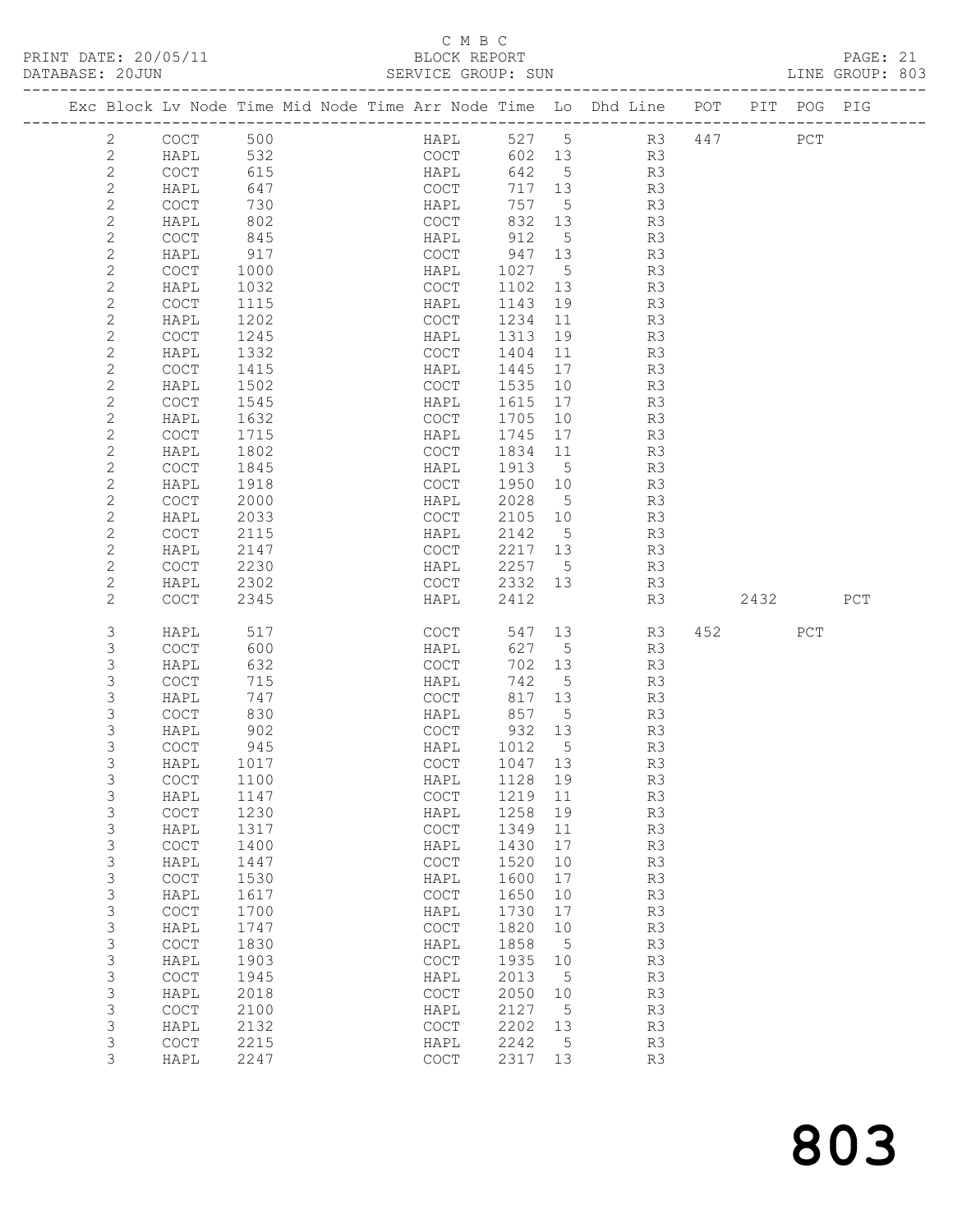#### C M B C<br>BLOCK REPORT

SERVICE GROUP: SUN

|  |   |                                            |      |  |                                            |        |     | Exc Block Lv Node Time Mid Node Time Arr Node Time Lo Dhd Line POT |     |      | PIT POG PIG |     |
|--|---|--------------------------------------------|------|--|--------------------------------------------|--------|-----|--------------------------------------------------------------------|-----|------|-------------|-----|
|  | 3 | <b>COCT</b>                                | 2330 |  | HAPL                                       | 2357 5 |     | R3                                                                 |     |      |             |     |
|  | 3 | HAPL                                       | 2402 |  | COCT                                       | 2432   |     | R3                                                                 |     | 2441 |             | PCT |
|  | 4 | COCT                                       | 515  |  | HAPL                                       | 542    | 5   | R3                                                                 | 502 |      | PCT         |     |
|  | 4 | HAPL                                       | 547  |  | COCT                                       | 617    | 13  | R3                                                                 |     |      |             |     |
|  | 4 | $\mathtt{C}\mathtt{O}\mathtt{C}\mathtt{T}$ | 630  |  | HAPL                                       | 657    | 5   | R3                                                                 |     |      |             |     |
|  | 4 | HAPL                                       | 702  |  | <b>COCT</b>                                | 732    | 13  | R3                                                                 |     |      |             |     |
|  | 4 | <b>COCT</b>                                | 745  |  | HAPL                                       | 812    | 5   | R3                                                                 |     |      |             |     |
|  | 4 | HAPL                                       | 817  |  | <b>COCT</b>                                | 847    | 13  | R3                                                                 |     |      |             |     |
|  | 4 | COCT                                       | 900  |  | HAPL                                       | 927    | 5   | R3                                                                 |     |      |             |     |
|  | 4 | HAPL                                       | 932  |  | <b>COCT</b>                                | 1002   | 13  | R3                                                                 |     |      |             |     |
|  | 4 | COCT                                       | 1015 |  | HAPL                                       | 1042   | 5   | R3                                                                 |     |      |             |     |
|  | 4 | HAPL                                       | 1047 |  | COCT                                       | 1117   | 13  | R3                                                                 |     |      |             |     |
|  | 4 | <b>COCT</b>                                | 1130 |  | HAPL                                       | 1158   | 19  | R3                                                                 |     |      |             |     |
|  | 4 | HAPL                                       | 1217 |  | <b>COCT</b>                                | 1249   | 11  | R3                                                                 |     |      |             |     |
|  | 4 | COCT                                       | 1300 |  | HAPL                                       | 1328   | 19  | R3                                                                 |     |      |             |     |
|  | 4 | HAPL                                       | 1347 |  | $\mathtt{C}\mathtt{O}\mathtt{C}\mathtt{T}$ | 1419   | 11  | R3                                                                 |     |      |             |     |
|  | 4 | <b>COCT</b>                                | 1430 |  | HAPL                                       | 1500   | 17  | R3                                                                 |     |      |             |     |
|  | 4 | HAPL                                       | 1517 |  | COCT                                       | 1550   | 10  | R3                                                                 |     |      |             |     |
|  | 4 | COCT                                       | 1600 |  | HAPL                                       | 1630   | 17  | R3                                                                 |     |      |             |     |
|  | 4 | HAPL                                       | 1647 |  | <b>COCT</b>                                | 1720   | 10  | R3                                                                 |     |      |             |     |
|  | 4 | <b>COCT</b>                                | 1730 |  | HAPL                                       | 1800   | 17  | R3                                                                 |     |      |             |     |
|  | 4 | HAPL                                       | 1817 |  | <b>COCT</b>                                | 1849   | 11  | R3                                                                 |     |      |             |     |
|  | 4 | COCT                                       | 1900 |  | HAPL                                       | 1928   | - 5 | R3                                                                 |     |      |             |     |
|  | 4 | HAPL                                       | 1933 |  | <b>COCT</b>                                | 2005   | 10  | R3                                                                 |     |      |             |     |
|  | 4 | COCT                                       | 2015 |  | HAPL                                       | 2043   | 5   | R3                                                                 |     |      |             |     |
|  | 4 | HAPL                                       | 2048 |  | COCT                                       | 2120   | 10  | R3                                                                 |     |      |             |     |
|  | 4 | <b>COCT</b>                                | 2130 |  | HAPL                                       | 2157   | 5   | R3                                                                 |     |      |             |     |
|  | 4 | HAPL                                       | 2202 |  | <b>COCT</b>                                | 2232   | 13  | R3                                                                 |     |      |             |     |
|  | 4 | <b>COCT</b>                                | 2245 |  | HAPL                                       | 2312   | - 5 | R3                                                                 |     |      |             |     |
|  | 4 | HAPL                                       | 2317 |  | COCT                                       | 2347   | 13  | R3                                                                 |     |      |             |     |
|  | 4 | <b>COCT</b>                                | 2400 |  | HAPL                                       | 2427   |     | R3                                                                 |     | 2447 |             | PCT |